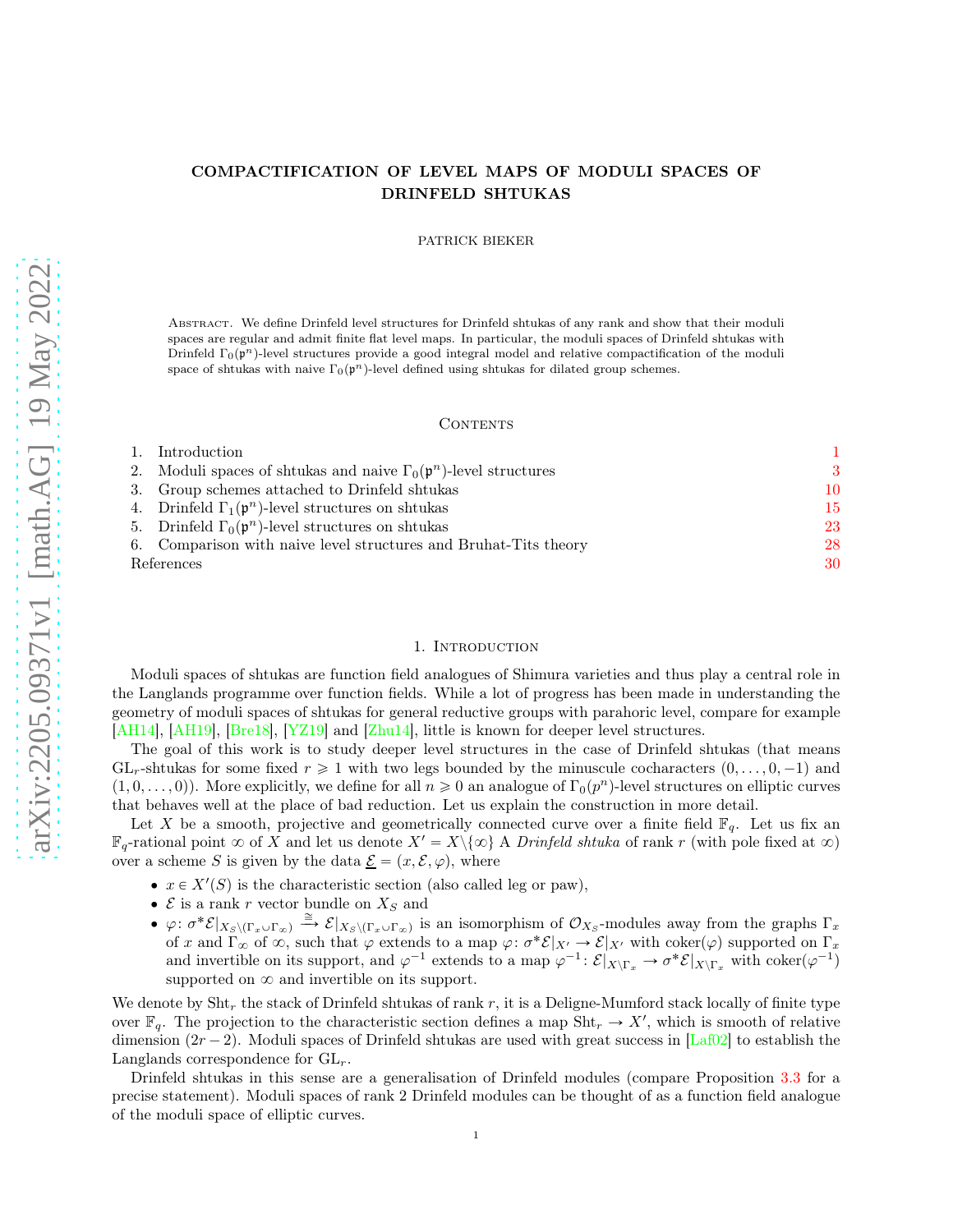In the case of modular curves with  $\Gamma_1$ - and  $\Gamma_0$ -level structures, the reduction modulo p was studied by [\[DR73\]](#page-30-2) using a normalisation procedure. [\[KM85\]](#page-30-3) gave an explicit moduli description of an integral model using Drinfeld level structures. This notion goes back to [\[Dri76\]](#page-30-4), who first introduced this notion of level structure to study full level structures of Drinfeld modules. The analogy to the modular curve suggests a strategy to construct good integral models in our shtuka setting, in other words to define a good notion of level structure that also behaves as desired at a place of bad reduction: to use Drinfeld level structures.

Let us fix a  $\mathbb{F}_q$ -rational point 0 of X and denote by  $\mathcal{O}_0$  (respectively  $\mathfrak{p} = \mathfrak{p}_0$ ) the completion of the local ring of X and 0 (respectively its maximal ideal). In order to define Drinfeld level structures for shtukas, we associate to a Drinfeld shtuka its *scheme of*  $\mathfrak{p}^n$ -torsion points  $\underline{\mathcal{E}}[\mathfrak{p}^n]$ . This was essentially constructed in  $[Dri87]$  $[Dri87]$  and shares similar properties with the scheme of  $p<sup>n</sup>$ -torsion points of a Drinfeld module (respectively the scheme of  $p^n$ -torsion points of an elliptic curve). It is a finite locally free  $\mathcal{O}_0/p^n$ -module scheme of rank  $q^2$  over S. Moreover, we show that étale locally on S we find an embedding of  $\underline{\mathcal{E}}[\mathfrak{p}^n]$  as a Cartier divisor into  $\mathbb{A}^1_S$  by adapting a similar result for the  $p^n$ -torsion of one-dimensional p-divisible groups of [\[Fri19\]](#page-30-6), compare Proposition [3.13](#page-13-0) and Remark [3.14.](#page-13-1)

This allows us to define Drinfeld  $\Gamma_0(\mathfrak{p}^n)$ -level structures on Drinfeld shtukas as follows.

**Definition 1.1** (compare Definition [5.2](#page-24-0) for general rank). A  $\Gamma_0(\mathfrak{p}^n)$ -level structure on a rank 2 shtuka  $\underline{\mathcal{E}}$  is a finite locally free closed subscheme  $\mathbf{H} \subseteq \mathcal{E}[\mathfrak{p}^n]$  of rank  $q^n$  that admits a generator fppf-locally on S, that means an  $\mathcal{O}_0/\mathfrak{p}^n$ -linear map  $\iota: (\mathfrak{p}^{-n}/\mathcal{O}_0) \to \underline{\mathcal{E}}[\mathfrak{p}^n](S)$  such that after the choice of an embedding  $\mathcal{E}[\mathfrak{p}^n] \hookrightarrow \mathbb{A}^1_S$ we have

$$
\sum_{\alpha \in \mathfrak{p}^{-n}/\mathcal{O}_0} [\iota(\alpha)] = \mathbf{H} \quad \text{and} \quad \sum_{\alpha \in \mathfrak{p}^{-1}/\mathcal{O}_0} [\iota(\alpha)] \subseteq \underline{\mathcal{E}}[\mathfrak{p}]
$$

as Cartier divisors in  $\mathbb{A}^1_S$ .

Note the subtle difference compared to the definition of  $\Gamma_0(p^n)$ -level structures in [\[KM85](#page-30-3)]: In the setting of elliptic curves the second condition is automatic. However, in our setting the second condition is in particular necessary to get well-defined level maps, see Remark [4.4](#page-16-0) for an explicit counterexample.

Adapting the theory of Drinfeld level structures for elliptic curves in [\[KM85](#page-30-3)], we obtain the following.

**Theorem 1.2** (compare Theorem [5.3\)](#page-24-1). Let  $r \geq 1$  and  $n \geq 0$  be integers.

- (1) The moduli stack  $\text{Sht}_{r,\Gamma_0(\mathfrak{p}^n)}$  of rank r Drinfeld shtukas with Drinfeld  $\Gamma_0(\mathfrak{p}^n)$ -level structures is representable by a regular Deligne-Mumford stack locally of finite type over  $\mathbb{F}_q$ .
- (2) The level map  $\text{Sht}_{r,\Gamma_0(p^n)} \to \text{Sht}_r$  is schematic, finite and flat. Moreover, it is finite étale away from p.

As in the case of elliptic curves in [\[KM85,](#page-30-3) Chapter 5], we first show the corresponding results for  $\Gamma_1(\mathfrak{p}^n)$ level structures. The main step in the proof of the  $\Gamma_1(\mathfrak{p}^n)$  case is the study of the deformation theory at supersingular points, where we rely on results of  $[Dri76]$ .

Using the flatness of the moduli space, we construct a compatible system of level maps

$$
Sht_{r,\Gamma_0(\mathfrak{p}^n)} \to Sht_{r,\Gamma_0(\mathfrak{p}^m)}
$$

that are finite and flat for all  $m \leq n$ . The level maps allow us to interpret our construction in the following way in terms of the combinatorics of the Bruhat-Tits building of  $GL_r$  over the fraction field  $K_0$  of  $\mathcal{O}_0$ . Let us denote by  $\text{Sht}_{r,\Omega}$  the moduli stack of shtukas for the Bruhat-Tits group scheme  $\text{GL}_{r,\Omega}$  bounded by  $(0, \ldots, 0, 1)$  and  $(1, 0, \ldots, 0)$  corresponding to the standard simplex  $\Omega$  of sidelength n in the standard appartment of the Bruhat-Tits building. To such a bounded  $GL_{r,\Omega}$ -shtuka we can associate a Drinfeld shtuka with Drinfeld  $\Gamma_0(\mathfrak{p}^n)$ -level structure, this is explained in more detail below. Moreover, using the level maps, we get compatible system of maps  $\text{Sht}_{r,\Gamma_0(\mathfrak{p}^n)} \to \text{Sht}_{r,\mathfrak{f}}$  to the moduli space of shtukas for Bruhat-Tits group schemes for all facets  $f < \Omega$  contained in the closure of  $\Omega$ .

<span id="page-1-0"></span>**Theorem 1.3** (compare Theorem [6.7\)](#page-29-3). The map  $\text{Sht}_{r,\Omega} \to \underleftarrow{\lim}_{f \prec \Omega} \text{Sht}_{r,f}$  is a quasi-compact open immersion and an isomorphism away from 0. Its schematic image in the sense of  $[EG21]$  is  $\text{Sht}_{r,\Omega} = \text{Sht}_{r,\Gamma_0(p^n)}$  via the maps

$$
\textnormal{Sht}_{r,\Omega} \hookrightarrow \textnormal{Sht}_{r,\Gamma_0(\mathfrak{p}^n)} \hookrightarrow \varprojlim_{\mathfrak{f}\prec\Omega} \textnormal{Sht}_{r,\mathfrak{f}}
$$

constructed above. In the parahoric case  $n = 1$ , the map  $\text{Sht}_{r,\Omega} \to \text{Sht}_{r,\Gamma_0(\mathfrak{p})}$  is an isomorphism.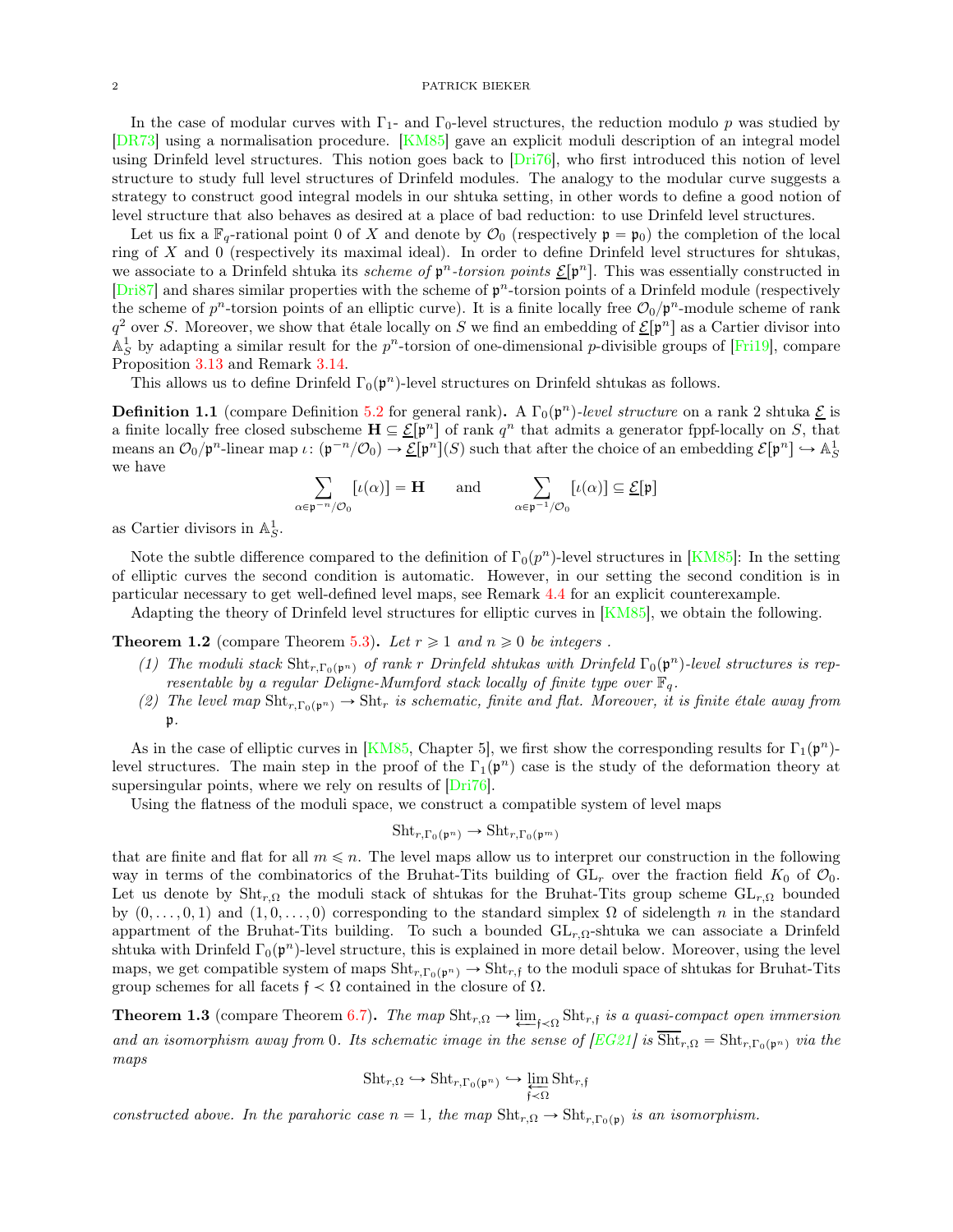Note that this also shows that  $\text{Sht}_{r,\Omega} = \text{Sht}_{r,\Gamma_0(\mathfrak{p}^n)}$  is the flat closure of the generic fibre inside  $\varprojlim_{\mathfrak{f}\prec\Omega} \text{Sht}_{r,\mathfrak{f}}$ . Theorem [1.3](#page-1-0) suggests that a candidate for a good integral model for the moduli spaces of shtukas for a general reductive group with deep Bruhat-Tits level structure (i.e. level structures generalising  $\Gamma_0(\mathfrak{p}^n)$ -level structures in the  $GL<sub>r</sub>$ -case) might be the closure of the moduli stack of shtukas for the Bruhat-Tits group scheme inside the limit of all moduli stacks with corresponding parahoric level. We study this more general setup in an upcoming subsequent paper.

We can also interpret this result as follows. We denote for  $n \in \mathbb{N}$  by  $D_n = n[0] \subseteq X$  the effective Cartier divisor in X defined by (multiples of) the point 0. Then  $D_n = \text{Spec}(\mathcal{O}_0/\mathfrak{p}^n)$ . For a Drinfeld shtuka  $\underline{\mathcal{E}} \in \text{Sht}_r(S)$  over a  $(\mathbb{F}_q-)$ scheme S, we denote by  $\underline{\mathcal{E}}|_{D_{n,S}}$  its pullback to  $D_{n,S}$ . A naive  $\Gamma_0(\mathfrak{p}^n)$ -level structure on a rank 2 shtuka  $\underline{\mathcal{E}}$  is given by a quotient of  $\mathcal{O}_{D_n,s}$ -modules  $\mathcal{E} \to \mathcal{L}$  such that  $\mathcal{L}$  is finite locally free of rank 1 on  $\mathcal{O}_{D_{n,S}}$  and such that  $\varphi$  descends to a map  $\sigma^*\mathcal{L} \to \mathcal{L}$ . Following [\[MRR20\]](#page-31-2) we can view Drinfeld shtukas with naive  $\Gamma_0(\mathfrak{p}^n)$ -level structures as shtukas for the Bruhat-Tits group scheme  $\mathrm{GL}_{r,\Omega}$  bounded by  $\underline{\mu} = ((0, \ldots, 0, -1), (1, 0, \ldots, 0)).$  For a precise definition see Section [2.5](#page-7-0) below.

By the analogy with the modular curve, in the fibre of the moduli space of shtukas with  $\Gamma_0(\mathfrak{p}^n)$ -level structures over 0 we should expect to find  $n + 1$  components intersecting at supersingular points. However, it can be shown that in the non-parahoric case (in other words when  $n \geq 2$ ), the moduli space of Drinfeld shtukas with naive level structures as above only has two components which moreover do not intersect in its fibre over 0. In particular, its supersingular points are missing (compare Remark [2.20\)](#page-9-1).

Another way to phrase Theorem [1.3](#page-1-0) is that we compactified the level map  $\text{Sht}_{r,\Omega} \to \text{Sht}_{r}$ , which we saw in the example above is not proper in general, by factoring it in an open immersion with dense image followed by a finite (hence proper) and surjective map

$$
Sht_{r,\Omega} \hookrightarrow Sht_{r,\Gamma_0(\mathfrak{p}^n)} \to Sht_r.
$$

In particular, in the rank 2 example  $\text{Sht}_{2,\Gamma_0(\mathfrak{p}^n)}$  acquires the supersingular points missing in  $\text{Sht}_{2,\Omega}$ .

Organisation. This paper is organised as follows. In Section 2, we recall some facts on shtukas (in particular Drinfeld shtukas) and define naive  $\Gamma_0(\mathfrak{p}^n)$ -level structures. In Section 3, we explain the comparison with Drinfeld modules. This provides us with a way to associate to (global, local and finite) shtukas group schemes, which is what makes it possible to define Drinfeld level structures in the first place. In particular, we construct the scheme of  $p<sup>n</sup>$ -division points of a Drinfeld shtuka and study its properties. In Sections 4 and 5, we define our Drinfeld  $(\Gamma_1$ - and  $\Gamma_0$ -type) level structures and prove the regularity of their moduli spaces. For this, we follow [\[KM85\]](#page-30-3). In Section 6, we show that the Drinfeld level structures actually provide a good (relative) compactification of the moduli space with naive level structure  $\text{Sht}_{r,\Omega}$ .

Acknowledgements. First of all I thank my advisor Timo Richarz for introducing me to this topic, his steady encouragement and his interest in my work. I thank Paul Hamacher, João Lourenço, Lenny Taelman and Torsten Wedhorn for helpful conversations surrounding this work. I thank Gebhard Böckle and Urs Hartl for their comments on a previous version of this paper. I thank Tasho Kaletha for sharing a preliminary version of  $[KP]$  with us.

This work was partially funded by the Deutsche Forschungsgemeinschaft (DFG, German Research Foundation) TRR 326 Geometry and Arithmetic of Uniformized Structures, project number 444845124.

**Notation.** We fix the following notation. Let  $\mathbb{F}_q$  be a finite field with q elements, let p be the characteristic of  $\mathbb{F}_q$ . All schemes will be  $\mathbb{F}_q$ -schemes unless otherwise specified. Let X be a smooth projective and geometrically connected curve over  $\mathbb{F}_q$  with function field K. For a closed point x of X we denote by  $\mathcal{O}_{X,x}$ the local ring at x and by  $\mathcal{O}_x$  its completion. Moreover, we denote by  $K_x$  the completion of K at x.

We fix two distinct  $\mathbb{F}_q$ -rational points  $\infty$  and 0 of X and denote by  $\mathfrak{p} = \mathfrak{p}_0$  the maximal ideal in the complete local ring  $\mathcal{O}_0$  at 0. Let us also fix a uniformiser  $\varpi$  of  $\mathfrak{p}$ .

<span id="page-2-0"></span>We denote by  $\sigma$  the (absolute) q-Frobenius endomorphism Frobs of some  $\mathbb{F}_q$ -scheme S, and also the map  $\sigma = id_X \times \text{Frob}_S : X_S \to X_S$ . It is always clear from context which map  $\sigma$  is meant.

# 2. MODULI SPACES OF SHTUKAS AND NAIVE  $\Gamma_0(\mathfrak{p}^n)$ -LEVEL STRUCTURES

Drinfeld Shtukas were introduced in [\[Dri87\]](#page-30-5) as *elliptic sheaves* and were vastly generalised to arbitrary reductive groups or even general smooth affine group schemes by [\[Var04\]](#page-31-3) and [\[AH14\]](#page-29-1), respectively.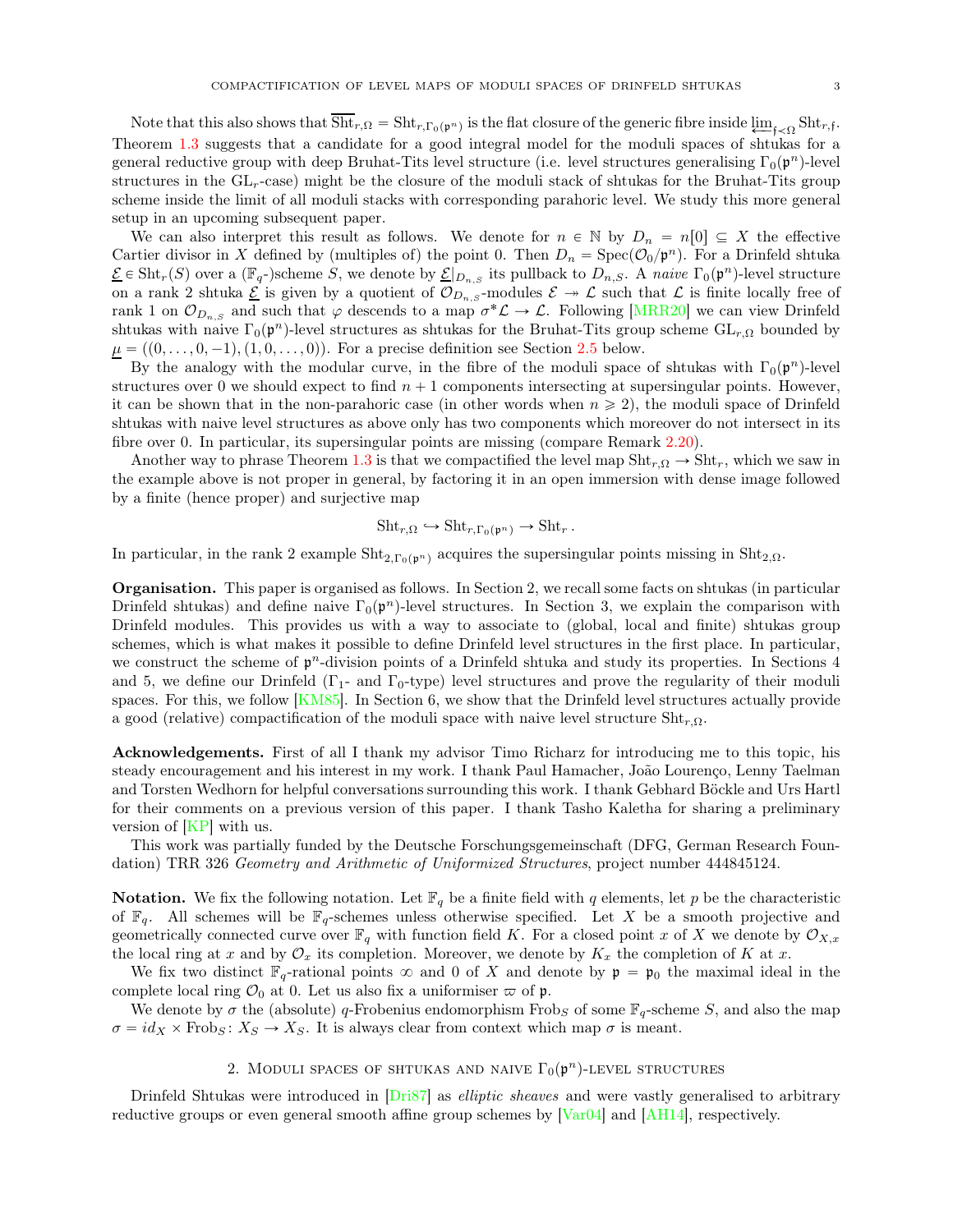We introduce naive  $\Gamma_0(\mathfrak{p}^n)$ -level structures on Drinfeld shtukas, present how to encode these level structures in terms of Bruhat-Tits group schemes following [\[MRR20](#page-31-2)] and explain, why the naive definition is not appropriate for deeper level (that means for  $n > 1$ ).

2.1. Global shtukas. We recall the definitions of global shtukas and isogenies of Drinfeld shtukas. We restrict ourselves to shtukas with two legs with one leg fixed at the point  $\infty$ .

**Definition 2.1** ([\[AH14\]](#page-29-1)). Let G be a smooth affine group scheme on X. A global G-shtuka over a scheme  $S$  is given by the data

$$
\underline{\mathcal{E}} = (x, \mathcal{E}, \varphi \colon \sigma^* \mathcal{E} \dashrightarrow \mathcal{E}),
$$

where

- $x \in X'(S)$  is a section of  $X' = X \setminus \{\infty\},\$
- $\bullet \,$   ${\mathcal E}$  is a  $G\text{-bundle}$  on  $X_S$  and
- $\phi: \sigma^* \mathcal{E}|_{X_S \setminus (\Gamma_x \cup \Gamma_\infty)} \stackrel{\cong}{\to} \mathcal{E}|_{X_S \setminus (\Gamma_x \cup \Gamma_\infty)}$  is an isomorphism of G-bundles away from the graphs  $\Gamma_x$  of x and  $\Gamma_{\infty}$  of  $\infty$ .

The point x is called *characteristic* or leg of  $\mathcal{E}$ . A map of G-shtukas is a tuple of maps of G-bundles compatible with the maps  $\varphi$  and  $\varphi'$ .

Note that there are several ways to bound the zeros (and poles, respectively) of G-shtukas, and in general they are not equivalent (compare Remark [2.7\)](#page-4-0). We will mostly be interested in the case of Drinfeld shtukas, that means we consider  $G = GL_r$  (or corresponding Bruhat-Tits group schemes) and bounds given by the minuscule coweights  $\mu = ((0, \ldots, 0, -1), (1, 0, \ldots, 0))$ . These admit the following explicit description.

**Definition 2.2** ( $[Dri87]$ ). A *Drinfeld shtuka* of rank r over a scheme S is given by the data

$$
\underline{\mathcal{E}} = (x, \mathcal{E}, \varphi),
$$

where

- $x \in X'(S)$  is the characteristic section,
- $\mathcal E$  is a rank r vector bundle on  $X_S$  and
- $\phi: \sigma^* \mathcal{E}|_{X_S \setminus (\Gamma_x \cup \Gamma_\infty)} \stackrel{\cong}{\longrightarrow} \mathcal{E}|_{X_S \setminus (\Gamma_x \cup \Gamma_\infty)}$  is an isomorphism of  $\mathcal{O}_{X_S}$ -modules away from the graphs  $\Gamma_x$ of x and  $\Gamma_{\infty}$  of  $\infty$ , such that  $\varphi$  extends to a map  $\varphi: \sigma^* \mathcal{E}|_{X'} \to \mathcal{E}|_{X'}$  with coker $(\varphi)$  supported on  $\Gamma_x$ and invertible on its support, and  $\varphi^{-1}$  extends to a map  $\varphi^{-1} : \mathcal{E}|_{X\backslash \Gamma_x} \to \sigma^* \mathcal{E}|_{X\backslash \Gamma_x}$  with coker $(\varphi^{-1})$ supported on  $\infty$  and invertible on its support.

We denote by  $\text{Sht}_r$  the stack of Drinfeld shtukas of rank r.

It is well known that Sht<sub>r</sub> is a Deligne-Mumford stack locally of finite type over  $\mathbb{F}_q$ . It has a forgetful map  $\text{Sht}_r \to X'$  which is smooth of relative dimension  $(2r - 2)$ , see [\[Dri87](#page-30-5), Proposition 3.2 and 3.3].

In the context of Drinfeld shtukas, the characteristic section x is often called the zero of  $\mathcal E$  while the second leg (that we fixed to be  $\infty$ ) is the pole of  $\underline{\mathcal{E}}$ . By a slight abuse of notation we say that  $\underline{\mathcal{E}}$  is in characteristic p if its characteristic section factors through 0.

<span id="page-3-0"></span>Remark 2.3. Note that once zero and pole of the shtuka do not intersect, we can glue  $\mathcal E$  and  $\sigma^*\mathcal E$  along the isomorphism  $\varphi$  over  $X_S \backslash (\Gamma_x \cup \Gamma_{x'})$  and obtain a vector bundle  $\mathcal{E}'$  together with maps

$$
\varphi' \colon \mathcal{E} \hookrightarrow \mathcal{E}' \hookleftarrow \sigma^* \mathcal{E} \colon \varphi
$$

of  $\mathcal{O}_{X_S}$ -modules that satisfy the analogous conditions on the cokernels as in our definition of Drinfeld shtukas. This notion is used in the original definition of Drinfeld shtukas in [\[Dri87\]](#page-30-5) and does not require the two legs of the shtuka to be disjoint. We denote by  $\text{Sht}_{r,X^2} \to X^2$  the stack of Drinfeld shtukas in this sense. Then  $\text{Sht}_r = \text{Sht}_{r,X^2} \times_{X^2} (\{\infty\} \times X').$ 

For  $n \in \mathbb{N}$  we denote by  $D_n = n[0] \subseteq X$  the effective Cartier divisor in X. Note that  $D_n = \text{Spec}(\mathcal{O}_0/\mathfrak{p}^n)$ .

**Definition 2.4.** A map  $f: \underline{\mathcal{E}}_1 \to \underline{\mathcal{E}}_2$  of Drinfeld shtukas is an *isogeny* if f is injective and coker(f) is finite locally free as  $\mathcal{O}_S$ -module. Moreover, we say that f is a  $\mathfrak{p}^n$ -isogeny, if the  $\mathcal{O}_{X_S}$ -module structure on coker $(f)$ factors through  $\mathcal{O}_{D_{n,s}}$ , in other words, if coker $(f)$  is  $\mathfrak{p}^n$ -torsion.

In order to give a criterion which  $\mathcal{O}_S$ -modules can arise as cokernels of  $\mathfrak{p}^n$ -isogenies, we use the following notion of a  $p^n$ -torsion shtuka, which are an  $\mathcal{O}_0/p^n$ -linear analogue of the  $\varphi$ -sheaves introduced by [\[Dri87\]](#page-30-5).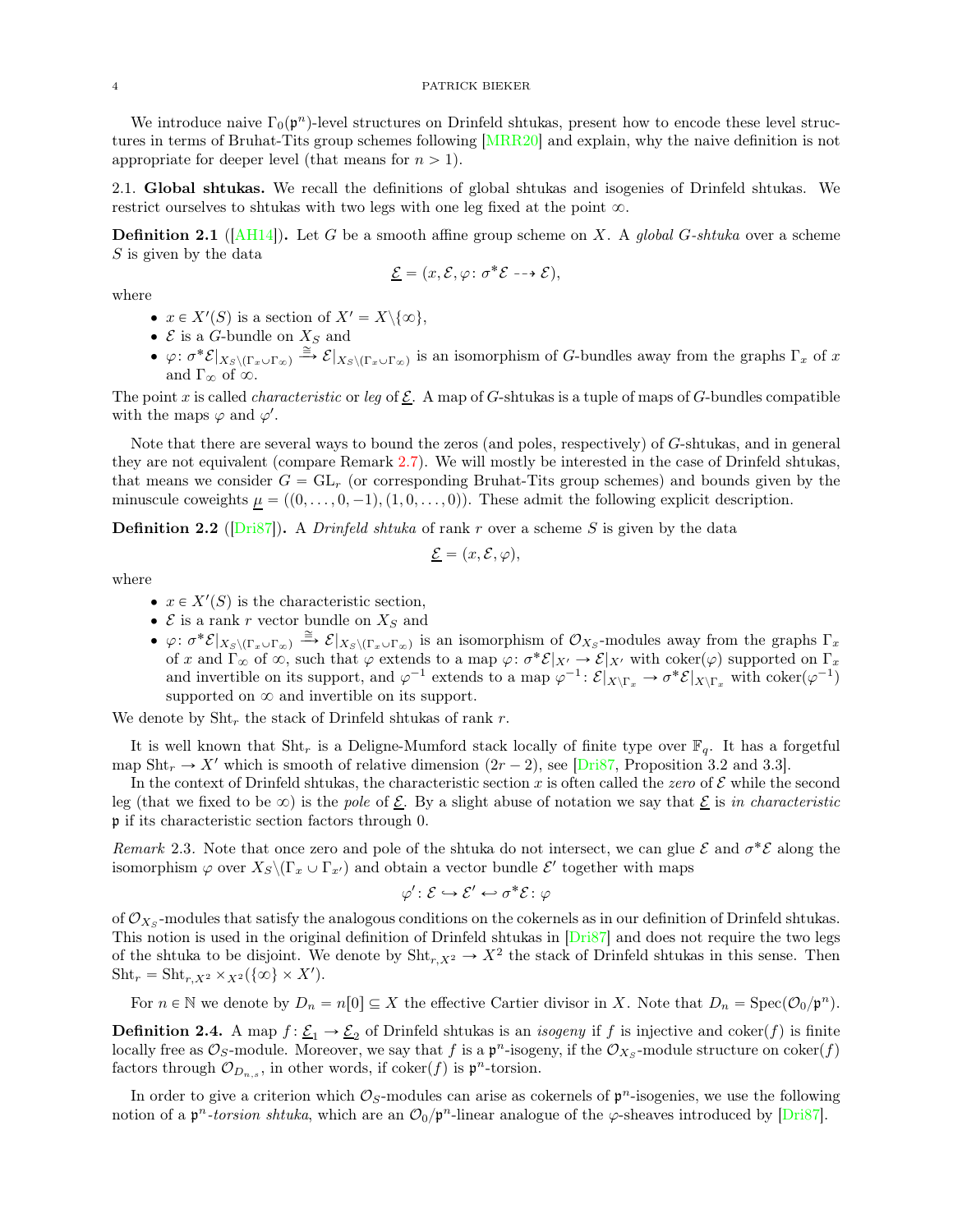**Definition 2.5.** A  $\mathfrak{p}^n$ -torsion shtuka over S is a pair  $\underline{\mathcal{F}} = (\mathcal{F}, \varphi)$  consisting of a quasi-coherent  $\mathcal{O}_{D_n, \mathcal{S}}$ module F which is finite locally free as  $\mathcal{O}_S$ -module and an  $\mathcal{O}_{D_{n,S}}$ -module homomorphism  $\varphi: \sigma^* \mathcal{F} \to \mathcal{F}$ . A map of  $\mathfrak{p}^n$ -torsion shtukas is a map of the underlying  $\mathcal{O}_{D_{n,S}}$ -modules compatible with  $\varphi$ . We say that a  $\mathfrak{p}^n$ -torsion shtuka is *étale* if  $\varphi$  is an isomorphism.

In [\[HS19](#page-30-9)] Drinfeld's  $\varphi$ -sheaves are also called finite shtukas. For our purposes however, the  $\mathcal{O}_{D_n}$ -module structure is central.

To a rank r Drinfeld shtuka  $\underline{\mathcal{E}} = (x, \mathcal{E}, \varphi)$  over S we associate its  $\mathfrak{p}^n$ -torsion shtuka defined as the pullback of  $\mathcal E$  to the divisor  $D_{n,S}$ , which is more explicitly given by  $\underline{\mathcal E}|_{D_{n,S}} = (\mathcal E|_{D_{n,S}}, \varphi|_{D_{n,S}})$ . Note that its underlying O<sub>S</sub>-module has rank nr. A second important class of examples of  $\mathfrak{p}^n$ -torsion shtukas are cokernels of  $\mathfrak{p}^n$ isogenies of Drinfeld shtukas. Note that  $\underline{\mathcal{E}}|_{D_{n,S}}$  is the cokernel of the  $\mathfrak{p}^{rn}$ -isogeny  $\underline{\mathcal{E}}(\mathfrak{p}^n) \hookrightarrow \underline{\mathcal{E}}$ , where we denote by  $\underline{\mathcal{E}}(\mathfrak{p}^n) = \underline{\mathcal{E}} \otimes \mathcal{O}(D_{n,S})$  the twist of  $\underline{\mathcal{E}}$  by the divisor  $D_n$ .

2.2. Local shtukas. We can associate to Drinfeld shtukas its local counterparts called *local shtukas* in the same way p-divisible groups are local ananlogues of abelian varieties. Local shtukas are introduced as Dieudonné  $\mathbb{F}_q \llbracket \varpi \rrbracket$ -modules in  $[\text{Har05}]$  as analogues of Dieudonné modules of p-divisible groups and are studied and generalised for example by [\[HV11](#page-30-11)] and [\[AH14](#page-29-1)].

Let us denote by  $\mathbb{F}_q [\zeta]$  the ring of formal power series in the formal variable  $\zeta$  and by  $\mathcal{N}ilp_{\mathbb{F}_q[\zeta]}$  the category of schemes S over  $\mathbb{F}_q$   $\llbracket \zeta \rrbracket$  such that  $\zeta$  is locally nilpotent in S. For a ring R, we denote by  $R$   $\llbracket \varpi \rrbracket$  the ring of formal power series in the formal variable  $\varpi$  and by  $R(\varpi)$  the ring of formal Laurent series in  $\varpi$  on S. Note that for  $Spec(R) \in Nilp_{\mathbb{F}[\zeta]},$  we have  $R(\omega) = R[\omega] [\frac{1}{\omega}]$ .  $\overline{\omega}-\zeta$ . We denote by  $\sigma$  the endomorphism of  $R[\![\varpi]\!]$  (respectively  $R(\!(\varpi)\!)$ ) that acts as the identity on  $\varpi$  and as  $b \mapsto b^q$  on  $R$ .

**Definition 2.6.** Let  $S = \text{Spec}(R) \in \mathcal{N}ilp_{\mathbb{F}_q[\zeta]}$ . A local shtuka  $\mathcal{G} = (\mathcal{G}, \varphi)$  of rank r over S is a locally free sheaf of  $R(\omega)$ -modules G of rank r together with an isomorphism  $\varphi: \sigma^*\mathcal{G}[\frac{1}{\omega}]$  $\frac{1}{\overline{\omega}-\zeta}$   $\rightarrow$   $\mathcal{G}[\frac{1}{\overline{\omega}-}$  $\frac{1}{\varpi-\zeta}$  of  $R(\!(\varpi)\!)$ modules. The local shtuka  $\mathcal{G}$  is called *effective* if  $\varphi$  comes from a map  $\tilde{\varphi}$ :  $\sigma^* \mathcal{G} \hookrightarrow \tilde{\mathcal{G}}$  of  $R[\![\varpi]\!]$ -modules and *étale* if additionally  $\tilde{\varphi}$  is an isomorphism. A *quasi-isogeny*  $f : \mathcal{G} \to \mathcal{G}'$  between local shtukas is an isomorphism  $\mathcal{G}$   $\left[\frac{1}{2}\right]$  $\frac{1}{\varpi}$   $\frac{1}{\varpi}$   $\frac{1}{\varpi}$  $\frac{1}{\varpi}$  of the underlying  $R(\varpi)$ -modules, which is compatible with  $\varphi$  and  $\varphi'$ .

We say a local shtuka  $\underline{\mathcal{G}} = (\mathcal{G}, \varphi)$  is *bounded by*  $(1, 0, \ldots, 0)$  if it is effective, coker $(\varphi)$  is locally free of rank 1 as an R-module and  $(\overline{\omega} - \zeta)$  annihilates coker $(\varphi)$ . Similarly, we say  $\mathcal G$  is bounded by  $(0, \ldots, 0, -1)$  if  $\varphi^{-1}$ is bounded by  $(1, 0, \ldots, 0)$  in the above sense. More precisely, G is bounded by  $(0, \ldots, 0, -1)$  if  $\varphi$  induces a map  $\mathcal{G} \hookrightarrow \sigma^* \mathcal{G}$  with a cokernel which is locally free of rank  $\overline{1}$  as R-module and which is annihilated by  $(\varpi - \zeta).$ 

<span id="page-4-0"></span>Remark 2.7. There are several ways to define bounds for local shtukas in general, cf. [\[HV11,](#page-30-11) Definition 3.5 and Lemma 4.3.] and [\[AH14,](#page-29-1) Defintion 4.8.]. For the Drinfeld case the bound in the sense of [\[AH14](#page-29-1)] is also given more explicitly in  $[Bre18, Section 7.2.]$ . Note that the straightforward generalisation of our definition above does not produce the correct notion for coweights  $(d, 0, \ldots, 0)$  with  $d > 1$  by [\[HS19,](#page-30-9) Example 8.3]. In particular [\[HV11,](#page-30-11) Example 4.5] and [\[Zhu17,](#page-31-4) Example 2.1.8.] seem to be problematic.

The Newton stratification for local shtukas is defined in [\[HV11](#page-30-11)] as an analogue of the Newton stratification for  $F$ -isocrystals in [\[RR96\]](#page-31-5).

**Definition 2.8.** The Newton point of of a local shtuka  $\mathcal{G}$  of rank r over an algebraically closed field  $\ell$  is  $(u_1, \ldots, u_r) \in \mathbb{Q}^r$  with  $u_1 \geq \ldots \geq u_r$  and the  $u_i$  are the slopes associated to the corresponding isoshtuka  $\mathcal{G}[\varpi^{-1}]$  by the Dieudonné-Manin classification in the function field case [\[Lau96,](#page-30-12) Theorem 2.4.5].

We denote by  $B(\mathrm{GL}_r)$  the Kottwitz set of isomorphism classes of isoshtukas over an algebraically closed field  $\ell$ , in other words, the set of  $\sigma$ -conjugacy classes of invertible  $(r \times r)$ -matrices over  $\ell(\varpi)$ . The set  $B(\mathrm{GL}_r)$ does not depend on the choice of  $\ell$ . Recall that the Newton map  $\nu_{GL_r}: B(GL_r) \to \mathbb{Q}^r$  is already injective (this fails for general reductive groups). The Bruhat order on the space of cocharacters  $X_*(T) \otimes_{\mathbb{Z}} \mathbb{Q} \cong \mathbb{Q}^r$ induces a partial order on  $B(\mathrm{GL}_r)$ . It is more explicitly given by

$$
(u_1, ..., u_r) \leq (u'_1, ..., u'_r)
$$
 if  $\sum_{j=1}^i u_j \leq \sum_{j=1}^i u'_j$ 

for all  $1 \leq i \leq r$  with equality in the case  $i = r$ . Moreover, for a dominant cocharacter  $\mu$ , in other words,  $\mu = (\mu_1, \dots, \mu_r) \in \mathbb{Z}^r$  with  $\mu_1 \geq \dots \geq \mu_r$ , we denote by  $B(\mathrm{GL}_r, \mu) = \{ [b] \in B(\mathrm{GL}_r) : \nu_{\mathrm{GL}_r}([b]) \leq \mu \}.$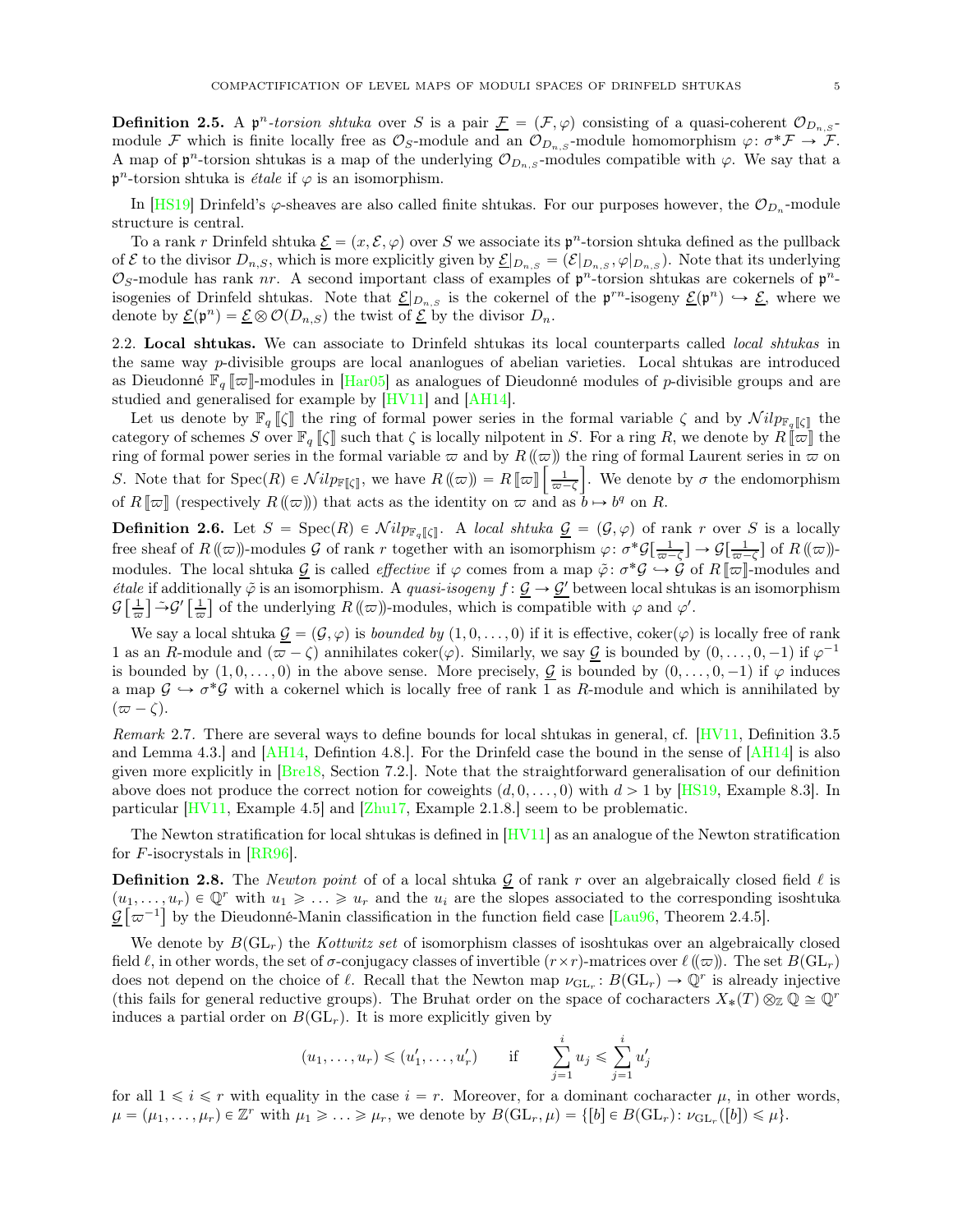For a local shtuka  $\underline{G}$  over a scheme  $S = \text{Spec}(R)$  and a geometric point s of S we denote by  $[\underline{\mathcal{G}}_s]$  the associated point in  $B(\mathrm{GL}_r)$  after pullback to s. Note that if  $\underline{\mathcal{G}}$  is bounded by  $\mu = (1, 0, \ldots, 0)$ , then  $[\underline{\mathcal{G}}_s]$  is contained in  $B(\mathrm{GL}_r, \mu)$  for all  $s \in S$ . The Newton point induces a stratification in the following way.

**Proposition 2.9** ([\[HV11](#page-30-11), Theorem 7.3], compare also [\[RR96](#page-31-5), Theorem 3.6]). Let  $S = \text{Spec}(R)$  be an affine  $\mathbb{F}_q$ -scheme and  $\underline{\mathcal{G}}$  be a local shtuka over S and  $b \in B(\mathrm{GL}_r)$ . Then the set  $\{s \in S \colon [\underline{\mathcal{G}}_s] \leqslant b\}$  is a Zariski-closed subset of S. Furthermore,  $\{s \in S : \underline{\mathcal{G}}_s\} = b\}$  is an open subset of the former.

We denote by  $S_{\leq b}$  the closed subscheme of S given by the reduced subscheme on  $\{s \in S : [\underline{\mathcal{G}}_s] \leq b\}$  and similarly  $S_b$  the corresponding open subscheme of  $S_{\leq b}$ . Then  $S_b$  is a locally closed subscheme of S.

2.3. Global-to-local functor and a Serre-Tate theorem. We explain how to associate local shtukas to global shtukas. We follow the general construction of [\[AH14](#page-29-1)]. This is a generalisation of the construction of [\[BH11](#page-30-13), Section 8] for abelian sheaves and Anderson motives.

We follow the notation of  $[AH14, Section 5.2].$  Let y be a closed point of X, which we assume for simplicity to be defined over  $\mathbb{F}_q$ . This is the only case we use later. For the general construction we refer to [\[AH14\]](#page-29-1). Let  $\mathcal{O}_y$  be the completed local ring at y. The choice of a uniformiser  $\varpi_y$  at y defines an isomorphism  $\mathcal{O}_y \cong \mathbb{F}_q \left[ \varpi_y \right]$ . Let  $x \in X(\text{Spec}(R))$  be a section that factors through  $\text{Spf}(\mathcal{O}_y)$ . Then  $\varpi_y$  is nilpotent in R. Let  $\mathbb{D}_y = \text{Spec}(\mathcal{O}_y)$  and  $\hat{\mathbb{D}}_y = \text{Spf}(\mathcal{O}_y)$ . We denote by  $\hat{\mathbb{D}}_{y,R}$  the  $\varpi_y$ -adic completion of  $\mathbb{D}_y \times_{\mathbb{F}_q} \text{Spec}(R)$ .

By [\[AH14,](#page-29-1) Lemma 5.3.], the section x induces a canonical isomorphism of the formal completion of  $X_R$ along the graph  $\Gamma_x$  of x with  $\hat{\mathbb{D}}_{y,R}$ . By construction, the formal completion along  $\Gamma_x$  has structure sheaf  $R[\![\varpi_y-\zeta]\!]$ , where  $\zeta$  is the image of  $\varpi_y$  in R. As  $\zeta$  is nilpotent in R,  $R[\![\varpi_y-\zeta]\!]$  and  $R[\![\varpi_y]\!]$  are isomorphic.

We fix a pair  $y = (y_1, y_2)$  of ( $\mathbb{F}_q$ -rational) closed points of X with  $y_1 \neq y_2$ . Let  $\mathcal{O}_y$  be the completion of the local ring of  $X^2$  at y. We denote by  $\text{Sht}_{r}^y = \text{Sht}_{r,X^2} \times_{X^2} \text{Spf}(\mathcal{O}_y)$  the substack of  $\text{Sht}_{r,X^2}$  such that the legs factor through  $\text{Spf}(\mathcal{O}_{y_1})$  and  $\text{Spf}(\mathcal{O}_{y_2})$ , respectively. In particular, for points of  $\text{Sht}_T^y$  the graphs of its legs are disjoint. Let  $\underline{\mathcal{E}} = (x', x, \mathcal{E}, \varphi) \in \overline{\text{Sht}_{r}^{y}(R)}$ . The local shtuka associated to  $\underline{\mathcal{E}}$  at  $y_i$  is then its pullback to  $\hat{\mathbb{D}}_{y_i,R}$  for  $i = 1,2$ .

**Definition 2.10.** The global-to-local functor that associates to a global shtuka Sht $\frac{y}{r}$  a pair of local shtukas (at  $y_1$  and  $y_2$ , respectively) is defined for  $\underline{\mathcal{E}} \in \text{Sht}_{\overline{r}}^{\mathcal{Y}}(R)$  as

$$
\widehat{\underline{\mathcal{E}}}_{y_i} := (\mathcal{E}|_{\hat{\mathbb{D}}_{y_i,R}}, \tilde{\varphi}) \quad \text{and} \quad \widehat{\underline{\mathcal{E}}}_{\underline{y}} = \prod_{i=1,2} \widehat{\underline{\mathcal{E}}}_{y_i}
$$

.

Then,  $\underline{\mathcal{E}}_{y_i}$  is called the *local shtuka* of  $\underline{\mathcal{E}}$  at  $y_i$ .

By definition of Sht<sub>r,X<sup>2</sup></sub>, the local shtuka at  $y_2$  is bounded by  $(1, 0, \ldots, 0)$  as the condition that  $(\varpi_{y_2} - \zeta_{y_2})$ annihilates the cokernel in the local case directly corresponds to the fact that the cokernel is supported on the graph in the global case. Similarly, the local shtuka at  $y_1$  is bounded by  $(0, \ldots, 0, -1)$ .

The global-to-local functor also gives rise to a Serre-Tate theorem relating the deformation theory of global shtukas with the deformation theory of their associated local shtukas. Let  $S = \text{Spec}(R) \in \mathcal{N}ilp_{\mathcal{O}_y}$  and let  $i: \overline{S} = \text{Spec}(R/I) \hookrightarrow S$  be a closed subscheme defined by a nilpotent ideals I. Let  $\underline{\overline{E}} \in \text{Sht}_{\overline{r}}^{\frac{1}{2}}(\overline{S})$ . The category  $\text{Def}_{\bar{\mathcal{E}}}(S)$  is the category of deformations of  $\underline{\mathcal{E}}$  to S, i.e. the category of pairs  $(\underline{\mathcal{E}}, f : i^* \underline{\mathcal{E}} \rightarrow \overline{\mathcal{E}})$  where  $\mathcal{E} \in \text{Sht}_{\overline{r}}^{\overline{y}}(S)$ and f is an isomorphism of shtukas over  $\overline{S}$ . Similarly, for a local shtuka  $\overline{G}$  bounded by  $(1, 0, \ldots, 0)$  we define  $\mathrm{Def}_{\bar{\mathcal{G}}}^{\leq (1,0,\ldots,0)}(S)$  as the category of deformations of  $\underline{\bar{\mathcal{G}}}$  to S, i.e. the category of pairs  $(\underline{\mathcal{G}}, g : i^*\underline{\mathcal{G}} \tilde{\rightarrow} \underline{\bar{\mathcal{G}}})$  where  $\mathcal{G}$ is a local shtuka on S bounded by  $(1, 0, \ldots, 0)$  and g is an isomorphism of local shtukas over  $\overline{S}$ . Similarly, we define deformations of local shtukas bounded by  $(0, \ldots, 0, -1)$ .

<span id="page-5-0"></span>**Proposition 2.11** (Serre-Tate Theorem for shutkas, [\[AH14,](#page-29-1) Theorem 5.10.]). Let  $\underline{\bar{\mathcal{E}}} \in \text{Sht}_{\overline{r}}^{\underline{y}}(\overline{S})$ . Then the functor

$$
\widehat{(-)_{\underline{y}}} \colon \operatorname{Def}_{\underline{\mathcal{E}}}(S) \to \operatorname{Def}_{\widehat{\underline{\mathcal{E}}}_{y_1}}^{\leq (0,\ldots,0,-1)}(S) \times \operatorname{Def}_{\widehat{\underline{\mathcal{E}}}_{y_2}}^{\leq (1,0,\ldots,0)}(S), \qquad (\underline{\mathcal{E}},f) \mapsto \prod_{i=1,2}(\widehat{\underline{\mathcal{E}}}_{y_i},\widehat{f_{y_i}})
$$

induced by the global-to-local functor is an equivalence of categories.

*Proof.* As before, this follows directly from the unbounded case in [\[AH14,](#page-29-1) Theorem 5.10.] as a global  $GL_r$ shtuka is bounded by  $(0, \ldots, 0, -1), (1, 0, \ldots, 0)$  if and only if the associated local shtukas are.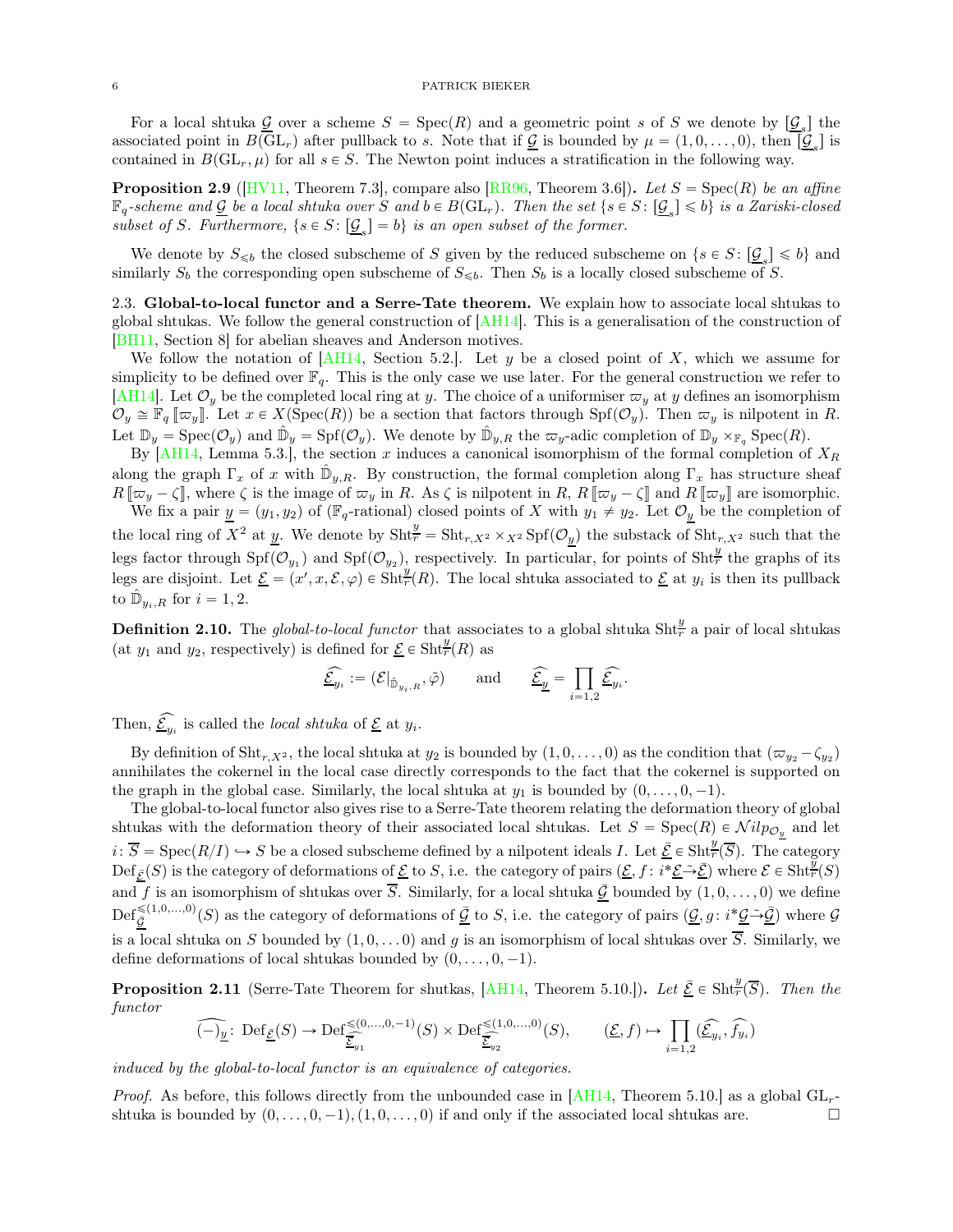The Newton stratification induces also a stratification on the special fibre of the stack of (global) Drinfeld shtukas in the sense of [\[Bre18,](#page-30-0) Section 4]. We continue to restrict ourselves to the case of Drinfeld shtukas with one leg fixed at  $\infty$  as this is the only case of interest to us in the following. The following has obvious analogues also for  $\text{Sht}_{r,X^2}$ . For a closed point y of X with residue field  $F_y$  different from  $\infty$  we set  $\text{Sht}_{r,\mathbb{F}_y} = \text{Sht}_r \times_{X',y} \mathbb{F}_y.$ 

Definition 2.12 (compare [\[Neu16](#page-31-6), Proposition 4.1.4.], [\[Bre18,](#page-30-0) Definition 4.12.] for the general definition). Le  $b_{\infty} \in B(\mathrm{GL}_{r,K_{\infty}}, (0, \ldots, 0, -1)).$  The locally closed and reduced substack of Sht<sub>r</sub> where the associated local shtuka at  $\infty$  has Newton point  $b_{\infty}$  is called the *Newton stratum* associated to  $b_{\infty}$  and is denoted by  $Sht_{r,b_{\infty}}$ . In a similar fashion, for a closed point y of X and a pair

$$
\underline{b_y} = (b_{\infty}, b_y) \in B(\mathrm{GL}_{r, K_{\infty}}, (0, \ldots, 0, -1)) \times B(\mathrm{GL}_{r, K_y}, (1, 0, \ldots, 0))
$$

the locally closed and reduced substack of  $\text{Sht}_{r,\mathbb{F}_y}$  where the associated local shtuka at  $\infty$  has Newton point  $b_{\infty}$  and the associated local shtuka at y has Newton point  $b_y$  is denoted by  $\text{Sht}_{r, b_y}$ .

2.4. Isogenies of Drinfeld shtukas. We study isogenies of Drinfeld shtukas in more detail. We consider the following moduli problem of Drinfeld shtukas with chains of isogenies.

**Definition 2.13.** Let  $m, r_1, \ldots, r_m \geq 1$  be positive integers such that  $\sum_{j=1}^m r_j \leq r$ . A *chain of*  $\mathfrak{p}^n$ -isogenies of type  $(r_1, \ldots, r_m)$  on a Drinfeld shtuka  $\underline{\mathcal{E}}$  over a scheme S is a flag of quotients of  $\mathfrak{p}^n$ -torsion shtukas

$$
\underline{\mathcal{E}}|_{D_{n,S}} = \underline{\mathcal{F}}_{m+1} \twoheadrightarrow \underline{\mathcal{F}}_m \twoheadrightarrow \ldots \twoheadrightarrow \underline{\mathcal{F}}_1 \twoheadrightarrow 0
$$

over S such that  $\mathcal{F}_i$  has rank  $n \cdot (r_1 + \ldots + r_i)$  as  $\mathcal{O}_S$ -module. We denote the stack of Drinfeld shtukas with chains of  $\mathfrak{p}^n$ -isogenies of type  $(r_1, \ldots, r_m)$  by  $\text{Sht}_{r,(r_1,\ldots,r_m)-\mathfrak{p}^n\text{-chain}}$ .

We show below that a chain of  $\mathfrak{p}^n$ -isogenies of type  $(r_1, \ldots, r_m)$  in the sense of the definition is the same as giving a chain of actual  $\mathfrak{p}^n$ -isogenies of Drinfeld shtukas

$$
\underline{\mathcal{E}}(\mathfrak{p}^n) = \underline{\mathcal{E}}_{m+1} \xrightarrow{f_{m+1}} \underline{\mathcal{E}}_m \xrightarrow{f_m} \dots \xrightarrow{f_2} \underline{\mathcal{E}}_1 \xrightarrow{f_1} \underline{\mathcal{E}}_0 = \underline{\mathcal{E}}
$$

such that the composition  $f_{m+1} \circ \ldots \circ f_1$  is the inclusion  $\underline{\mathcal{E}}(\mathfrak{p}^n) \to \underline{\mathcal{E}}$ .

<span id="page-6-0"></span>**Proposition 2.14.** Let  $\underline{\mathcal{E}} \in \text{Sht}_r(S)$  be a Drinfeld shtuka. Every quotient  $\underline{\mathcal{E}}|_{D_{n,S}} \to \underline{\mathcal{F}}$ , where  $\underline{\mathcal{F}}$  is a  $p<sup>n</sup>$ -torsion shtuka, is the cokernel of a  $p<sup>n</sup>$ -isogeny.

Moreover, for two  $\mathfrak{p}^n$ -isogenies  $f_1: \underline{\mathcal{E}}_1 \hookrightarrow \underline{\mathcal{E}}$  and  $f_2: \underline{\mathcal{E}}_2 \hookrightarrow \underline{\mathcal{E}}$  such that the cokernels factor as successive quotients  $\underline{\mathcal{E}}|_{D_{n,S}} \to \text{coker}(f_1) \to \text{coker}(f_2)$ , there exists a unique  $\mathfrak{p}^n$ -isogeny  $f : \underline{\mathcal{E}}_1 \to \underline{\mathcal{E}}_2$  such that  $f_1 = f_2 \circ f$ and coker $(f) \cong \ker(\text{coker}(f_1) \rightarrow \text{coker}(f_2)).$ 

*Proof.* Let  $\underline{\mathcal{F}}$  be a  $\mathfrak{p}^n$ -torsion shtuka as in the statement of the proposition. Let us denote by  $\mathcal{E}' = \ker(\mathcal{E} \to \mathcal{F})$ . As a first step, we want to show that  $\mathcal{E}'$  is finite locally free of rank r on  $X_S$ . In order to do so, we may by reduction to the universal case assume that  $S = \text{Spec } R$  is affine and noetherian. As  $\mathcal{E}' \hookrightarrow \mathcal{E}$  is an isomorphism away from p, it then suffices by fpqc-descent to show that the completion at 0 is finite locally free of rank r. As we assumed R to be noetherian, completion at 0 is exact. The completion  $\mathcal{E}'_0 = \mathcal{E}' \otimes \mathcal{O}_0$ of  $\mathcal{E}'$  at 0 is hence given by the kernel of  $\widehat{\mathcal{E}}_0 \twoheadrightarrow \underline{\mathcal{F}}$ . The assertion now follows from [\[Gen96,](#page-30-14) Lemma 2.2.8].

By the right exactness of the tensor product, the cokernel of the induced map  $\sigma^* \mathcal{E}' \to \sigma^* \mathcal{E}$  is given by  $\sigma^* \mathcal{F}$ . By [\[Har19,](#page-30-15) Lemma 2.2], the map  $\sigma^* \mathcal{E}' \to \sigma^* \mathcal{E}$  is thus injective, and  $\sigma^* \mathcal{E}' = \ker(\sigma^* \mathcal{E} \to \sigma^* \mathcal{F})$ . In particular, we obtain an induced map  $\tilde{\varphi}$ :  $\sigma^* \mathcal{E}' \dashrightarrow \mathcal{E}'$  defined away from  $\Gamma_x$  and  $\Gamma_\infty$ . As the map  $\mathcal{E}' \to \mathcal{E}$  is an isomorphism away from 0, locally around  $\infty$  we obtain a map  $\mathcal{E}' \to \sigma^* \mathcal{E}'$  with cokernel supported at  $\infty$  and of rank 1 as  $\mathcal{O}_S$ -module. It follows also that  $\varphi'|_{X'_S} : \sigma^* \mathcal{E}'|_{X'_S} \to \mathcal{E}'|_{X'_S}$  is a well-defined and injective map (as  $\varphi$ is). Note that  $(\mathcal{E}'|_{X_S'}, \varphi'|_{X_S'})$  is the associated A-motive in the sense of  $[\text{Har}19]$  where  $A = \Gamma(X \setminus {\{\infty\}}, \mathcal{O}_X)$ . By [\[Har19](#page-30-15), Proposition 2.3], the A-motive  $(\mathcal{E}'|_{X'_{\mathcal{S}}}, \varphi'|_{X'_{\mathcal{S}}})$  is effective, this means that  $\text{coker}(\varphi'|_{X'_{\mathcal{S}}})$  is annihilated by  $\mathcal{J}^n$  for some positive integer n, where  $\tilde{\mathcal{J}}$  is the quasi-coherent sheaf of ideals defining  $\tilde{\Gamma}_x \subseteq X_S$ . Using [\[Har19](#page-30-15), Proposition 5.8] we obtain that  $\text{coker}(\varphi'|_{X_S'})$  has rank 1 as  $\mathcal{O}_S$ -module. Thus,  $\text{coker}(\varphi'|_{X_S'})$  is already annihilated by  $\mathcal{J}$ , which means that  $(\mathcal{E}', \varphi')$  defines a point of  $\text{Sht}_r(S)$ .

For the second part let  $f_1: \underline{\mathcal{E}}_1 \hookrightarrow \underline{\mathcal{E}}$  and  $f_2: \underline{\mathcal{E}}_2 \hookrightarrow \underline{\mathcal{E}}$  be two  $\mathfrak{p}^n$ -isogenies as in the assertion. It follows essentially by assumption that there is a unique injective homomorphism of shtukas  $f: \underline{\mathcal{E}}_2 \to \underline{\mathcal{E}}_1$  such that  $f_2 = f_1 \circ f$ . It remains to check that f is a  $\mathfrak{p}^n$ -isogeny. We have the short exact sequence of R-modules

$$
0 \to \mathcal{E}_1/f(\mathcal{E}_2) = \text{coker}(f) \hookrightarrow \mathcal{E}/f_2(\mathcal{E}_2) = \text{coker}(f_2) \to \mathcal{E}/f_1(\mathcal{E}_1) = \text{coker}(f_1) \to 0,
$$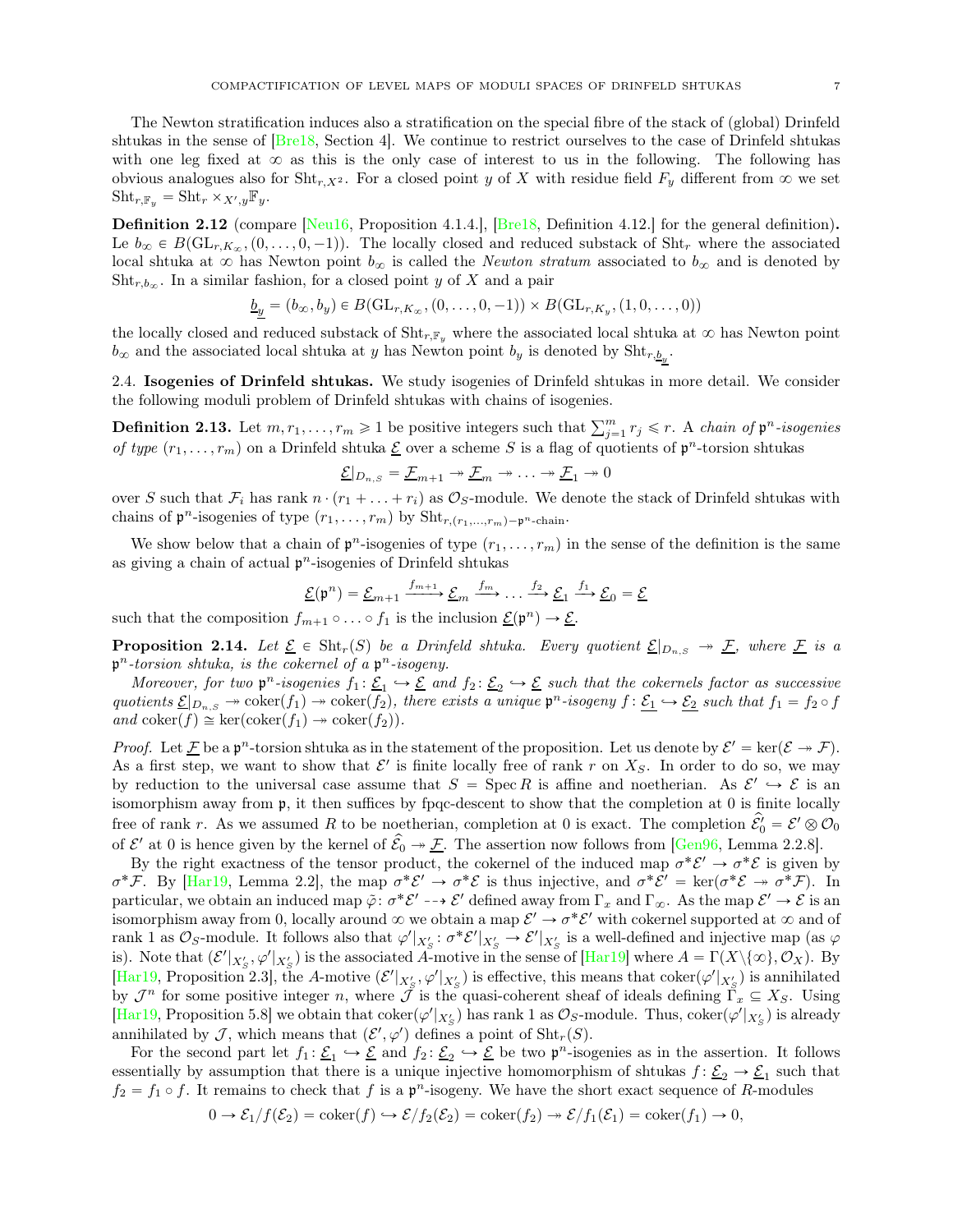where the first map is  $f_1$  and the second map is well-defined by assumption. As both  $f_1$  and  $f_2$  are isogenies, their cokernels are finite locally free R-modules. It follows that  $coker(f)$  is finite locally free as well, and thus f is an isogeny. That it is a  $\mathfrak{p}^n$ -isogeny is also clear.

- Remark 2.15. (1) Note that in the proof we really used that 0 is  $\mathbb{F}_q$ -rational. It would be desirable to have an analogous statement in general.
	- (2) Using the comparison [\[Har19,](#page-30-15) Theorem 5.8] with isogenies of Drinfeld modules, we get as immediate corollaries that any finite locally free closed submodule scheme with strict  $\mathbb{F}_q$ -action of the  $p^n$ -torsion of a Drinfeld module is the kernel of an isogeny and a factorisation property as in the second part of the proposition. Both of these facts seem to be only proven in the literature when the base is a field in [\[Leh09,](#page-31-7) 2, Lemma 3.1 and Lemma 3.2].
	- (3) This also shows that giving a point of  $\text{Sht}_{r,(r_1,...,r_m)-p^n\text{-chain}}$  is the same as giving a chain of actual p <sup>n</sup>-isogenies of Drinfeld shtukas

$$
\underline{\mathcal{E}}(\mathfrak{p}^n) = \underline{\mathcal{E}}_{m+1} \xrightarrow{f_{m+1}} \underline{\mathcal{E}}_m \xrightarrow{f_m} \dots \xrightarrow{f_2} \underline{\mathcal{E}}_1 \xrightarrow{f_1} \underline{\mathcal{E}}_0 = \underline{\mathcal{E}}
$$

such that coker $(f_i)$  has rank  $n \cdot r_i$  and such that the composition  $f_{m+1} \circ \ldots \circ f_1$  is the inclusion  $\underline{\mathcal{E}}(\mathfrak{p}^n) \to \underline{\mathcal{E}}.$ 

<span id="page-7-0"></span>2.5. Naive  $\Gamma_0(\mathfrak{p}^n)$ -level structures and shtukas for Bruhat-Tits group schemes. We introduce naive  $\Gamma_0(\mathfrak{p}^n)$ -level structures on Drinfeld shtukas and explain how to interpret them as shtukas for certain Bruhat-Tits group schemes. These naive level structures seem inadequate in the non-parahoric case (that means when  $n > 1$ , as their moduli spaces are missing points in the fibre over 0. In other words, the level map to Sht<sub>r</sub> is not proper, compare Remark [2.20](#page-9-1) below. The interpretation of naive level structures in terms of Bruhat-Tits group schemes allows us to give a candidate for a compactification of the level map: We can take the closure of the stack of shtukas with naive level in the product of the stacks of Drinfeld shtukas with corresponding parahoric level.

<span id="page-7-2"></span>**Definition 2.16.** A naive  $\Gamma_0(\mathfrak{p}^n)$ -level structure on a Drinfeld shtuka  $\underline{\mathcal{E}} = (\mathcal{E}, \varphi) \in \text{Sht}_r(S)$  of rank r is a flag of quotients of  $p<sup>n</sup>$ -torsion finite shtukas

$$
\underline{\mathcal{E}}|_{D_{n,S}} = \underline{\mathcal{L}}_r \twoheadrightarrow \underline{\mathcal{L}}_{r-1} \twoheadrightarrow \ldots \twoheadrightarrow \underline{\mathcal{L}}_1 \twoheadrightarrow \underline{\mathcal{L}}_0 = 0
$$

such that  $\mathcal{L}_i$  is finite locally free of rank i as  $\mathcal{O}_{D_{n,S}}$ -module (and hence of rank in as  $\mathcal{O}_S$ -module).

Remark 2.17. By Proposition [2.14,](#page-6-0) a naive  $\Gamma_0(\mathfrak{p}^n)$ -level structure is equivalently given as a chain of isogenies

$$
\underline{\mathcal{E}}(\mathfrak{p}^n) = \underline{\mathcal{E}}_r \stackrel{f_r}{\rightarrow} \underline{\mathcal{E}}_{r-1} \stackrel{f_{r-1}}{\rightarrow} \underline{\mathcal{E}}_{r-2} \rightarrow \dots \stackrel{f_1}{\rightarrow} \underline{\mathcal{E}}_0 = \underline{\mathcal{E}}
$$

such that coker $(f_i)$  is finite locally free of rank 1 as  $\mathcal{O}_{D_n, S}$ -module for all  $1 \leq i \leq r$ .

We interpret naive  $\Gamma_0(\mathfrak{p}^n)$ -level structures on Drinfeld shtukas as shtukas for certain Bruhat-Tits group schemes in the following sense.

**Definition 2.18.** A *Bruhat-Tits group scheme* on X is a smooth affine group scheme  $G \to X$  such that

- (1) all fibres of  $G$  are connected,
- <span id="page-7-1"></span>(2) the generic fibre of G is a reductive group over K and
- (3) for every closed point x of X the base change  $G_{\mathcal{O}_x} = G \times_X \text{Spec}(\mathcal{O}_x)$  is a Bruhat-Tits group scheme in the sense that there is a non-empty bounded subset  $\Omega$  in some appartment in the Bruhat-Tits building of  $G_{K_x}$  such that  $G(\mathcal{O}_x) \subseteq G(K_x)$  is the connected fixator of  $\Omega$  in the sense of [\[BT84](#page-30-16),  $(4.6.26)$ ].

A Bruhat-Tits group scheme is *parahoric*, if the subgroups  $G(\mathcal{O}_x) \subseteq G(K_x)$  in [\(3\)](#page-7-1) are parahoric for all places  $\mathrm{of}~X.$ 

<span id="page-7-3"></span>Remark 2.19. Of particular relevance to our situation is the case where  $\Omega$  is the stabiliser of a regular  $(r-1)$ simplex  $\Omega$  in the standard appartment of the (reduced) Bruhat-Tits building of  $GL_{r,K_0}$  with side-length n. We denote by  $GL_{r,\Omega} \to X$  the corresponding Bruhat-Tits group scheme that is isomorphic to  $GL_r$  away from 0 and such that  $GL_r(\mathcal{O}_0) \subseteq GL_r(K_0)$  is the connected stabiliser of  $\Omega$ .

We can more explicitly describe this subgroup by  $\mathrm{GL}_{r,\Omega}(\mathcal{O}_0) = \{M \in \mathrm{GL}_r(\mathcal{O}_0): M \mod \mathfrak{p}^n \in B(\mathcal{O}_0/\mathfrak{p}^n)\}.$ By [\[MRR20](#page-31-2), Lemma 3.1 and Theorem 3.2], the group scheme  $GL_{r,\Omega}$  can thus also be interpreted as the Néron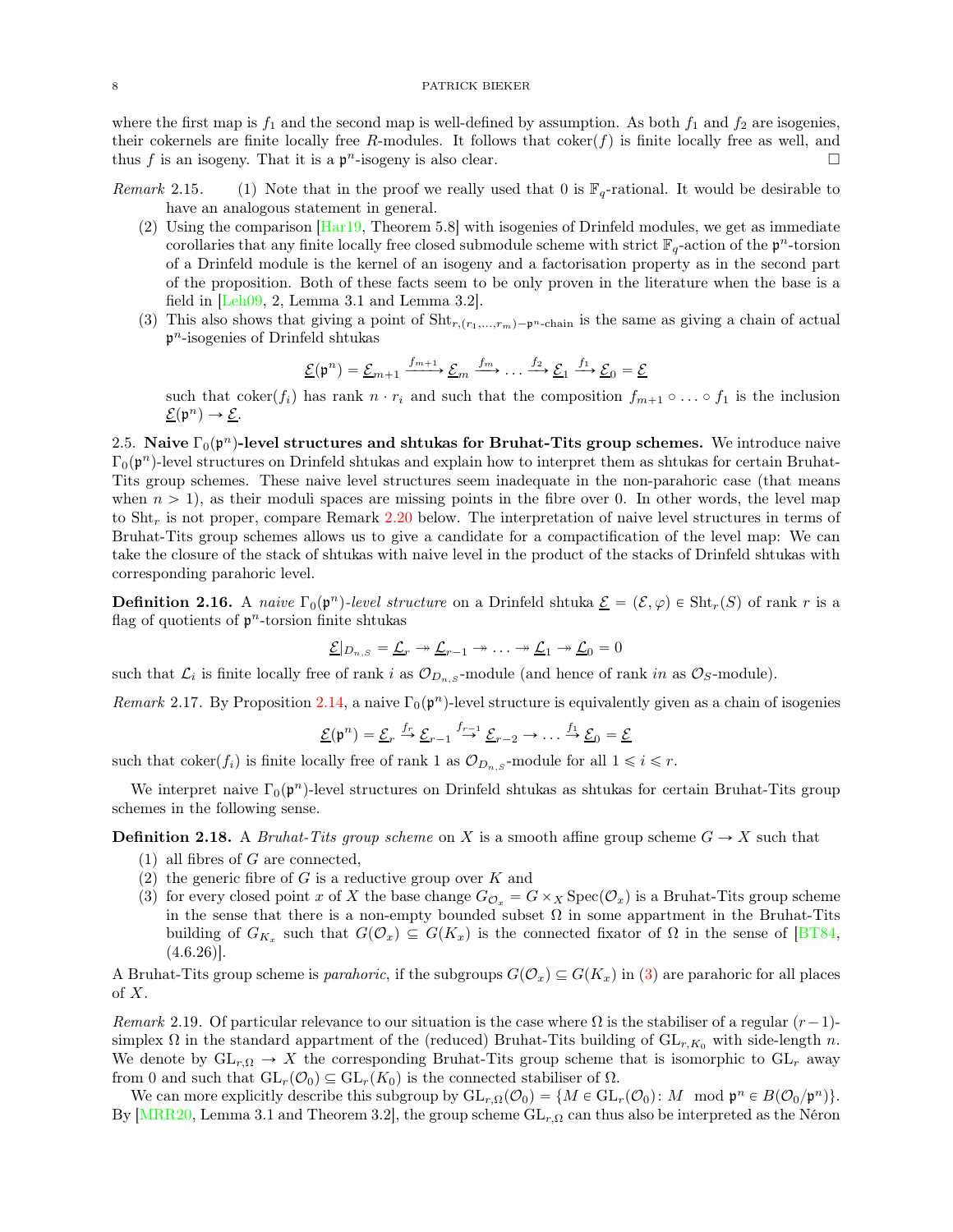blowup of  $GL_r$  in its subgroup B of upper triangular matrices along the divisor  $D_n$  in the sense of [\[MRR20](#page-31-2), Section 3.1].

By  $[MRR20, Theorem 4.8],$  giving a  $GL_{r,\Omega}$ -torsor on X is equivalent to giving a  $GL_r$ -torsor  $\mathcal E$  on X together with a reduction of  $\mathcal E$  to an B-torsor over the divisor  $D_n$  of X. More explicitly, a point of  $\text{Bun}_{\text{GL}_r,\Omega}(S)$  is given by a rank r vector bundle  $\mathcal E$  on  $X_S$  together a flag of quotients of  $\mathcal E|_{D_{n,S}}$  as in the definition of naive  $\Gamma_0(\mathfrak{p}^n)$ -level structures. In this sense, a naive  $\Gamma_0(\mathfrak{p}^n)$ -level structure on a Drinfeld shtuka  $\underline{\mathcal{E}}$  defines a  $(B, D_n)$ -level structure on  $\underline{\mathcal{E}}$  in the sense of [\[MRR20](#page-31-2), Section 4.2.2].

A  $GL_{r,\Omega}$ -shtuka is called *bounded by*  $\mu = ((0, \ldots, 0, -1), (1, 0, \ldots, 0))$  if its underlying  $GL_r$ -shtuka  $(x, \mathcal{E}, \varphi)$ is bounded by  $(0, \ldots, 0, -1), (1, 0, \ldots, 0)$ , and if the flag of quotients given by the  $(B, D_n)$ -structure on the underlying vector bundle E is  $\varphi$ -stable. In other words, the GL<sub>r,Ω</sub>-shtukas bounded by  $\mu$  in this sense are exactly the Drinfeld shtukas with naive  $\Gamma_0(\mathfrak{p}^n)$ -level structures in the sense above. We denote this stack of bounded  $GL_{r,\Omega}$ -shtukas (or equivalently the stack of Drinfeld shtukas with naive  $\Gamma_0(\mathfrak{p}^n)$ -level structures) by  $\text{Sht}_{r,\Omega}$ .

For a facet f in the Bruhat-Tits building of  $GL_{r,K_0}$  we write  $f \prec \Omega$  if f is contained in the closure of  $\Omega$ . In a similar fashion to the construction above, for such a facet  $f \prec \Omega$  we write  $GL_{r,f}$  for the corresponding Bruhat-Tits group scheme and  $\text{Sht}_{r,\mathfrak{f}}$  for the stack of  $\text{GL}_{r,\mathfrak{f}}$ -shtukas bounded by  $\mu$  in the sense above. By Bruhat-Tits theory, for any facet f contained in  $\Omega$  there is a map of group schemes  $GL_{r,\Omega} \to GL_{r,f}$  that is the identity away from 0. By [\[Bre18,](#page-30-0) Corollary 3.16], we get maps  $\text{Sht}_{r,\Omega} \to \text{Sht}_{r,\mathfrak{f}}$ .

In particular, in the case  $n = 1$  the set  $\Omega$  is just given by the base alcove (corresponding to the standard Iwahori subgroup of matrices that upper triangular mod p). Hence, for an alcove f its corresponding moduli space of shtukas  $\text{Sht}_{r,\mathfrak{f}}$  parametrises chains of isogenies of Drinfeld shtukas as in Definition [2.16.](#page-7-2) For a facet  $\mathfrak{f}'$ of the alcove f the map  $\text{Sht}_{r,f} \to \text{Sht}_{r,f'}$  is then given by projection to some subchain of isogenies, depending on the position of  $f'$ . In particular, when  $f'$  is a vertex,  $\text{Sht}_{r,f'}$  parametrises single Drinfeld shtukas and when f' is an edge,  $\text{Sht}_{r,f'}$  parametrises pairs of Drinfeld shtukas with a certain isogeny between them.

In order to describe the maps  $\text{Sht}_{r,\Omega} \to \text{Sht}_{r,\mathfrak{f}}$  for facets  $\mathfrak{f} \prec \Omega$  more explicitly, we label the vertices in  $\Omega$ by tuples  $\underline{m} = (m_1, \ldots, m_{r-1})$  such that  $n \geq m_1 \geq \ldots \geq m_{r-1} \geq 0$ , edges are between vertices  $\underline{m}$  and  $\underline{m}'$ if and only if  $0 \leq m_i - m'_i \leq 1$  for all  $i$  or  $0 \leq m_i - m'_i \leq 1$  for all i. The base alcove corresponds to the simplex defined by the vertices  $(0, \ldots, 0), (1, 0, \ldots, 0), (1, 1, 0, \ldots, 0), \ldots, (1, 1, \ldots, 1)$ . The vertex  $(0, \ldots, 0)$ corresponds to the constant group scheme  $GL_r$ .

Note that every facet  $f \prec \Omega$  has a unique base point  $\underline{m}$  (such that  $m_i \leq x_i$  for all i and points  $\underline{x} \in f$ ), and an orientation that we encode by an element  $\tau \in \text{Sym}_{r-1}$  of the symmetric group on  $(r-1)$  elements. The orientation  $\tau$  is chosen such that the vertices of f are given by  $\underline{m} + \tau(\mathbf{1}_{r-1}^{(i)})$  for  $0 \leqslant i \leqslant r-1$ , where  $\mathbf{1}_{r-1}^{(i)} = (1, \ldots, 1, 0, \ldots, 0) \in \mathbb{Z}^{r-1}$  has exactly i many entries equal to 1. For a given pair  $(\underline{m}, \tau)$  there clearly exists a unique alcove  $f_{m,\tau}$  in the standard apartment of the Bruhat-Tits building with base point  $\underline{m}$  and orientation  $\tau$ .

Starting from a  $\text{GL}_{r,\Omega}$ -shtuka  $(\underline{\mathcal{E}},(\underline{\mathcal{L}}_i)) \in \text{Sht}_{r,\Omega}(S)$ , we construct a Drinfeld shtuka  $\underline{\mathcal{E}}_m$  for a vertex  $\underline{m} \prec \Omega$ as follows. Assume that  $S = \operatorname{Spec}(R)$  is affine and that all  $\mathcal{L}_i$  are finite free as  $R[\varpi]/(\overline{\varpi}^n)$ -modules. In this case, we can choose a basis  $(e_1, \ldots, e_{r-1})$  of  $\mathcal{L}_{r-1} = (R[\varpi]/(\varpi^n))^{r-1}$  such that  $(e_1, \ldots, e_i)$  is a basis for  $\mathcal{L}_i$ for all  $1 \leq i \leq r - 1$ . We consider the quotient

$$
\mathcal{L}_{r-1} \twoheadrightarrow \mathcal{L}_{\underline{m}} := R[\varpi]/(\varpi^{m_1})e_1 \oplus \ldots \oplus R[\varpi]/(\varpi^{m_{r-1}})e_{r-1}.
$$

As all the  $\mathcal{L}_i$  are  $\varphi$ -stable quotients of  $\mathcal{L}_{r-1}$ , the matrix representation of  $\varphi$  with respect to  $(e_1, \ldots, e_{r-1})$ is upper-triangular. This shows that also  $\mathcal{L}_m$  is  $\varphi$ -stable as  $m_1 \geq \ldots \geq m_{r-1}$  by assumption. By a similar argument,  $\mathcal{L}_m$  does not depend on the choice of basis (any base change matrix is again upper-triangular). Thus, we can glue to obtain a  $\varphi$ -stable quotient  $\mathcal{L}_m$  also in the general case. We then associate to the vertex <u>m</u> the Drinfeld shtuka corresponding to the kernel  $\underline{\mathcal{E}}_m = \ker(\underline{\mathcal{E}} \twoheadrightarrow \underline{\mathcal{L}}_m)$  by Proposition [2.14.](#page-6-0) Moreover, by the second part of Proposition [2.14,](#page-6-0) there are also canonical isogenies associated to the edges in the Bruhat-Tits building.

Using this construction, for an alcove  $f_{m,\tau} < \Omega$  the level map  $\text{Sht}_{r,\Omega} \to \text{Sht}_{r,\tilde{f}_m}$  associates to  $(\underline{\mathcal{E}},(\underline{\mathcal{L}}_i))$  the chain of isogenies

$$
\underline{\mathcal{E}_m}(\mathfrak{p}^n)\hookrightarrow \underline{\mathcal{E}_{m+\tau(\mathbf{r-1}_{r-1}^{(1)})}}\hookrightarrow\ldots\hookrightarrow \underline{\mathcal{E}_{m+\tau(\mathbf{1}_{r-1}^{(1)})}}\hookrightarrow \underline{\mathcal{E}_m}.
$$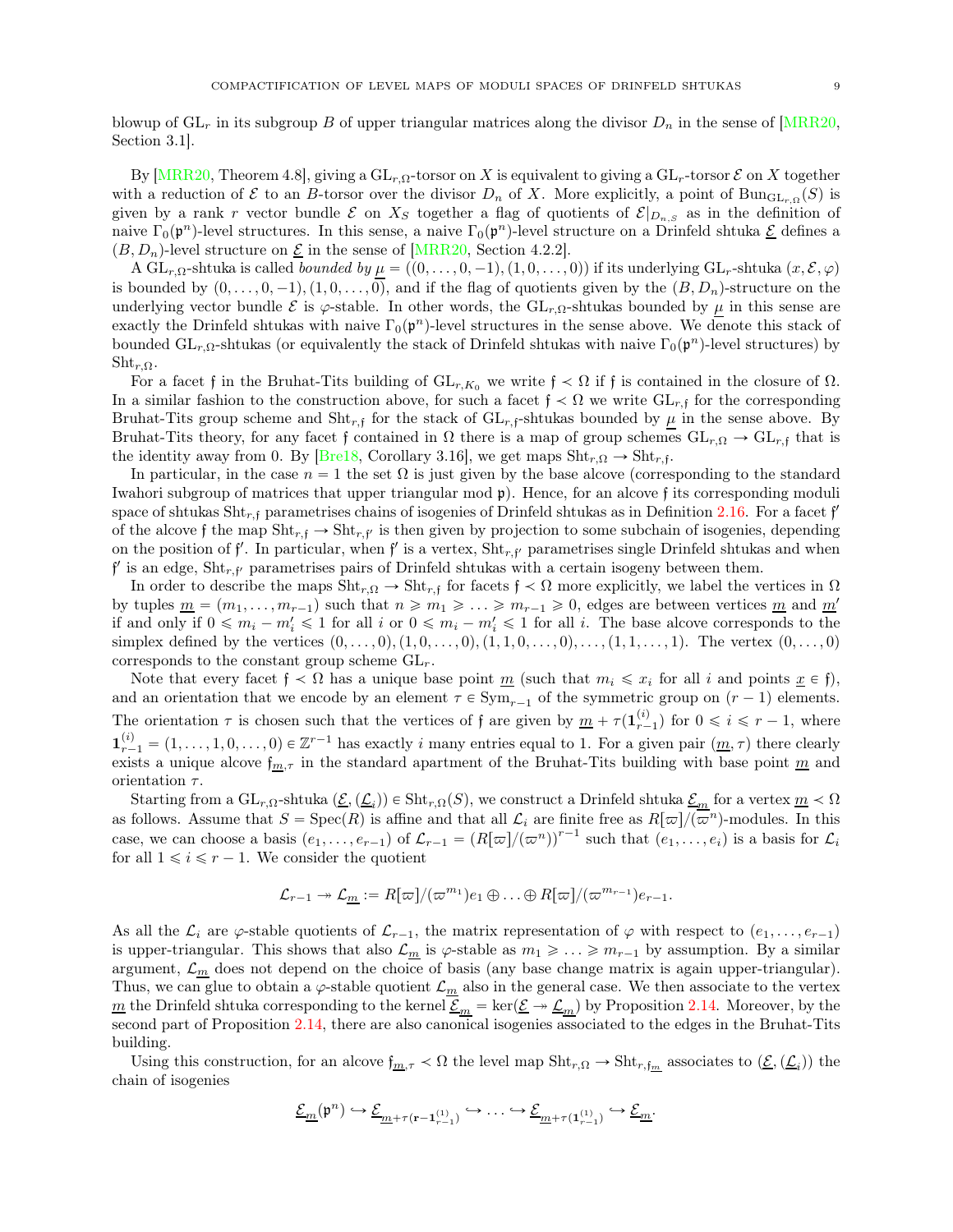This means that the induced map  $\text{Sht}_{r,\Omega} \to \underleftarrow{\lim}_{f \prec \Omega} \text{Sht}_{r,f}$  associates to a Drinfeld shtuka with naive  $\Gamma_0(\mathfrak{p}^n)$ level structure a diagram  $(\underline{\mathcal{E}}_m)_m$  with the canonical isogenies as constructed above.

<span id="page-9-1"></span>Remark 2.20. For parahoric level (in our case that means  $n \leq 1$ ) [\[Bre18](#page-30-0)] shows that the level maps are proper and surjective. An explicit calculation for deeper level (that is for  $n > 1$ ) shows that this is false already in the GL<sub>2</sub>-case over  $X = \mathbb{P}^1$  in general. Namely, we study the fibre over 0 using the local model of [\[AH19\]](#page-29-2). An explicit calculation in the local model shows that for  $n = 1$  we get the familiar local picture of two copies of  $\mathbb{P}^1$  intersecting transversally at supersingular points.

However, for any  $n > 1$  the special fibres of the corresponding local models only contain two copies of  $\mathbb{A}^1$ that do not intersect. This means in particular that  $\text{Sht}_{r,\Omega}$  is missing the supersingular points in the special fibre. Moreover, from the comparison with the modular curve, we might expect to find  $n + 1$ -components two of which are reduced by [\[KM85,](#page-30-3) Theorem 13.4.7]. The two components we see using the naive level structure correspond to the two reduced components, but we do not get the non-reduced ones.

It turns out that requiring the quotients in the definition of naive level structures to be locally free as  $\mathcal{O}_{D_n}$ , s-modules is too restrictive and we rather should allow in the special fibre also degenerations to certain  $\mathfrak{p}^n$ -torsion finite shtukas which are not locally free as  $\mathcal{O}_{D_n, s}$ -modules.

The goal of this paper is to explain one way to remedy this. We show that we can explicitly describe the schematic image of the map  $\text{Sht}_{r,\Omega} \to \underbrace{\lim}_{f \prec \Omega} \text{Sht}_{r,f}$  in terms of *Drinfeld level structures* and that this provides a natural compactification of the level map.

#### 3. Group schemes attached to Drinfeld shtukas

<span id="page-9-0"></span>In order to define Drinfeld level structures for Drinfeld shtukas, we explain how to construct a (finite locally free  $\mathcal{O}_0/\mathfrak{p}^n$ -module) scheme of  $\mathfrak{p}^n$ -torsion points  $\underline{\mathcal{E}}$  of a Drinfeld shtuka. This scheme of  $\mathfrak{p}^n$ -torsion points serves as an analogue of the scheme of  $p<sup>n</sup>$ -torsion points of an elliptic curve and behaves similarly in many ways. In order to study properties of  $\underline{\mathcal{E}}[\mathfrak{p}^n]$  we use an explicit comparison of Drinfeld shtukas and Drinfeld modules.

3.1. Comparison with Drinfeld modules. We recall some facts about Drinfeld modules and show how to construct Drinfeld shtukas from them. Let  $A = \Gamma(X \setminus \{\infty\}, \mathcal{O}_X)$ . The point 0 of X then corresponds to a maximal ideal of  $A$ , which by a slight abuse of notation we denote by  $\mathfrak p$  as well.

Roughly speaking, a Drinfeld A-module is an A-module structure on a (geometric) line bundle. Drinfeld modules were first introduced in  $[Dri76]$  in order to construct a Langlands correspondence in the cohomology of their moduli spaces. In this sense, Drinfeld modules (of rank 2) are function field analogues of elliptic curves in the number field case. For a more detailed treatment also compare [\[Leh09\]](#page-31-7), [\[BS97\]](#page-30-17) or [\[Lau96\]](#page-30-12).

Let  $\mathcal L$  be an invertible sheaf on S. The corresponding geometric line bundle is denoted by  $\mathbb G_{a,\mathcal L}$  =  $Spec_S(Sym(\mathcal{L}^{-1}))$ . If  $S = Spec(R)$  is an affine scheme such that  $\mathcal L$  is trivial, the corresponding line bundle is given by  $\mathbb{G}_{a,R} = \text{Spec } R[t]$ . Locally, the ring of endomorphisms of a line bundle is then given by the skew-polynomial ring  $R\{\tau\}$  with the commutation relation  $\tau c = c^q \tau$  for  $c \in R$ .

**Definition 3.1.** A *Drinfeld A-module*  $\mathbf{E} = (\mathbb{G}_{a,C}, e)$  of rank r over a scheme S consists of an additive group scheme  $\mathbb{G}_{a,\mathcal{L}}$  and a ring homomorphism  $e: A \to \text{End}(\mathbb{G}_{a,\mathcal{L}}), a \mapsto e_a$  such that  $e_a$  is finite for all  $a \neq 0 \in A$ of degree  $|a|^r$ , where  $|\cdot|$  is the normalised absolute value on K corresponding to  $\infty$ . The composition  $\partial \circ e$ with the differential induces a map  $S \to \text{Spec}(A)$  called the *characteristic* of **E**.

We denote by  $Dr\text{-Mod}_r$  the moduli stack of Drinfeld modules of rank r. It is a Deligne-Mumford stack of finite type over  $\mathbb{F}_q$ , which is smooth of relative dimension  $r - 1$  over  $X' = \text{Spec}(A)$ .

When  $S = \text{Spec } \ell$  is the spectrum of a field (or more generally when the line bundle  $\mathcal L$  is trivial), a Drinfeld module as a ring homomorphism  $e: A \to \ell \{\tau\}$ . As for Drinfeld shtukas, in a slight abuse of notation, we say **E** has characteristic **p** if the the characteristic of **E** factors through 0, or in other words, if the kernel of the induced map  $A \to \mathcal{O}_S(S)$  is p. We say that a Drinfeld module over a field  $\ell$  in characteristic p has height h, if the smallest non-vanishing coefficient in  $e_{\varpi} \in \ell\{\tau\}$  has degree h, where  $\varpi \in \mathfrak{p}$  is a uniformiser.

There are several ways to associate vector bundles to Drinfeld modules, for example the so-called *elliptic* sheaves due to  $[Dri77]$ , for a more detailed treatment also compare [\[BS97](#page-30-17)],  $[Har05]$  or [\[Wie04\]](#page-31-8), or t-motives [\[And86](#page-30-19)] and their generalisations, see for example [\[Har19](#page-30-15)]. However, a precise comparison to Drinfeld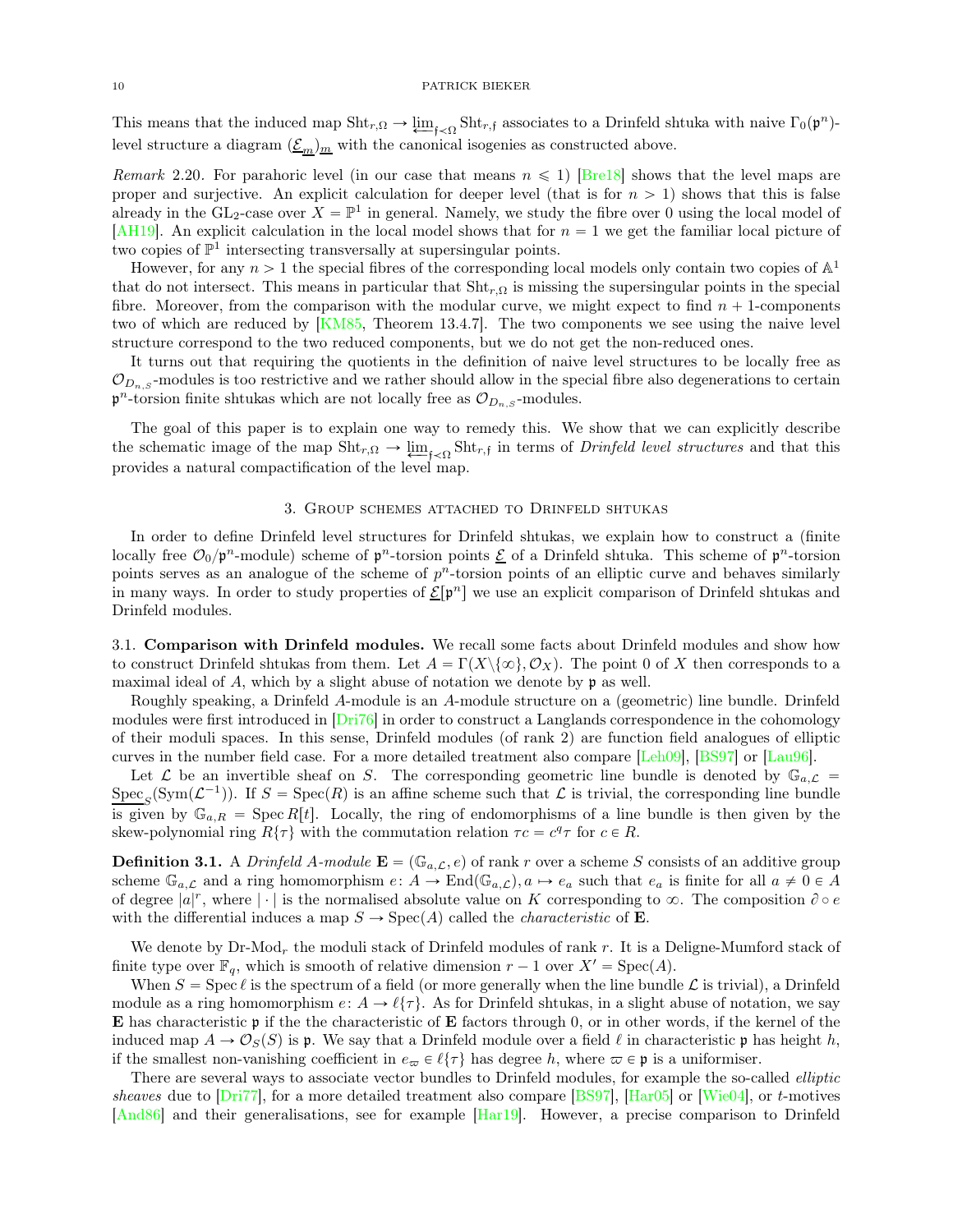shtukas, which is certainly well-known to the experts, does not seem to be part of the literature yet. We explain how to construct Drinfeld shtukas from Drinfeld modules.

Recall that an elliptic sheaf  $\underline{\mathcal{E}}$  over S of rank r is given by the data  $(x,(\mathcal{E}_i)_{i\in\mathbb{Z}},(s_i)_{i\in\mathbb{Z}},(t_i)_{i\in\mathbb{Z}})$  where  $x\colon S \to X' = X\setminus\{\infty\}$  is a map of schemes,  $\mathcal{E}_i$  is a rank r vector bundle on  $X \times S$  for every  $i \in \mathbb{Z}$  and  $s_i: \mathcal{E}_i \to \mathcal{E}_{i+1}$  and  $t_i: \sigma^* \mathcal{E}_i \to \mathcal{E}_{i+1}$  are injective maps that satisfy some further properties. In particular, coker(s<sub>i</sub>) and coker(t<sub>i</sub>) are supported on  $\infty$  and  $\Gamma_x$ , respectively and invertible as  $\mathcal{O}_S$ -modules on their support. We denote by  $\mathcal{E}\ell\ell_r$  the moduli stack of elliptic sheaves. We have a well-defined map  $\mathcal{E}\ell\ell_r \to \text{Sht}_r$ given by the projection

$$
(x,(\mathcal{E}_i),(s_i),(t_i))\mapsto (x,\mathcal{E}_0,s_0^{-1}|_{X\backslash (\Gamma_x\cup\Gamma_\infty)}\circ t_0|_{X\backslash (\Gamma_x\cup\Gamma_\infty)}),
$$

or by Remark [2.3](#page-3-0) equivalently by projection to  $(x, \mathcal{E}_0, \mathcal{E}_1, s_0, t_0)$ . We use this second perspective for the remainder of this section as it more convenient in this context. We define a functor  $\mathbb{Z} \times \text{Dr-Mod}_r \to \text{Sht}_r$  by composing the equivalence  $\mathbb{Z} \times \text{Dr-Mod}_r \to \mathcal{E}\ell\ell_r$  of  $[\text{Dri77}]$  with this projection.

**Lemma 3.2.** The projection  $\mathcal{E}\ell\ell_r \to \text{Sht}_r$  is fully faithful.

*Proof.* Let  $\underline{\mathcal{E}}_{\bullet} = (x, (\mathcal{E}_i), (s_i), (t_i))$  and  $\underline{\tilde{\mathcal{E}}}_{\bullet} = (x, (\tilde{\mathcal{E}}_i), (\tilde{s}_i), (\tilde{t}_i))$  be two elliptic sheaves over S. Assume that we have a map of the corresponding shtukas, in other words a pair of maps  $f_0: \mathcal{E}_0 \to \tilde{\mathcal{E}}_0$  and  $f_1: \mathcal{E}_1 \to \tilde{\mathcal{E}}_1$ that commute with  $s_0$  and  $t_0$  in the obvious way. By [\[Wie04,](#page-31-8) Corollary 5.4] we may then glue  $f_1$  and  $\sigma^* f_1$ to get a map  $f_2: \mathcal{E}_2 \to \tilde{\mathcal{E}}_2$  again commuting with  $s_1$  and  $t_1$ . Such a map is necessarily unique. We continue inductively to define maps in higher degrees. The maps in degrees smaller than 0 can be constructed as twists.

Let us denote by  $b_{\infty} = (-1/r, \ldots, -1/r) \in B(\mathrm{GL}_{r,K_{\infty}}, (0, \ldots, 0, -1))$  the basic Newton polygon. Recall that we defined  $\text{Sht}_{r,b_{\infty}}$  to be the (reduced) locus in  $\text{Sht}_{r}$  where the local shtuka at  $\infty$  has Newton polygon  $b_{\infty}$ . Note that  $\text{Sht}_{r,b_{\infty}}$  is a closed substack of  $\text{Sht}_r$  as  $b_{\infty}$  is basic.

<span id="page-10-0"></span>**Proposition 3.3.** The functor  $\mathbb{Z} \times \text{Dr-Mod}_r \to \text{Sht}_r$  is schematic and a closed immersion which factors through an isomorphism

$$
\mathbb{Z} \times \text{Dr-Mod}_r \xrightarrow{\cong} \text{Sht}_{r,b_{\infty}}.
$$

Proof. As a first step we show that the locus where a Drinfeld shtuka can be extended to an elliptic sheaf is closed. Let  $\underline{\mathcal{E}} = (x, \mathcal{E}_{-1}, \mathcal{E}_0, s_{-1}, t_{-1}) \in \text{Sht}_r(S)$ . As the zero and pole of  $\underline{\mathcal{E}}$  do not intersect, we can repeatedly glue  $\mathcal{E}_i$  and  $\sigma^* \mathcal{E}_i$  to obtain a commutative diagram

$$
\begin{array}{ccc}\n\mathcal{E}_{-1} & \xrightarrow{\varphi=s_{-1}} & \mathcal{E}_{0} & \xrightarrow{s_{0}} & \mathcal{E}_{2} & \xrightarrow{s_{2}} & \dots \\
\downarrow{\varphi=t_{-1}} & & \uparrow{\vdots} & \downarrow{\vdots} & \nearrow & \n\end{array}
$$

If the diagram comes from an elliptic sheaf, we have by definition that  $\mathcal{E}_0 \hookrightarrow \mathcal{E}_r$  identifies  $\mathcal{E}_0$  with  $\mathcal{E}_r(-\infty)$ . In a similar fashion we get  $\mathcal{E}_1 = \mathcal{E}_{r+1}(-\infty)$ .

We claim that these two conditions are already sufficient for the diagram to come from an elliptic sheaf. By construction, the cokernel of  $s_i$  is supported on  $\Gamma_\infty$  and the cokernel of  $t_i$  is supported on  $\Gamma_x$ , and both are invertible on their respective supports. We first check that  $s_0 = s_r \otimes id_{\mathcal{O}_X(-\infty)}$ . As all  $s_i$  are isomorphisms away from  $\infty$  and the question is fpqc-local on S, it suffices to consider the completion at  $\infty$ and we may assume that  $S = \text{Spec}(R)$  is affine and all  $\mathcal{E}_i$  are free  $R[\![\varpi_\infty]\!]$ -modules of rank r. Thus, the  $s_i$ are identified with endomorphisms of  $R[\![\varpi_{\infty}]\!]^r$  such that both  $s_{r-1} \circ \dots \circ s_0$  and  $s_r \circ \dots \circ s_1$  are multiplication by  $\varpi_{\infty}$  by assumption, where  $\varpi_{\infty}$  is a uniformiser at  $\infty$ . But as multiplication by  $\varpi_{\infty}$  is injective and lies in the centre of the endomorphism ring, this implies that  $s_0 = s_r$  as desired. Moreover, the  $s_i$  induce isomorphism coker $(t_{i-1}) \stackrel{\cong}{\longrightarrow} \text{coker}(t_i)$  for all  $i \geq 1$ , hence  $t_r = t_{-1} \otimes \text{id}_{\mathcal{O}_X(\infty)}$ . Hence, we get inductively that  $\mathcal{E}_{i+r} = \mathcal{E}_i \otimes \mathcal{O}_X(\infty)$  for all  $i \geq 1$ . The data for indices  $i \leq 0$  is then obtained by twisting. This shows the claim.

It remains to check that the conditions of the claim are closed conditions. In order to see that the locus where  $\mathcal{E}_0 = \mathcal{E}_r(-\infty)$  is closed, we argue as follows. As  $\mathcal{E}_r/\mathcal{E}_0$  is supported on  $\Gamma_\infty$ , the uniformiser  $\overline{\omega}_{\infty}$  at  $\infty$  acts on  $\mathcal{E}_r/\mathcal{E}_0$  and we have  $\mathcal{E}_0 = \mathcal{E}_r(-\infty)$  if and only if  $\overline{\omega}_{\infty} = 0$  in  $\text{End}_{\mathcal{O}_S}(\mathcal{E}_r/\mathcal{E}_0)$ . Hence, the locus where  $\mathcal{E}_0 = \mathcal{E}_r(-\infty)$  is represented by the vanishing locus  $V(\mathcal{I})$  of the quasi-coherent ideal  $\mathcal{I} =$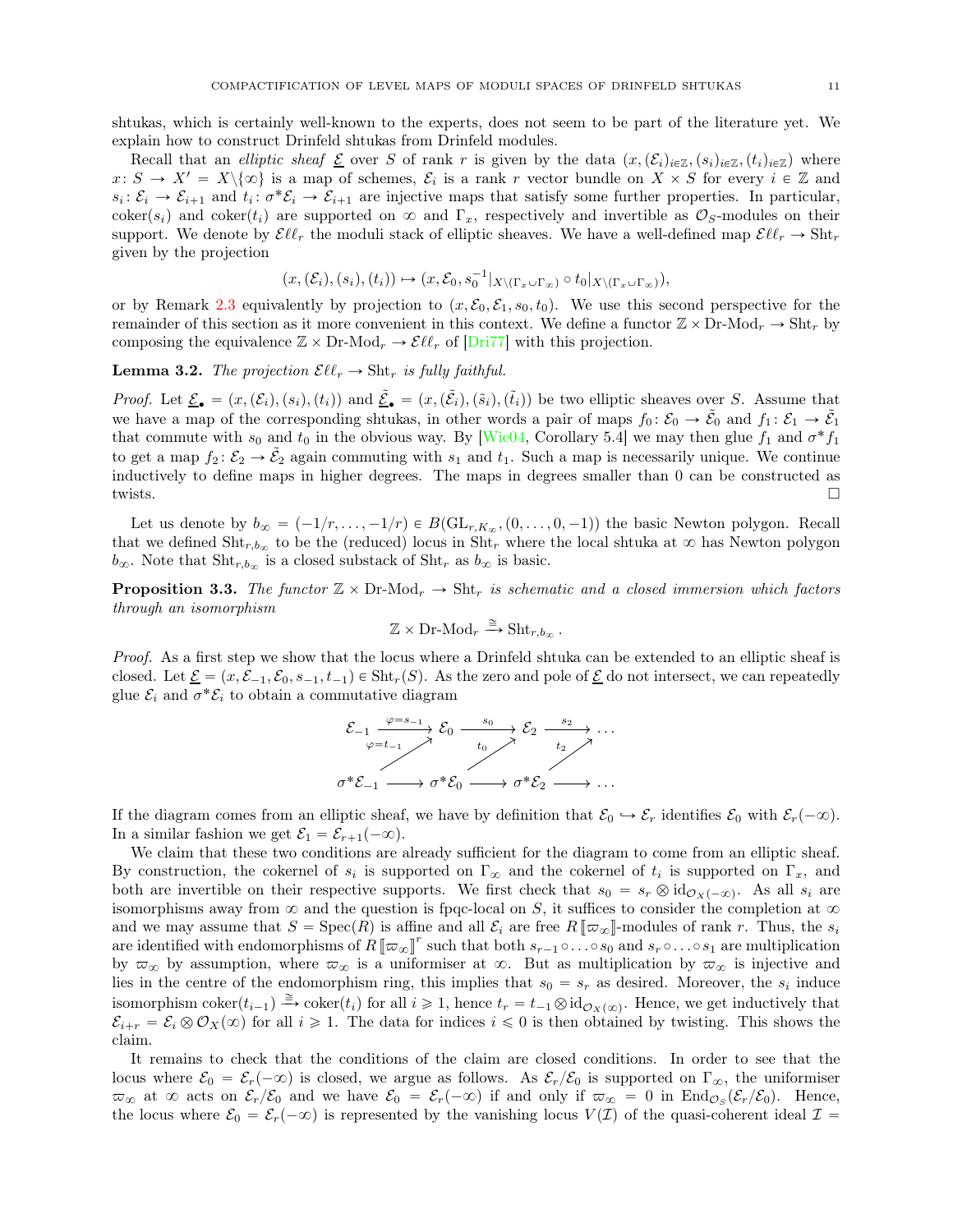image $(\mathcal{E} nd_{\mathcal{O}_S}(\mathcal{E}_r/\mathcal{E}_0)^\vee \xrightarrow{\varpi_\infty} \mathcal{O}_S)$ . In a similar fashion, the locus where  $\mathcal{E}_1 = \mathcal{E}_{r+1}(-\infty)$  is representable by a closed subscheme of S given by the vanishing locus of a quasi-coherent sheaf of ideals  $\mathcal{I}'$  in  $\mathcal{O}_S$ . Thus, the locus where  $\mathcal E$  defines a (necessarily unique) elliptic sheaf is representable by the closed subscheme  $S' = V(\mathcal{I} + \mathcal{I}')$  of S. In particular,  $\mathbb{Z} \times Dr\text{-Mod}_r \to \text{Sht}_r$  is schematic and a closed immersion.

Moreover, it is clear that both stacks have the same geometric points, as one can easily see by the classification of bounded local shtukas over algebraically closed fields that a Drinfeld shtuka over an algebraically closed field  $\ell$  comes from a Drinfeld module if and only if the local shtuka at  $\infty$  is

$$
\left(\ell\left[\left.\pi_{\infty}\right]\right]^{r},\sigma\cdot\begin{pmatrix}0&&&\left.\pi_{\infty}^{-1}\right!\\1&&&\\&\ddots&&\\&&1&0\end{pmatrix}\right)
$$

The second part of the assertion follows as  $Dr\text{-Mod}_r$  and the Newton stratum  $\text{Sht}_{r,b_{\alpha}}$  both are reduced.  $\Box$ 

- <span id="page-11-2"></span><span id="page-11-1"></span>Remark 3.4. (1) For the general case (when  $\infty$  is not defined over  $\mathbb{F}_q$ ) giving a correct definition of the truncation is more subtle, as the pole might not be supported at  $\infty$  but at some Frobenius twist of  $\infty$ . In order to remedy this, one should include a Frobenius twist in the action of  $\mathbb Z$  by shifts and still obtain a well-defined closed immersion  $\mathbb{Z} \times \text{Dr-Mod}_r \to \text{Sht}_r$ .
	- (2) It follows that we get an essentially surjective functor  $\text{Sht}_{r,b_{\infty}} \to \text{Dr-Mod}_r$  that agrees with the construction from [\[Bre18,](#page-30-0) Proposition 7.8] (up to forgetting the level structure).
	- (3) By [\[Har19\]](#page-30-15) and [\[HS19](#page-30-9)], the comparison is compatible with local and finite objects. More precisely, the local equivalence of  $[HS19,$  Theorem 8.3] and  $[Har19,$  Theorem 7.6] identifies the p-divisible module associated to a Drinfeld module **E** over  $S \in \mathcal{N}ilp_{\mathbb{F}[\pi_{\mathbb{F}}]}$  the local shtuka at 0 of any Drinfeld shtuka associated to E by the comparison. We call this local shtuka the local shtuka at 0 (or the *local shtuka at*  $\mathfrak{p}$ ) of the Drinfeld module **E**. By [\[Dri76,](#page-30-4) Proposition 1.7], the Newton polygon of the local shtuka at  $\mathfrak p$  associated to a Drinfeld module of height h over an algebraically closed field in characteristic **p** is given by  $(1/h, \ldots, 1/h, 0, \ldots, 0)$ .

3.2. Strong stratification property of the Newton stratification. The existence of supersingular Drinfeld modules then implies the non-emptiness of the basic Newton stratum in  $\text{Sht}_r$ .

<span id="page-11-0"></span>**Proposition 3.5.** Let  $\underline{b}_0 = ((-1/r, \ldots, -1/r), (1/r, \ldots, 1/r)) \in B(\mathrm{GL}_{r,K_\infty}) \times B(\mathrm{GL}_{r,K_0})$ . Then the basic *Newton stratum*  $\text{Sht}_{r,\underline{b}_0} \subseteq \text{Sht}_{r,\mathbb{F}_0}$  is non-empty.

Proof. By Remark 3.4 and Proposition [3.3](#page-10-0) a basic Drinfeld module in characteristic  $\mathfrak{p}$ , that is, a Drinfeld module of both rank and height r, defines a point in  $\text{Sht}_{r,\underline{b}_0}$ . But basic Drinfeld modules in characteristic p exist by  $[KY20,$  Proposition 7.4.1].

As a next step, we study closure relations among the Newton strata. The result may be well-known to experts. The author was unable to track down a precise reference. The corresponding statement for Shimura varieties in the Siegel case is due to [\[Oor01\]](#page-31-9) and has been generalised to the PEL case by [\[Ham15](#page-30-21)].

For a pair of closed points  $y = (y_1, y_2)$  of X we define a partial order on  $B(\mathrm{GL}_{r, K_{y_1}}) \times B(\mathrm{GL}_{r, K_{y_2}})$  (and also on  $B(\mathrm{GL}_{r,K_{y_1}},\mu_1)\times B(\mathrm{GL}_{r,K_{y_2}},\mu_2)$  for a pair of cocharacters  $\mu_1,\mu_2$  of  $\mathrm{GL}_r$ ) by  $\overline{b_y}=(b_{y_1},b_{y_2})\leqslant b_y'=b_{y_1}$  $(b'_{y_1}, b'_{y_2})$  if  $b_{y_1} \leqslant b'_{y_1}$  and  $b_{y_2} \leqslant b'_{y_2}$ . Let us fix the cocharacters  $\mu_1 = (0, \ldots, 0, -1)$  and  $\mu_2 = (1, 0, \ldots, 0)$  of  $GL_r$ .

<span id="page-11-3"></span>**Theorem 3.6.** The Newton stratification on  $\text{Sht}_{r,\mathbb{F}_0}$  satisfies the strong stratification property. In other words, for all  $\underline{b} \in B(\mathrm{GL}_{r,\infty}, \mu_1) \times B(\mathrm{GL}_{r,0}, \mu_2)$  we have

$$
\overline{{\rm Sht}_{r,\underline{b}}}=\bigcup_{\underline{b}^{\prime}\leq\underline{b}}{\rm Sht}_{r,\underline{b}^{\prime}}={\rm Sht}_{r,\leq\underline{b}}\,.
$$

Moreover, all the Newton strata  $\text{Sht}_{r,\underline{b}}$  for  $\underline{b} \in B(\text{GL}_{r,\infty}, \mu_1) \times B(\text{GL}_{r,0}, \mu_2)$  are non-empty.

Viehmann in [\[Vie20,](#page-31-10) Remark 5.6.] remarks that the assertion should follow by a similar argument as in [\[Ham15\]](#page-30-21) for Shimura varieties of PEL type.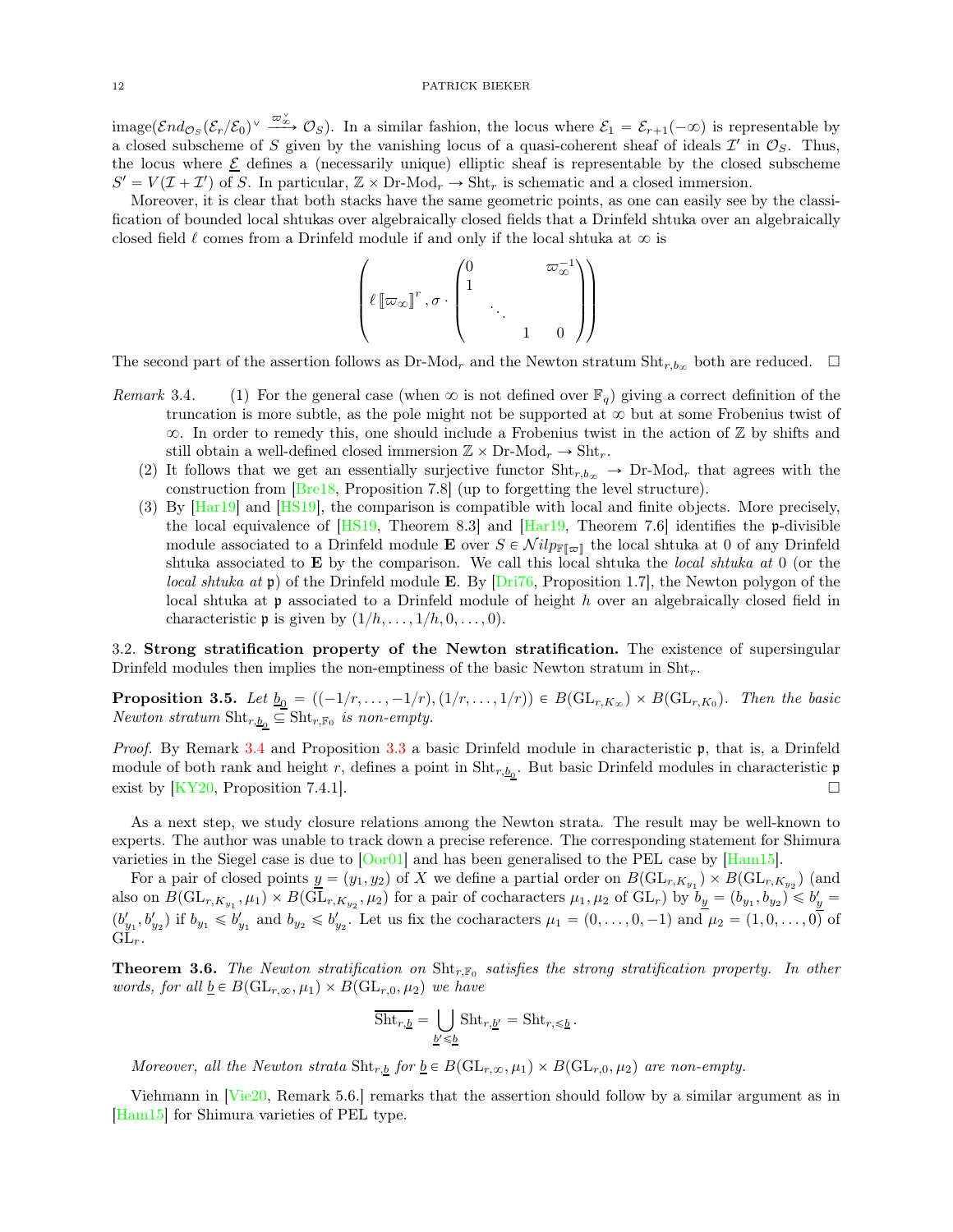*Proof.* Let  $\underline{b}^0$  correspond to  $((1/r, \ldots, 1/r), (-1/r, \ldots, -1/r))$ , which is the unique basic point in  $B(\mathrm{GL}_{r,K_\infty}, \mu_1) \times$  $B(\mathrm{GL}_{r,K_0},\mu_2)$ . By Proposition [3.5](#page-11-0) the Newton stratum  $\mathrm{Sht}_{r,\underline{b}^0}$  is non-empty. The non-emptiness of the other strata will follow from the closure relations.

Now, let  $\underline{b} \in B(\mathrm{GL}_{r,K_\infty}) \times B(\mathrm{GL}_{r,K_0})$  and assume that  $\mathrm{Sht}_{r,\underline{b}}$  is non-empty. We fix a point  $s \in \mathrm{Sht}_{r,\underline{b}}$ and let R be its universal deformation ring. Then s lies in the closure of some  $\text{Sht}_{r,\underline{b'}}$  for  $\underline{b'} \leq \underline{b}$  if and only if the same is true in the Newton stratification on  $Spec R$ . By the Serre-Tate Theorem (Proposition [2.11\)](#page-5-0) the universal deformation ring factors as  $Spec R = Spec R_{\infty} \times Spec R_0$ , where  $R_*$  is the universal deformation ring of the corresponding local shtuka at  $* = \infty, 0$ . Under this isomorphism we have  $Spec(R)_b =$  $Spec(R_1)_{b_\infty}\times Spec(R_2)_{b_0}$ , where we denote by  $Spec(R_*)_{b_*}$  the corresponding Newton strata in Spec  $R_*$  for  $* = \infty, 0$ . On Spec  $R_*$  the closure properties hold by [\[Vie13,](#page-31-11) Theorem 2, Lemma 21 (2)], and thus they hold on Spec R. This proves the assertion.  $\square$ 

<span id="page-12-0"></span>Remark 3.7. In a similar fashion, there is a Newton stratification on the moduli space of Drinfeld modules in characteristic  $\mathfrak p$  defined via the local shtukas as defined in Remark 3.4 [\(3\)](#page-11-1). The Newton stratifications are clearly compatible with the projection  $\text{Sht}_{r,b_{\infty},\mathbb{F}_0} \to \text{Dr-Mod}_{r,\mathbb{F}_0}$  in the fibre over 0 from Remark 3.4 [\(2\)](#page-11-2). Thus, the Newton stratification on Drinfeld modules retains the strong stratification property as in the theorem above.

<span id="page-12-1"></span>**Corollary 3.8.** Let  $\underline{\mathcal{E}}$  be a Drinfeld shtuka over a complete local noetherian ring R with algebraically closed residue field  $\ell$  such that the characteristic of  $\underline{\mathcal{E}}_{\ell}$  factors through 0. Then there exists a Drinfeld module **E** over R such that the local shtukas at 0 of  $\underline{\mathcal{E}}$  and  $\mathbf E$  are isomorphic.

*Proof.* The case where  $R = \ell$  is a field directly follows from the non-emptiness of Newton strata of Theorem [3.6](#page-11-3) and Remark [3.7.](#page-12-0) The case that R is local artinian then follows from the Serre-Tate Theorem [2.11,](#page-5-0) and the general case that  $R$  is a complete noetherian local ring with algebraically closed residue field follows from the fact that Dr-Mod<sub>r</sub> is of finite type over  $\mathbb{F}_q$  and [\[HV11](#page-30-11), Proposition 3.16].

3.3. The  $p<sup>n</sup>$ -torsion scheme of a Drinfeld shtuka. We briefly explain how to construct a scheme of  $p<sup>n</sup>$ -torsion points of a shtuka, which will play the role of the  $p<sup>n</sup>$ -torsion points of an elliptic curve. The construction goes back to  $\boxed{\text{Dri87}}$ . Let  $\cancel{F}$  be a  $\varphi$ -sheaf (for example a  $\mathfrak{p}^n$ -torsion shtuka) over S. We set

$$
\mathrm{Dr}_q(\underline{\mathcal{F}}) = \underline{\mathrm{Spec}} \left( \mathrm{Sym}^{\bullet} \mathcal{F} \right) / \mathcal{I},
$$

where *I* is the ideal locally generated by the sections  $v^{\otimes q} - \varphi(\sigma^*v)$ . It induces a contravariant functor from the category of  $\varphi$ -sheaves to the category of finite locally free group schemes with  $\mathbb{F}_q$ -action over S. Assume  $S = \operatorname{Spec} R$  is affine,  $\mathcal{F} = R^r$  is trivial and  $\varphi$  is given by the Matrix  $(a_{ij})$ . Then

$$
\mathrm{Dr}_q(\underline{\mathcal{F}})=\mathrm{Spec}\left(R[Y_1,\ldots,Y_r]/\left(Y_1^q-\sum_{i=1}^ra_{i1}Y_i,\ldots,Y_r^q-\sum_{i=1}^ra_{ir}Y_i\right)\right).
$$

**Proposition 3.9** ([\[Dri87](#page-30-5), Proposition 2.1], [\[Abr06](#page-29-4), Theorem 2] and [\[HS19,](#page-30-9) Theorem 5.2]). Let  $\mathcal{F} = (\mathcal{F}, \varphi)$ be a finite shtuka of rank r on S. Then the group scheme  $Dr_q(\mathcal{F})$  is finite locally free of rank  $q^r$  over S, étale over S if and only if  $\varphi$  is an isomorphism, and radicial over S if and only if  $\varphi$  is locally nilpotent on S. Moreover, the functor  $Dr_q$  is  $\mathbb{F}_q$ -linear and exact. Its essential image is characterised by the property that the  $\mathbb{F}_q$ -action is strict in the sense of [\[Fal02](#page-30-22)].

Note that the notion of a strict  $\mathbb{F}_q$ -action is a condition on the  $\mathbb{F}_q$  action on the co-Lie complex of a certain deformation of the group scheme. We do not need the exact definition here and refer to [\[Fal02](#page-30-22)] or [\[HS19](#page-30-9)] for more details. In our setting the strictness of the  $\mathbb{F}_q$ -action will usually be automatic.

**Definition 3.10.** Let  $\underline{\mathcal{E}}$  be a rank r Drinfeld shtuka over S. We denote by

$$
\underline{\mathcal{E}}[\mathfrak{p}^n] = \mathrm{Dr}_q(\underline{\mathcal{E}}|_{D_{n,S}})
$$

the *scheme of*  $p^n$ -division points of <u> $\mathcal{E}$ </u>.

The previous proposition implies that  $\underline{\mathcal{E}}[\mathfrak{p}^n]$  is a finite locally free S-group scheme of rank  $q^{nr}$  with strict  $\mathbb{F}_q$ -action. The  $\mathcal{O}_0/\mathfrak{p}^n$ -module structure on  $\underline{\mathcal{E}}|_{D_{n,S}}$  gives rise to a canonical  $\mathcal{O}_0/\mathfrak{p}^n$ -module structure on  $\underline{\mathcal{E}}[\mathfrak{p}^n]$ . The finite shtuka equivalence in particular induces an equivalence of quotients of  $\underline{\mathcal{E}}|_{D_{n,S}}$  as  $\mathfrak{p}^n$ -torsion shtukas and finite locally free closed  $\mathcal{O}/\mathfrak{p}^n$ -module subschemes with strict  $\mathbb{F}_q$ -action of  $\underline{\mathcal{E}}[\mathfrak{p}^n]$ .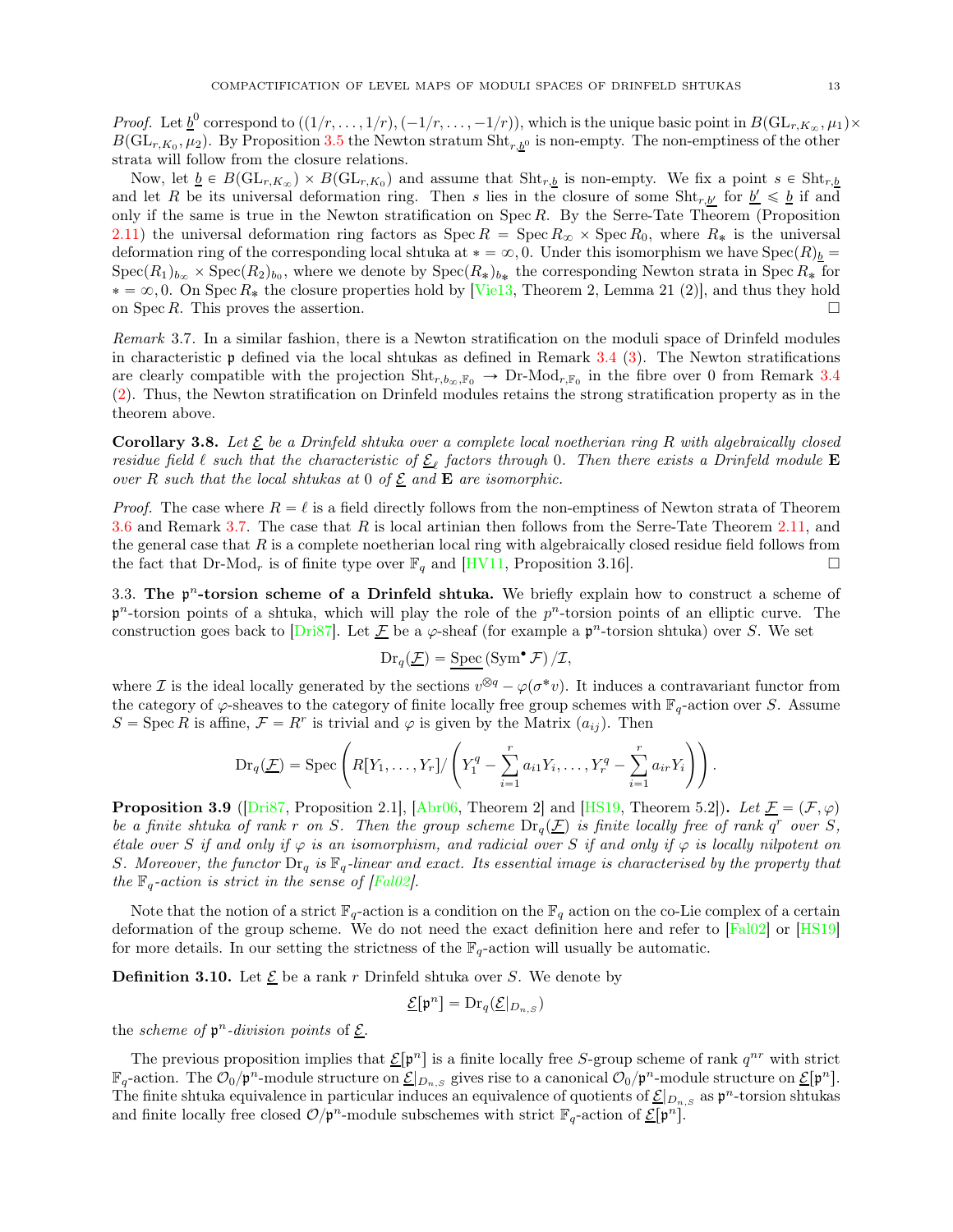By comparison with Drinfeld modules, we get the following explicit description of the  $p<sup>n</sup>$ -torsion in characteristic p.

<span id="page-13-2"></span>**Corollary 3.11.** Let  $\underline{\mathcal{E}}$  be a Drinfeld shtuka over a complete local noetherian ring R with algebraically closed residue field  $\ell$  such that the characteristic of  $\underline{\mathcal{E}}_{\ell}$  factors through 0. Then there exists a Drinfeld module **E** over R such that

$$
\underline{\mathcal{E}}[\mathfrak{p}^n] \cong \mathbf{E}[\mathfrak{p}^n]
$$

as  $\mathcal{O}_0/\mathfrak{p}^n$ -module schemes over R for all  $n \in \mathbb{N}$ .

*Proof.* This follows directly from the corresponding assertion for the local shtukas in Corollary [3.8.](#page-12-1)

<span id="page-13-3"></span>**Proposition 3.12.** The scheme of  $\mathfrak{p}^n$ -division points of a shtuka  $\underline{\mathcal{E}}$  of rank r over an algebraically closed  $\ell$ is given by the  $\mathcal{O}_0/\mathfrak{p}^n$ -module scheme

$$
\underline{\mathcal{E}}[\mathfrak{p}^n] = \alpha_{q^h} \times (\mathfrak{p}^{-n}/\mathcal{O}_0)^{r-h},
$$

where the operation of  $\varpi$  on  $\alpha_{q^h}$  is given by  $t \mapsto t^{q^h}$ , and where h is the height of  $\underline{\mathcal{E}}$  (we use the convention  $h = 0$  when the characteristic of  $\underline{\mathcal{E}}$  is away from 0).

*Proof.* We first consider the case that  $\mathfrak p$  is away from the characteristic of  $\underline{\mathcal E}$ . Then,  $\underline{\mathcal E}[\mathfrak p^n]$  is a finite étale scheme by the finite shtuka equivalence. It follows that étale locally on S the  $\mathcal{O}_0/\mathfrak{p}^n$ -module scheme  $\underline{\mathcal{E}}[\mathfrak{p}^n]$ is constant. Over geometric points, we have that  $\underline{\mathcal{E}}[\mathfrak{p}^n] \cong (\mathfrak{p}^{-n}/\mathcal{O}_0)^r$  as the corresponding étale local shtuka is trivial by  $[AH14, Corollary 2.9]$ . In characteristic  $\mathfrak{p}$ , by the previous Corollary [3.11](#page-13-2) it suffices to check the assertion for Drinfeld modules, which then follows from [\[Leh09,](#page-31-7) 3, Proposition 1.5], [\[Leh09,](#page-31-7) 3, Proposition 1.5] and  $\text{Leh09, 2, Corollary 2.4.}$ .

Even more generally, we can embed the scheme of  $\mathfrak p$ -torsion points as a closed subscheme of a smooth curve. However, this smooth curve will not be a Drinfeld module in general.

<span id="page-13-0"></span>**Proposition 3.13.** Let  $\underline{\mathcal{E}}$  be a Drinfeld shtuka over S. Then étale-locally on S, the scheme of  $\mathfrak{p}^n$ -division points of  $\underline{\mathcal{E}}$  can be embedded as a closed subscheme of a smooth curve over S. More precisely, we can *étale-locally on* S embed  $\underline{\mathcal{E}}[\mathfrak{p}^n]$  as a closed subscheme of  $\mathbb{A}^1_S$ .

<span id="page-13-1"></span>Remark 3.14. For one-dimensional p-divisible groups a similar statement is discussed in [\[Fri19,](#page-30-6) Lemma 5.2.1], building on arguments from [\[HT01](#page-30-23)]. However, [\[Fri19](#page-30-6)] claims that an embedding even exists Zariski-locally on  $S$ , this seems to be problematic to us for the following reason. Let us assume that  $S$  is the spectrum of a finite field. We assume that the étale part of  $\underline{\mathcal{E}}[\mathfrak{p}^n]$  is non-trivial and constant over S. Then the number of rational points of  $\underline{\mathcal{E}}[\mathfrak{p}^n]$  tends to infinity as  $n \to \infty$ . However, the number of S-rational points on  $\mathbb{A}^1_S$  is bounded. In particular, it cannot be possible to embed  $\underline{\mathcal{E}}[\mathfrak{p}^n]$  into  $\mathbb{A}^1_S$  for all  $n \in \mathbb{N}$ .

For the proof of the proposition, we essentially adapt the proof of  $[Fit19, Lemma 5.2.1]$ , but we allow finite extensions on the residue fields in order to circumvent the issue discussed above. So we only get an étale local statement.

*Proof.* We adapt the proof of [\[Fri19](#page-30-6), Lemma 5.2.1]. We first consider the case that  $S = \text{Spec } \ell$  is the spectrum of an algebraically closed field. In this case, the assertion follows from the explicit description of  $\underline{\mathcal{E}}[\mathfrak{p}^n]$  in Proposition [3.12.](#page-13-3)

For the general case, we may by reduction to the universal case assume that  $S$  is locally of finite type over  $\mathbb{F}_q$ . As the statement is local on S, we may further assume that  $S = \text{Spec}(R)$  is affine and of finite type over  $\mathbb{F}_q$ . Then  $\underline{\mathcal{E}}[\mathfrak{p}^n] = \text{Spec}(B)$  is affine as well. We fix a closed point  $s \in S$ . By the argument above, there exists a finite extension  $\mathbb F$  of the residue field  $k(s)$  (which is finite by assumption) at s such that there exists a closed immersion  $\underline{\mathcal{E}}[\mathfrak{p}^n]_{\mathbb{F}} \hookrightarrow \mathbb{A}^1_{\mathbb{F}}$  over  $\mathbb{F}$ , in other words a surjection  $\mathbb{F}[t] \to B \otimes \mathbb{F}$ . By [\[Stacks](#page-31-12), [Tag 00UD\]](https://stacks.math.columbia.edu/tag/00UD) there exists an étale neighbourhood  $Spec R' \to Spec R$  of s and a point s' over s such that the extension of residue fields  $k(s) \to k(s')$  is given by  $k(s) \to \mathbb{F}$ . We can thus lift the surjection to a map  $R'[t] \to B \otimes R'$ by choosing a lift of the image of t. By Nakayma's lemma this is a surjection over some  $R'_f$ , where  $f \in R'$  is not contained in the maximal ideal at s'. In other words,  $\underline{\mathcal{E}}[\mathfrak{p}^n]_{\mathbb{F}} \hookrightarrow \mathbb{A}^1_{\mathbb{F}}$  extends to  $\underline{\mathcal{E}}[\mathfrak{p}^n]_{R'_f} \hookrightarrow \mathbb{A}^1_{R'_f}$  over the étale neighbourhood  $\text{Spec}(R_f^{\prime})$ ) of s.  $\Box$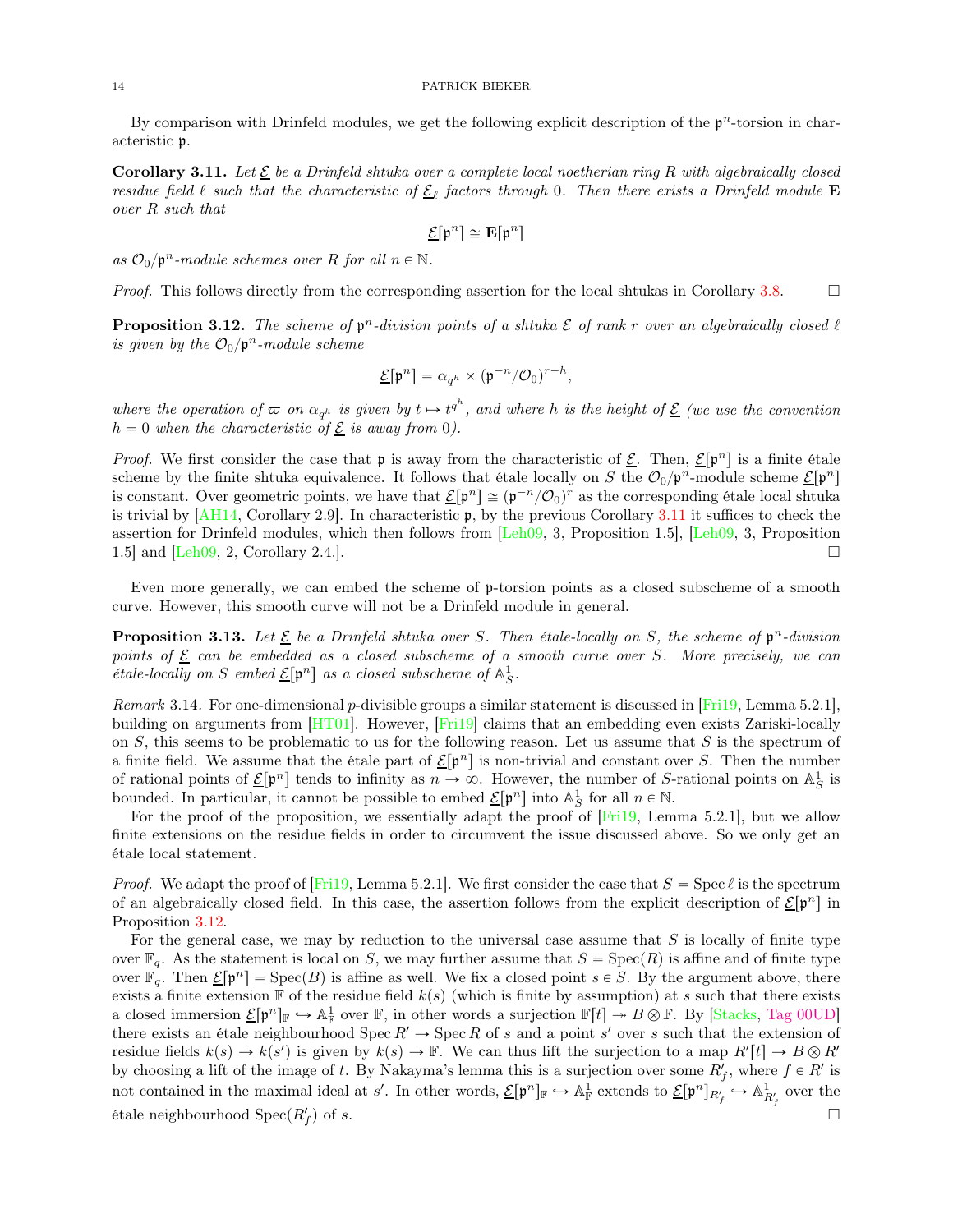We conclude this section by collecting some consequences on isogenies of Drinfeld shtukas. Using the finite shtuka equivalence we see that a chain of  $\mathfrak{p}^n$ -isogenies of type  $(r_1, \ldots, r_m)$  on a Drinfeld shtuka  $\underline{\mathcal{E}}$  is equivalent to the data of a flag

$$
0 \subseteq \mathbf{H}_1 \subseteq \mathbf{H}_2 \subseteq \ldots \subseteq \mathbf{H}_m \subseteq \underline{\mathcal{E}}_0[\mathfrak{p}^n]
$$

of finite locally free submodule schemes  $H_i \subseteq \underline{\mathcal{E}}[\mathfrak{p}^n]$  of rank  $q^{n \cdot (r_1 + \ldots + r_i)}$  over S with strict  $\mathbb{F}_q$ -action. In particular,  $\mathbf{H}_{i}/\mathbf{H}_{i-1}$  has rank  $q^{nr_i}$  and has an induced strict  $\mathbb{F}_q$ -action.

<span id="page-14-1"></span>**Proposition 3.15.** The stack  $\text{Sht}_{r,(r_1,...,r_m)-p^n\text{-}chain}$  is a Deligne-Mumford stack locally of finite type over  $\mathbb{F}_q$ . The forgetful map to Sht<sub>r</sub> given by projection to  $\underline{\mathcal{E}}$  is schematic and finite. Moreover, the forgetful map  $\text{Sht}_{r,(r_1,...,r_m)-\mathfrak{p}^n\text{-}chain} \to \text{Sht}_r$  is finite étale away from 0.

*Proof.* Let  $\underline{\mathcal{E}} \in \text{Sht}_r(S)$ . The functor on S-schemes

$$
T \mapsto \left\{ \begin{array}{l} \text{flags of quotients } \underline{\mathcal{E}}|_{D_{n,T}} \twoheadrightarrow \underline{\mathcal{F}}_1 \twoheadrightarrow \ldots \twoheadrightarrow \underline{\mathcal{F}}_m \twoheadrightarrow 0 \text{ of } \mathfrak{p}^n\text{-torsion} \\ \text{finite shtukas such that } \mathcal{F}_i \text{ has rank } n(r_1 + \ldots + r_i) \text{ as } \mathcal{O}_T\text{-module} \end{array} \right\}
$$

is representable by the closed subscheme of a certain flag variety of quotients of  $\underline{\mathcal{E}}|_{D_{n,S}}$  (as  $\mathcal{O}_S$ -module) where both the map  $\sigma^* \underline{\mathcal{E}}|_{D_{n,S}} \to \underline{\mathcal{E}}|_{D_{n,S}}$  and the  $\mathcal{O}_0/\mathfrak{p}^n$ -module structure descend to all the  $\mathcal{F}_i$ . As the flag variety is projective, we see that  $\text{Sht}_{r,(r_1,...,r_m)-p^n\text{-chain}} \to \text{Sht}_r$  is schematic and projective.

In order to show finiteness of the map we proceed as in the proof of  $[KM85,$  Proposition 6.5.1]. By  $[EGA4,$ Corollaire 18.12.4] it suffices to show that the map has finite fibres. Let  $\ell$  be an algebraically closed field and let  $\underline{\mathcal{E}}$  be a rank r shtuka over  $\ell$ . It suffices to show that  $\underline{\mathcal{E}}[\mathfrak{p}^n]$  only has finitely many submodule schemes. We know by Proposition [3.12](#page-13-3) that for some  $h \geq 0$  we have

$$
\underline{\mathcal{E}}[\mathfrak{p}^n] \cong \alpha_{q^h} \times \big(\mathfrak{p}^{-n}/\mathcal{O}_0\big)^{r-h}
$$

.

As  $\ell$  is in particular perfect, any  $\mathcal{O}_0/p^n$ -submodule scheme  $\mathbf{H} \subseteq \mathcal{E}[p^n]$  factors as  $\mathbf{H} \cong \mathbf{H}^{\text{conn}} \times \mathbf{H}^{\text{\'et}}$  but for both factors (which are necessarily submodule schemes of  $\alpha_{q^h}$  and  $(\mathfrak{p}^{-n}/\mathcal{O}_0)^{r-h}$ , respectively) there are only finitely many possibilities.

<span id="page-14-0"></span>The étaleness away from 0 follows for example from  $Var(04)$ , Lemma 3.3 a).

# 4. DRINFELD  $\Gamma_1(\mathfrak{p}^n)$ -LEVEL STRUCTURES ON SHTUKAS

In this section, we introduce  $\Gamma_1$ -type (Drinfeld-) level structures on Drinfeld shtukas adapting similar constructions for Drinfeld modules and elliptic curves. We show that the moduli space of Drinfeld shtukas with these level structures is regular following the arguments of [\[KM85\]](#page-30-3). For Drinfeld modules, full Drinfeld level structures were studied extensively starting with [\[Dri76](#page-30-4)], compare for example also [\[Leh09](#page-31-7)]. For other kinds of level structures some results are known,  $[\text{Sha07}]$  considers  $\Gamma_1(\mathfrak{p})$ -level structures in the rank 2 case and [\[KY20](#page-30-20)] study level structures for arbitrary torsion modules and higher rank Drinfeld modules.

We propose a slightly different generalisation of a M-level structure on Drinfeld shtukas for a p-torsion  $\mathcal{O}_0$ -module M. In this notation  $(\mathfrak{p}^{-n}/\mathcal{O}_0)^r$ -structures are full level structures and in the rank 2 case  $(\mathfrak{p}^{-n}/\mathcal{O}_0)$ strucutres are  $\Gamma_1(\mathfrak{p}^n)$ -level structures. For us, it does not seem to be a priori clear that our definition and the analogue of  $[KY20]$  agree, even for full level, as is claimed in  $[KY20, (4.1.2.)]$ . For full level structures on Drinfeld modules, this follows from a deep result on the deformation theory of [\[Leh09,](#page-31-7) Proposition 3.3]. We show that the two definitions agree in general in a similar fashion. One could also directly adapt the definition of  $[KM85]$ , as does for example  $[Tae06]$ . However, it seems to us that this definition does not give the correct moduli space, see Remark [4.4.](#page-16-0)

Moreover, we define analogues of balanced level structures of [\[KM85](#page-30-3)] and use this notion of balanced level structure to give a definition of  $\Gamma_1(\mathfrak{p}^n)$ -level structure for Drinfeld shtukas of arbitrary rank and arbitrary  $n \in \mathbb{N}$  in Definition [4.15.](#page-20-0)

4.1. M-Structures on Drinfeld shtukas. In order to define Drinfeld level structures we use the notion of full sets of sections, compare [\[KM85,](#page-30-3) Section 1.8]. When working with closed subschemes of a smooth curve, this can be expressed in terms of Cartier divisors by [\[KM85,](#page-30-3) Theorem 1.10.1]. Katz and Mazur hoped that the notion of "full sets of sections" might be useful to define level structures for higher dimensional abelian varietes. However, this notion gives rise to a moduli problem which is not even flat over  $\mathbb Z$  in general (compare [\[CN90](#page-30-25)]). Nevertheless, these issues do not appear in our setting, as Proposition [3.13](#page-13-0) allows us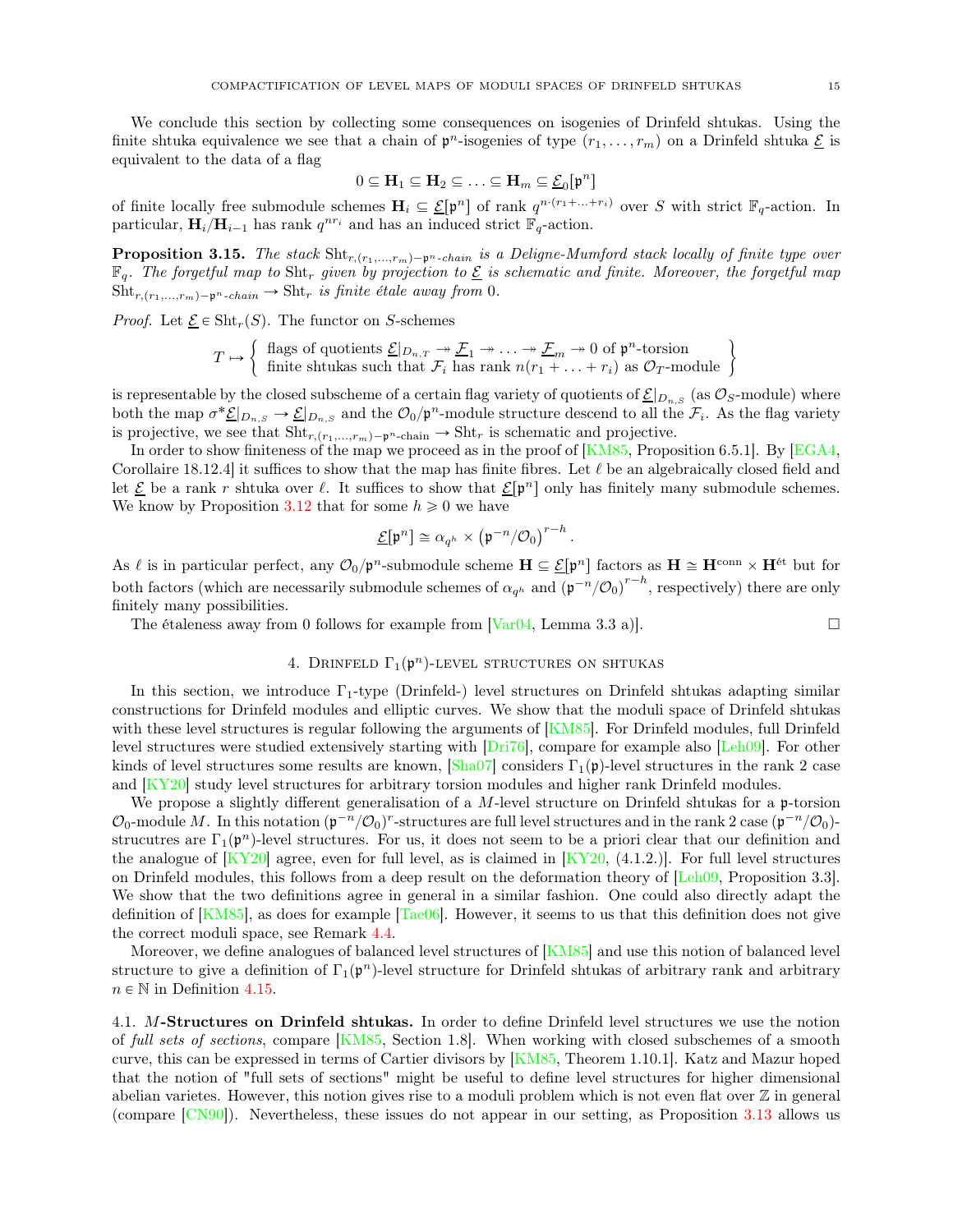to locally work with Cartier divisors in  $\mathbb{A}^1$ . Note that in a similar fashion Drinfeld level structures are well-behaved when working with one-dimensional  $p$ -divisible groups, as do [\[HT01](#page-30-23)] and [\[Sch13\]](#page-31-15).

Let M be a finitely generated  $\mathfrak{p}^n$ -torsion  $\mathcal{O}_0$ -module. In order to define M-structures on Drinfeld shtukas, we would like for an  $\mathcal{O}_0$ -module homomorphism  $\iota: M \to \underline{\mathcal{E}}[\mathfrak{p}^n](S)$  to induce a (unique) scheme *generated* by  $\iota$ , similar to the Cartier divisor generated by an  $\Gamma_1(p^n)$ -Drinfeld level structure on elliptic curves. In other words, we are looking for a unique finite locally free scheme over S such that the image of  $\iota$  forms a full set of sections for S in the sense of  $[KM85,$  Section 1.8. This notion is defined as follows. Let Z be a finite locally free S-scheme of rank N. A set of sections  $P_1, \ldots, P_N \in Z(S)$  is called full set of sections of Z if for every affine S-scheme  $Spec(R) \to S$  and every  $f \in \Gamma(Z_R, \mathcal{O}_{Z_R})$  we have  $Norm(f) = \prod_{i=1}^N f(P_i)$ . By [\[KM85](#page-30-3), Theorem 1.10.1], when  $Z \hookrightarrow C$  is embedded as a relative effective Cartier divisor in a smooth curve C over S, the set  $P_1, \ldots, P_N \in Z(S)$  is a full set of sections of Z if and only if  $Z = \sum_{i=1}^N [P_i]$  as Cartier divisors in C.

Recall that in general, that given a set of sections  $P_1, \ldots, P_{N'} \in Z(S)$  we can neither expect that a finite locally free subscheme Z' of Z of rank N' such that  $P_1, \ldots, P_{N'}$  forms a full set of sections of Z' exists nor that it is unique when it exists (compare [\[KM85](#page-30-3), Remark 1.10.4]). However, Proposition [3.13](#page-13-0) allows us to construct such a unique scheme in the cases we are interested in.

<span id="page-15-0"></span>**Lemma 4.1.** Let  $\underline{\mathcal{E}}$  be a Drinfeld shtuka over S and let M be a  $\mathfrak{p}^n$ -torsion module. Let  $\iota: M \to \underline{\mathcal{E}}[\mathfrak{p}^n](S)$  be an  $\mathcal{O}_0$ -linear map.

- (1) Assume there exists a closed immersion  $\underline{\mathcal{E}}[\mathfrak{p}^n] \hookrightarrow C$  into a smooth curve C over S. Then there exists a unique finite locally free closed subscheme H of C such that the image of  $\iota$  (in  $C(S)$ ) forms a full set of sections for **H**.
- (2) There exists at most one finite locally free closed subscheme  $H \subseteq \underline{\mathcal{E}}[\mathfrak{p}^n]$  such that the image of  $\iota$ forms a full set of sections for H.
- (3) There exists a (by the previous point necessarily unique) finite locally free closed subscheme H of  $\mathcal{E}[\mathfrak{p}^n]$  such that *i* gives a full set of sections for **H** if and only if the following equivalent conditions are satisfied:
	- (a) For all étale maps  $U \to S$  and all closed immersions  $\underline{\mathcal{E}}[\mathfrak{p}^n]_U \hookrightarrow C$  into a smooth curve over U, the Cartier divisor defined by the image of  $\iota$  in  $C(U)$  is a subscheme of  $\underline{\mathcal{E}}[\mathfrak{p}^n]_U$ .
	- (b) There exists an étale cover  $\{U_i\}_{i\in I}$  of S and for each  $i \in I$  a smooth curve  $C_i$  over  $U_i$  together with a closed immersion  $\underline{\mathcal{E}}[\mathfrak{p}^n]_{U_i} \hookrightarrow C_i$  such that the Cartier divisor defined by the image of  $\iota$ in  $C_i(U_i)$  is a subscheme of  $\underline{\mathcal{E}}[\mathfrak{p}^n]_{U_i}$  for all  $i \in I$ .

The existence of such an  $\bf{H}$  is a closed condition on S, defined locally on S by finitely many equations.

*Proof.* (1) This is [\[KM85](#page-30-3), Theorem 1.10.1]. The scheme **H** is the Cartier divisor  $\sum_{\alpha \in M} [\iota(\alpha)]$ .

- (2) This is clear from the previous point, as étale-locally on  $S, \mathcal{E}[\mathfrak{p}^n]$  admits an embedding into a smooth curve over S by Proposition [3.13.](#page-13-0)
- (3) It is clear that the existence of an H implies condition (a), and that condition (a) implies (b) using Proposition [3.13.](#page-13-0) Let us now assume that condition (b) is satisfied. We denote by  $H_i$  the Cartier divisor in  $C_i$  defined by  $\iota$ . We can glue the  $H_i$  to form a finite locally free scheme H over S by the uniqueness in the previous point. It is clear that  $\iota$  forms a full set of sections for **H**, this can be checked étale-locally on S.

In order to check that the locus of existence of **H** is closed in S, we may choose an étale cover  $\{U_i\}$ of S together with embeddings of  $\underline{\mathcal{E}}[\mathfrak{p}^n]$  into a smooth curve over  $U_i$ . The assertion on  $U_i$  follows from [\[KM85,](#page-30-3) Key Lemma 1.3.4].

$$
\Box
$$

We can now give our definition of M-structures for shtukas.

<span id="page-15-1"></span>**Definition 4.2.** Let  $\underline{\mathcal{E}} \in \text{Sht}_r(S)$  be a rank r shtuka over S. Let M be a finitely generated  $\mathcal{O}_0/\mathfrak{p}^n$ -module. A M-structure on  $\underline{\mathcal{E}}$  is an  $\mathcal{O}_0$ -module homomorphism  $\iota: M \to \underline{\mathcal{E}}[\mathfrak{p}^n](S)$  such that there exists a finite locally free subscheme H of  $\underline{\mathcal{E}}[\mathfrak{p}]$  of rank  $|M[\mathfrak{p}]|$  such that the image of the restriction  $\iota|_{M[\mathfrak{p}]}$  of  $\iota$  to the p-torsion forms a full set of sections for H in the sense of [\[KM85](#page-30-3), Section 1.8].

Remark 4.3. Note that in the theory of Drinfeld modules the modules M and  $\Sigma[\mathfrak{p}]$  would usually be considered as p-torsion A-modules, where  $A = \Gamma(X \setminus \{\infty\}, \mathcal{O}_X)$ . As  $A/\mathfrak{p}^n \cong \mathcal{O}_0/\mathfrak{p}^n$  this does not give a different notion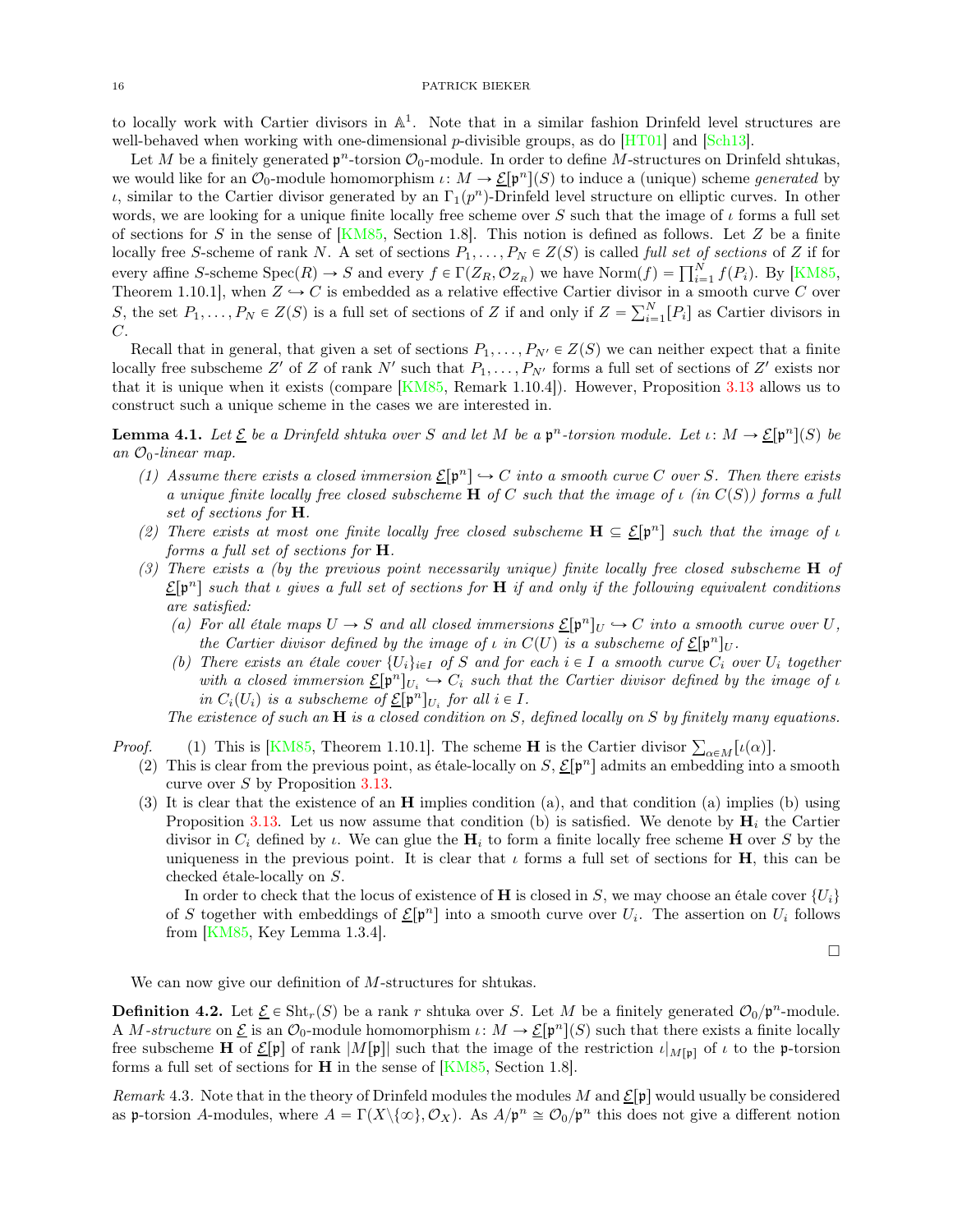of level structures. In our context, working with  $\mathcal{O}_0$ - instead of A-modules seems more natural and should

stress that the level structure only depends on local data of  $\mathcal{E}$  at 0 and in particular not on the choice of  $\infty$ . Remark 4.4. Our definition is an analogue of Drinfeld's original definition of full level structures in [\[Dri76\]](#page-30-4).

<span id="page-16-0"></span>The definition in [\[KM85](#page-30-3)] for elliptic curves is slightly different. The direct analogue of their definition asserts that there is a finite locally free subgroup scheme  $\mathbf{H} \subseteq \mathcal{E}[\mathfrak{p}^n]$  of rank |M| such that  $\iota$  is a full set of sections for H (instead of the corresponding assertion only for the p-torsion). We show that this is implied by our definition in Proposition [4.10.](#page-19-0) For full level structures on Drinfeld modules, [\[Leh09,](#page-31-7) 3, Proposition 3.1] and [\[Wie10](#page-31-16)] show that the two notions are equivalent. However, this is not true in general as we can see in the following example. Consider  $X = \mathbb{P}^1_{\mathbb{F}_q}$ , and  $S = D_2 = 2[0] = \text{Spec}(\mathbb{F}_q[\zeta]/(\zeta^2))$  viewed as an X-scheme via the canonical inclusion. Then the map

$$
\varphi \colon \sigma^* \mathcal{O}_{X_S}^2 \xrightarrow{\begin{pmatrix} 0 & \varpi - \zeta \\ 1 & -\zeta \end{pmatrix}} \mathcal{O}_{X_S}^2
$$

defines a rank 2 Drinfeld shtuka over S. Its schemes of  $\mathfrak{p}$ - and  $\mathfrak{p}^2$ -torsion points are given by

$$
\underline{\mathcal{E}}[\mathfrak{p}] = \mathrm{Spec}\left(R[t]/(t^{q^2} + \zeta t^q + \zeta t)\right) \qquad \text{and} \qquad \underline{\mathcal{E}}[\mathfrak{p}^2] = \mathrm{Spec}\left(R[t]/(t^{q^4} + \zeta t^{q^3} + \zeta t^{q^2})\right), \quad \text{respectively.}
$$

Then the constant zero map  $\iota: \mathfrak{p}^{-2}/\mathcal{O}_0 \to R, \varpi^{-2} \to 0$  defines the subscheme of  $\mathrm{Spec}(R[t]/(t^{q^2})) \subseteq \underline{\mathcal{E}}[\mathfrak{p}^2]$ . However, the restriction of  $\iota$  to  $p^{-1}/\mathcal{O}_0$  induces the subscheme  $Spec(R[t]/(t^{q^2}))$  of  $\underline{\mathcal{E}}[p^2]$ , which is not a subscheme of  $\underline{\mathcal{E}}[\mathfrak{p}]$ . Thus,  $\iota$  is not an  $\mathfrak{p}^{-2}/\mathcal{O}_0$ -structure in the sense of our definition. Hence, the definition of [\[KM85\]](#page-30-3) does not yield well-defined level maps in our setting and thus does not seem to be adequate here.

We also do not require the subscheme defined by  $\iota$  to be a subgroup scheme as we show this is already automatic below in Proposition [4.10.](#page-19-0) Moreover, we show that it is even automatically an  $\mathcal{O}_0$ -module subscheme.

<span id="page-16-5"></span>**Proposition 4.5.** Let  $\underline{\mathcal{E}} \in \text{Sht}_r(S)$  be a Drinfeld shtuka over S and let M be a finitely generated  $\mathcal{O}_0/\mathfrak{p}^n$ . module. Let  $\iota: M \to \underline{\mathcal{E}}[\mathfrak{p}^n](S)$  be a M-structure on  $\underline{\mathcal{E}}$  and let  $M' \subseteq M$  be a submodule. The restriction of  $\iota$ to M' defines a M'-structure on  $\underline{\mathcal{E}}$ .

*Proof.* Étale locally, the Cartier divisor defined by the restriction of  $\iota$  to  $M'[\mathfrak{p}]$  is a closed subscheme of the Cartier divisor defined by  $\iota|_{M[\mathfrak{p}]}$ , which in turn is a closed subscheme of  $\underline{\mathcal{E}}[\mathfrak{p}]$  by assumption. The assertion follows from Lemma [4.1.](#page-15-0)

In the étale case, we have the following descriptions of M-structures.

<span id="page-16-4"></span><span id="page-16-1"></span>**Proposition 4.6.** Let  $\underline{\mathcal{E}} \in \text{Sht}_r(S)$  be a Drinfeld shtuka over S and let M be a finitely generated  $\mathcal{O}_0/\mathfrak{p}^n$ . module. Let  $\iota: M \to \underline{\mathcal{E}}[\mathfrak{p}^n](S)$  be an  $\mathcal{O}_0$ -module homomorphism. The following are equivalent:

(1) For every geometric point  $\text{Spec } \ell \to S$ , the induced homomorphism

$$
\iota_{\ell} \colon M \to \underline{\mathcal{E}}[\mathfrak{p}^n](\ell)
$$

is injective.

- <span id="page-16-3"></span><span id="page-16-2"></span>(2) The map *ι* defines a locally free closed subscheme of  $\underline{\mathcal{E}}[\mathfrak{p}^n]$  which is finite étale over S.
- (3) The map  $\iota$  defines a closed immersion of  $\mathcal{O}_0/\mathfrak{p}^n$ -module S-schemes

$$
M_S \hookrightarrow \underline{\mathcal{E}}[\mathfrak{p}^n]
$$

and *i* is a full set of sections for the image of this map (as subscheme of  $\underline{\mathcal{E}}[\mathfrak{p}^n]$ ).

If the equivalent conditions [\(1\)](#page-16-1)-[\(3\)](#page-16-2) are satisfied,  $\iota$  is a M-structure on  $\mathcal{E}$ . Moreover, when S is connected, these conditions are equivalent to saying that  $M \to \mathbf{H}(S)$  is an isomorphism of  $\mathcal{O}_0$ -modules for some constant closed finite locally free  $\mathcal{O}_0$ -module subscheme **H** of <u> $\mathcal{E}$ </u>.

Moreover, these conditions are automatically satisfied when the characteristic of  $\underline{\mathcal{E}}$  is away from 0 and *ι* is a M-structure on  $\underline{\mathcal{E}}$ .

Proof. We adapt the proof of an analogous assertion for elliptic curves in [\[KM85](#page-30-3), Lemma 1.4.4].

 $(2) \Leftrightarrow (3)$  $(2) \Leftrightarrow (3)$  $(2) \Leftrightarrow (3)$ : This follows directly from the set-theoretic analogue in [\[KM85,](#page-30-3) Proposition 1.8.3].

 $(1) \Leftrightarrow (3)$  $(1) \Leftrightarrow (3)$  $(1) \Leftrightarrow (3)$ : The map *ι* defines a map of  $\mathcal{O}_0$ -module schemes  $M_S \to \underline{\mathcal{E}}[\mathfrak{p}^n]$ . We may work étale-locally on S and assume that we can embed  $\underline{\mathcal{E}}[\mathfrak{p}^n]$  into a smooth curve C over S. Let us denote by D the Cartier divisor in C defined by  $\iota$ . We can check that the natural map  $M_S \to D$  is an isomorphism on geometric points as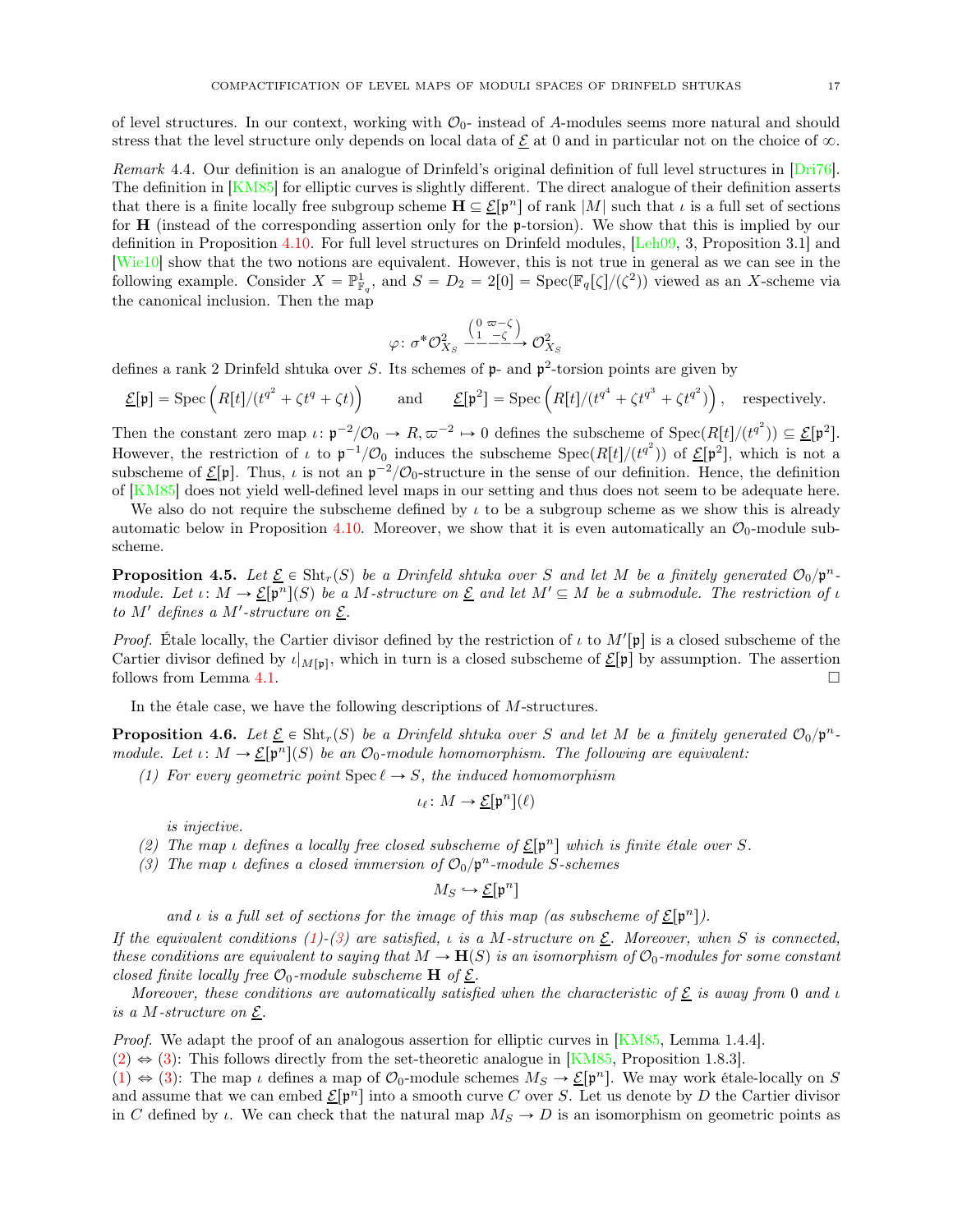in the proof of [\[KM85](#page-30-3), Lemma 1.4.4.], and this is clearly satisfied if and only if  $\iota$  is injective on geometric points.

Let us now assume that  $(1)-(3)$  $(1)-(3)$  are satisfied. By [\(3\)](#page-16-2) the restriction of  $\iota$  to  $M[\mathfrak{p}]$  defines a subscheme of  $\underline{\mathcal{E}}[\mathfrak{p}].$  Thus,  $\iota$  is a *M*-structure on  $\underline{\mathcal{E}}$ .

Now assume that **p** is away from the characteristic. Let  $\iota$  be a M-structure on  $\underline{\mathcal{E}}$ . We check that condition [\(1\)](#page-16-1) is satisfied. Let  $Spec \ell \rightarrow S$  be a geometric point of S. By Proposition [3.12,](#page-13-3) we have an  $\mathcal{O}_0$ -linear isomorphism  $\underline{\mathcal{E}}[\mathfrak{p}^n](\ell) \cong (\mathfrak{p}^{-n}/\mathcal{O}_0)^r$ . Now  $\iota_{\ell}$  is injective if and only if the restriction  $\iota_{\ell}|_{M[\mathfrak{p}]}$  is injective, as multiplying a non-trivial element m in the kernel of  $\iota_{\ell}$  by the maximal power of  $\varpi$  that does not kill m produces a non-trivial element in the kernel of  $\iota_{\ell}|_{M[\mathfrak{p}]}$ . The injectivity of  $\iota_{\ell}|_{M[\mathfrak{p}]}$  follows by assumption and the implication  $(2) \Rightarrow (1)$  $(2) \Rightarrow (1)$  in the  $n = 1$  case.

Remark 4.7. If the characteristic is away from 0, Drinfeld level structures agree with corresponding classical level structures. Let  $\underline{\mathcal{E}} \in \text{Sht}_{r}(S)$  be such that the characteristic is away from 0. By the previous Proposition [4.6,](#page-16-4) a full level structure is an isomorphism of étale  $\mathcal{O}_0/p^n$ -module schemes over S

$$
\left(\mathfrak{p}^{-n}/\mathcal{O}_0\right)^r_S \xrightarrow{\cong} \underline{\mathcal{E}}[\mathfrak{p}^n]
$$

by. By  $\text{Dris7}$ , Proposition 2.2, this is the same as giving a trivialisation of  $\underline{\mathcal{E}}|_{D_{n,S}}$ .

4.2. Regularity of the moduli stack of shtukas with M-structures. We show the main result on M-structures: the corresponding moduli problem gives rise to a Deligne-Mumford stack, which we show to be regular following the corresponding result on elliptic curves in [\[KM85\]](#page-30-3).

<span id="page-17-0"></span>**Proposition 4.8.** Let  $\underline{\mathcal{E}}$  be a Drinfeld shtuka over S and let M be a finitely generated  $\mathcal{O}_0/\mathfrak{p}^n$ -module. The functor on S-schemes

$$
T \mapsto \{M\text{-}structures on } \underline{\mathcal{E}}_T\}
$$

is representable by a finite S-scheme locally of finite presentation. Moreover, it is finite étale over S if p is away from the characteristic of  $\underline{\mathcal{E}}$  and can in this case étale locally on S be represented by the constant S-scheme

$$
S \times \{injective \ O_0-module \ homomorphisms \ M \hookrightarrow (\mathfrak{p}^{-n}/\mathcal{O}_0)^r\}.
$$

Proof. We proceed as in the proof of the corresponding assertions for elliptic curves in [\[KM85,](#page-30-3) Proposition] 1.6.2, Proposition 1.6.4 and Corollary 3.7.2]. By the classification of finitely generated modules over principal ideal domains, there exists an isomorphism of  $\mathcal{O}_0/\mathfrak{p}^n$ -modules  $M \cong (\mathcal{O}_0/\mathfrak{p}^{n_1}) \oplus \ldots \oplus (\mathcal{O}_0/\mathfrak{p}^{n_m})$  for some  $m \geq 0$ and integers  $1 \leq n_i \leq n$  for  $1 \leq i \leq m$ . Using this isomorphism, we find for a scheme T over S that

$$
\operatorname{Hom}_{\mathcal{O}_0}(M,\underline{\mathcal{E}}[\mathfrak{p}^n](T)) = \prod_i \operatorname{Hom}_{\mathcal{O}_0/\mathfrak{p}^{n_i}}(\mathcal{O}_0/\mathfrak{p}^{n_i},\underline{\mathcal{E}}[\mathfrak{p}^{n_i}](T)) = \prod_i \underline{\mathcal{E}}[\mathfrak{p}^{n_i}](T).
$$

The functor of M-structures on  $\underline{\mathcal{E}}$  is clearly represented by the closed subscheme of  $\prod_i \underline{\mathcal{E}}[\mathfrak{p}^{n_i}](T)$  over which the universal homomorphism defines a M-structure on  $\underline{\mathcal{E}}$ . This is a closed subscheme defined locally by finitely many equations by Lemma [4.1.](#page-15-0)

Now assume that the characteristic of  $\underline{\mathcal{E}}$  is away from 0. By the above, it suffices to show that the scheme is formally étale. Therefore, let  $T_0 \subseteq T$  be a closed subscheme defined by a locally nilpotent sheaf of ideals. Let  $\iota_0$  be a M-structure on  $\underline{\mathcal{E}}_{T_0}$ . Then  $\iota_0$  factors through  $\underline{\mathcal{E}}[\mathfrak{p}^n](T_0)$ . As  $\mathfrak{p}$  is away from the characteristic of  $\underline{\mathcal{E}}$ , the scheme  $\underline{\mathcal{E}}[\mathfrak{p}^n]$  is étale over S. We construct a map  $\iota: M \to \underline{\mathcal{E}}[\mathfrak{p}^n](T)$  where we associate to  $m \in M$  the unique lift of  $\iota_0(m)$  to  $\underline{\mathcal{E}}[\mathfrak{p}^n](T)$ . As lifts are unique, the  $\mathcal{O}_0$ -linearity of  $\iota_0$  implies that  $\iota$  is an  $\mathcal{O}_0$ -linear map as well. We check that  $\iota$  defines a M-structure on  $\underline{\mathcal{E}}$ . Using Proposition [4.6](#page-16-4) this can be done on geometric points, but the geometric points of  $T_0$  and  $T$  agree.

For the second claim, we may assume that  $\underline{\mathcal{E}}[\mathfrak{p}^n] \cong (\mathfrak{p}^{-n}/\mathcal{O}_0)_S^r$  by Proposition [3.12.](#page-13-3) So, the claim follows from Proposition [4.6](#page-16-4) [\(3\)](#page-16-2).

We denote by  $\text{Sht}_{r,M}$  the stack parametrising shtukas of rank r with a M-structure as defined above.

<span id="page-17-1"></span>**Theorem 4.9.** Let M be a submodule of  $(\mathfrak{p}^{-n}/\mathcal{O}_0)^r$ . The stack  $\text{Sht}_{r,M}$  is a regular Deligne-Mumford stack locally of finite type over  $\mathbb{F}_q$ . Moreover, the forgetful map  $\text{Sht}_{r,M} \to \text{Sht}_{r}$  is schematic and finite flat. It is finite étale away from 0.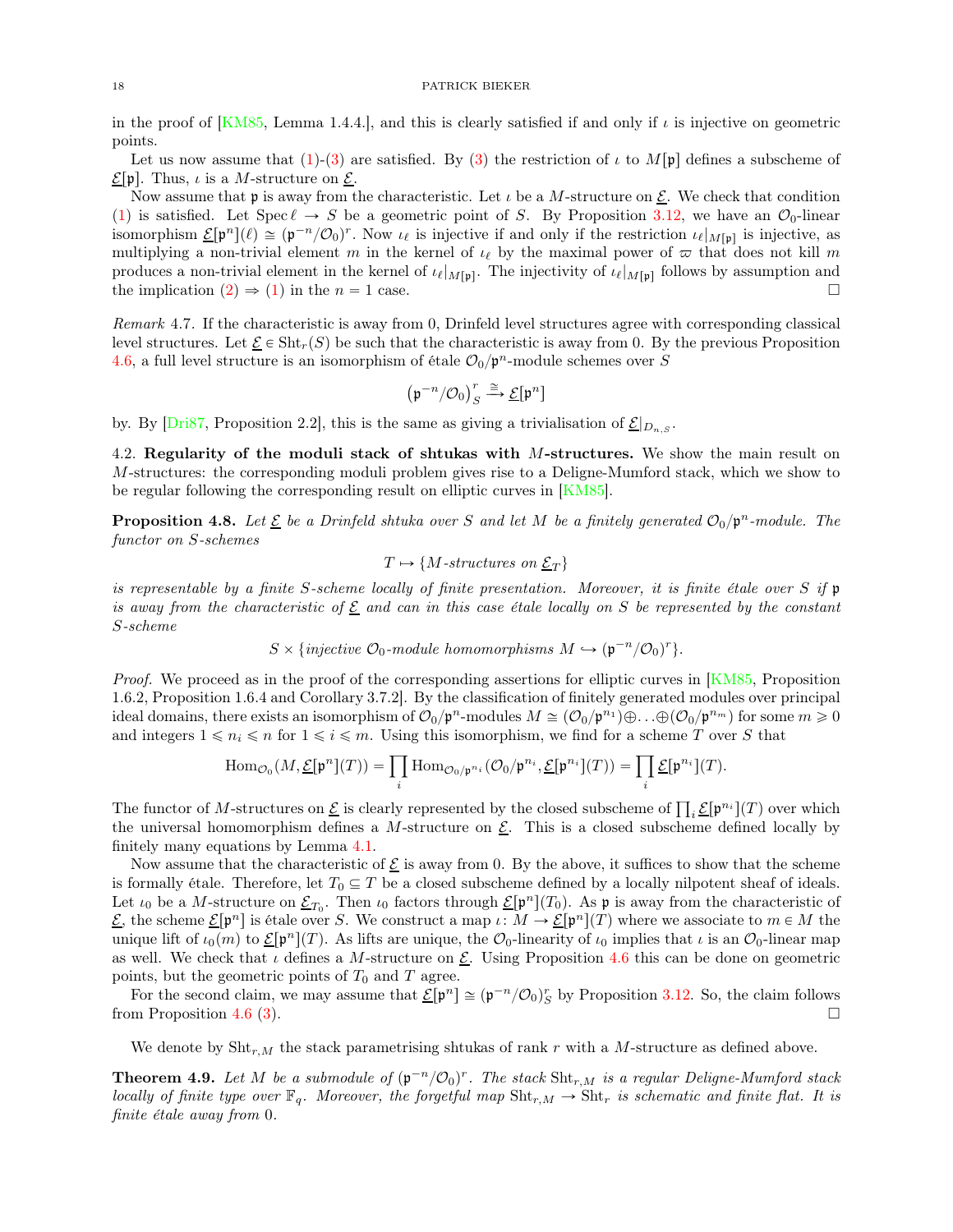*Proof.* By Proposition [4.8,](#page-17-0) the forgetful map to  $\text{Sht}_r$  is schematic and finite. In particular,  $\text{Sht}_{r,M}$  is a Deligne-Mumford stack locally of finite type over  $\mathbb{F}_q$  (since Sht<sub>r</sub> is a DM-stack locally of finite type over  $\mathbb{F}_q$ ). Also by Proposition [4.8,](#page-17-0) the forgetful map is finite étale away from 0.

We proceed as in the proof of  $[KM85,$  Theorems 5.1.1 and 5.2.1]. Again since  $\text{Sht}_r$  is a smooth DM-stack of dimension  $(2r - 1)$  over  $\mathbb{F}_q$ , we find an étale presentation  $S \to \text{Sht}_r$  by a  $(2r - 1)$ -dimensional smooth scheme S over  $\mathbb{F}_q$ . We denote by  $T = S \times_{\text{Sht}_r} \text{Sht}_{r,M}$ .

We denote by  $U \subseteq S$  the set of points in  $s \in S$  such that the local rings at all points in T over s are regular. Then U is open in S, as its complement is the image under a finite (hence closed) map of the non-regular locus in  $T$ , which is closed in  $T$  as  $T$  is locally of finite type over a perfect field.

In order to show that  $U = S$ , it suffices to show that all closed points of S are contained in U. As the map  $T \to S$  is étale away from 0, clearly all points away from 0 are contained in U. It remains to check that all closed points in the fibre over  $0$  are in  $U$ . By passing to the completion of the strict henselisation we are reduced to showing that for all  $\ell$ -valued points  $\bar{s}$  of S in the fibre over 0, where  $\ell$  is an algebraic closure of  $\mathbb{F}_q$ , the complete local rings at all  $\ell$ -valued points of T over  $\bar{s}$  are regular. Note that the completion of the strict henselisation at a closed point  $s \in S$  over 0 is then given by  $\widehat{\mathcal{O}}_{S,s}^{sh} = \widehat{\mathcal{O}}_{S_{\ell}[\varpi],\overline{s}}$ , where  $S_{\ell}[\varpi]$  denotes the base change  $S \times_X \operatorname{Spec}(\ell \llbracket \varpi \rrbracket)$ .

Let us fix some  $\ell$ -valued point  $\bar{s}$  of S over 0 and let  $\underline{\mathcal{E}}_0 \in \text{Sht}_r(\ell)$  be the corresponding shtuka. By [\[Stacks](#page-31-12), [Tag 07N9\]](https://stacks.math.columbia.edu/tag/07N9), the disjoint union of the spectra of the completions of all local rings at  $\ell$ -valued points of  $T_{\ell \ell \varpi}$ over  $\overline{s}$  is given by the scheme

$$
T' = T_{\ell[\![\varpi]\!]} \times_{S_{\ell[\![\varpi]\!]}} \operatorname{Spec}(\widehat{\mathcal{O}}_{S_{\ell[\![\varpi]\!]},\overline{s}}).
$$

As S is étale over Sht<sub>r</sub>, we get by [\[Dri76,](#page-30-4) Proposition 3.3] that  $\hat{\mathcal{O}}_{S_{\ell[\varpi]},\bar{s}} \cong \ell[\varpi, T_1, \ldots, T_{2r-2}],$  which identifies the pullback of the universal shtuka to  $Spec(\mathcal{O}_{S_{\ell[\nabla]}})$  with the universal deformation  $\underline{\mathcal{E}}$  of  $\underline{\mathcal{E}}_0$ . In particular,  $T' = (\text{Sht}_{r,M})_{\underline{\mathcal{E}}} := \text{Sht}_{r,M} \times_{\text{Sht}_r} \text{Spec}(\hat{\mathcal{O}}_{S_{\ell[\varpi]},\overline{s}}),$  where we interpret  $\underline{\mathcal{E}}$  as the corresponding  $\text{Spec}(\hat{\mathcal{O}}_{S_{\ell[\varpi]},\overline{s}})$ valued point of  $\text{Sht}'_r$ .

Thus, by construction, T' only depends on the scheme of  $\mathfrak{p}^n$ -torsion points of  $\underline{\mathcal{E}}$  (and thus on its local shtuka at 0 by [\[Har19,](#page-30-15) Theorem 7.6]), which in turn by the Serre-Tate Theorem (Proposition [2.11\)](#page-5-0) only depends on the local shtuka at 0 of  $\underline{\mathcal{E}}_0$ , which are classified up to isomorphism by their Newton polygons. In particular,  $\bar{s}$  is contained in U if and only if U contains all points in the fibre over 0 in the same Newton stratum. By Theorem  $3.6$  it thus suffices to show that  $U$  contains a basic point.

Let thus  $\bar{s}$  be a basic point in characteristic p (recall that such a point exists by Proposition [3.5\)](#page-11-0) corresponding to a shtuka  $\underline{\mathcal{E}}_0$ . By Proposition [3.12,](#page-13-3) we get that  $\underline{\mathcal{E}}_0[\mathfrak{p}^n](\ell) = \{0\}$  for all  $n \in \mathbb{N}$ , so in particular the only possible  $M$ -structure is the zero map (which is readily checked to be a  $M$ -structure as  $M$  is a submodule of  $(\mathfrak{p}^{-n}/\mathcal{O}_0)^r$ , so there is exactly one point lying over  $\bar{s}$ . This means that T' is the spectrum of the complete local ring pro-representing the deformation functor of the unique point lying over  $\bar{s}$ . Note that since  $\underline{\mathcal{E}}$  is basic, the associated divisible module at 0 is formal (in the sense of  $\text{Dri76, §1}$  or  $\text{[HS19, Definition 1.1]}$ ). As M-structures only depend on the local shtukas, the Serre-Tate Theorem is also compatible with M-structures and we are thus reduced to showing that the deformation functor of formal modules with M-structures is representable by a r-dimensional regular local ring.

This can be shown as in [\[Dri76,](#page-30-4) Proposition 4.3]. We sketch the argument. We write  $M = (\mathfrak{p}^{-n_1} / O_0) \oplus$  $\ldots \oplus (\mathfrak{p}^{-n_{r'}/\mathcal{O}_0})$ . Note that by assumption  $r' \leq r$ . The lemma in the proof of  $\boxed{\text{Dri76}}$ , Proposition 4.3 shows that the deformation functor on formal modules with  $(\mathfrak{p}^{-1}/\mathcal{O}_0)^{r'}$ -structure is pro-represented by a complete regular local ring  $R_1$  finite flat over  $R_0 = \ell \llbracket \varpi, T_1, \ldots, T_{r-1} \rrbracket$  whose maximal ideal is generated by  $\iota(e_1), \ldots \iota(e_{r'}), T_{r'}, \ldots, T_{r-1}$ , where  $e_1, \ldots, e_{r'}$  is a basis of  $(\mathfrak{p}^{-1}/\mathcal{O}_0)^{r'}$  and  $\iota$  is the universal  $(\mathfrak{p}^{-1}/\mathcal{O}_0)^{r'}$ structure. This settles the case that M is p-torsion. As a next step we show the claim for  $M[\mathfrak{p}^m]$  by induction on m. Let us assume that a complete regular local ring  $R_m$  finite flat over  $R_{m-1}$  pro-represents the deformation functor of formal modules with  $M[\mathfrak{p}^m]$ -level and that  $\iota_m(\varpi^{-\min\{n_1,m\}}),\ldots,\iota_m(\varpi^{-\min\{n_{r'},m\}}),T_{r'},\ldots,T_{r'}$ forms a system of local parameters for  $R_m$ , where  $\iota_m$  is the universal  $M[\mathfrak{p}^m]$ -level structure. Let us denote by  $i_1, \ldots, i_j$  the indices such that  $n_i > m$ . Then

$$
R_{m+1}=R_m\left[\tilde{T}_{i_1},\ldots,\tilde{T}_{i_j}\right]/(e_{\varpi}(\tilde{T}_{i_1})-t_m(\varpi^{-\min\{n_{i_1},m\}}),\ldots,e_{\varpi}(\tilde{T}_{i_j})-t_m(\varpi^{-\min\{n_{i_j},m\}})).
$$

This also shows that  $R_{m+1}$  is regular and finite flat over  $R_m$ . Moreover, it has a system of local parameters as desired.  $\square$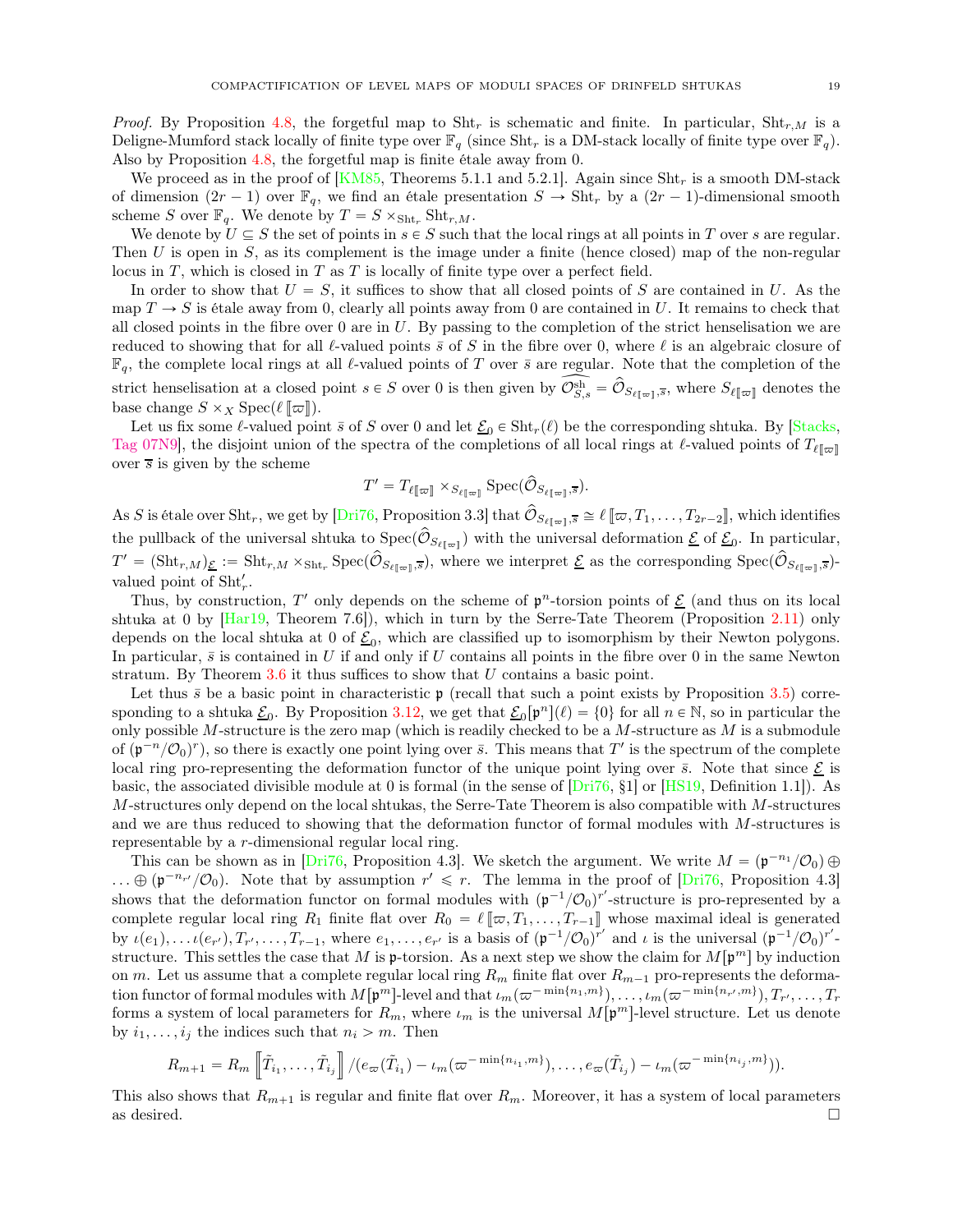The regularity allows us to collect some consequences. We show that a M-structure defines an  $\mathcal{O}_0$ -module subscheme  $\mathbf{H} \subseteq \underline{\mathcal{E}}[\mathfrak{p}^n]$ .

<span id="page-19-0"></span>**Proposition 4.10.** Let  $\underline{\mathcal{E}} \in \text{Sht}_r(S)$  and let  $\iota: M \to \underline{\mathcal{E}}[\mathfrak{p}^n](S)$  be a M-structure on  $\underline{\mathcal{E}}$  for some submodule  $M \subseteq (\mathfrak{p}^{-n}/\mathcal{O}_0)^r$ .

(1) There exists a (necessarily unique) finite locally free closed subscheme  $\mathbf{H} \subseteq \underline{\mathcal{E}}[\mathfrak{p}^n]$  of rank |M| such that the image of  $\iota$  forms a full set of sections for **H**.

Moreover, for each submodule M' of M the restriction of  $\iota$  to M' defines a M'-structure on  $\underline{\mathcal{E}}$  and in particular there exists a finite locally free closed subscheme  $\mathbf{H}_{M'}$  of  $\underline{\mathcal{E}}$  of rank  $M'$  such that  $\iota|_{M'}$ forms a full set of sections for  $\mathbf{H}_{M'}$ .

(2) **H** is an  $\mathcal{O}_0$ -module subscheme of  $\underline{\mathcal{E}}[\mathfrak{p}^n]$  such that the  $\mathbb{F}_q$ -module structure on **H** is strict.

We call **H** the *subscheme generated by*  $\iota$  and the map  $\iota$  a M-generator of **H**. To be more precise, when we say that a map  $\iota$  is a M-generator of a finite locally free closed subscheme  $\mathbf{H} \subseteq \underline{\mathcal{E}}[\mathfrak{p}^n]$  of rank  $|M|$ , we really mean both that  $\iota$  gives a full set of sections of H and that  $\iota$  is a M-structure on  $\underline{\mathcal{E}}$  (recall that the first condition does not imply the second one, compare Remark [4.4\)](#page-16-0).

For full level structures on Drinfeld modules the assertion is essentially shown in [\[Leh09,](#page-31-7) 3, Proposition 3.3.]. The proposition also implies that for general M-structures on Drinfeld modules our definition agrees with the one given in [\[KY20\]](#page-30-20).

*Proof.* That the restriction to M' defines a M'-structure is Proposition  $4.5$  and thus, the second statement in  $(1)$  follows from the first. In order to show both the first part of  $(1)$  and  $(2)$ , we may assume by reduction to the universal case that  $S$  is locally noetherian and flat over  $X'$ . Both assertions are true away from 0 by Proposition [4.6.](#page-16-4) It thus remains to show that the conditions are closed in both cases. For the first part of (1) this follows from Lemma [4.1.](#page-15-0)

For (2) we may additionally assume that  $S = \text{Spec}(R)$  is affine and that we can embed  $\underline{\mathcal{E}}[\mathfrak{p}^n]$  in  $\mathbb{A}^1_R$  as the assertion is étale local on S (for the strictness of the  $\mathbb{F}_q$ -action this is [\[Har19,](#page-30-15) Lemma 4.4]). The locus where the group structure on  $\underline{\mathcal{E}}$  restricts to a group structure on H is closed by the argument of [\[KM85](#page-30-3), Corollary 1.3.7].

By the discussion above, we can write  $\underline{\mathcal{E}}[\mathfrak{p}^n] = \text{Spec}(R[t]/(f))$  for some monic polynomial  $f \in R[t]$  and  $H = \text{Spec}(R[t]/(g))$  for some monic polynomial  $g \in R[t]$  such that  $f \in (g)$ . Then the  $\mathcal{O}_0/p^n$ -module structure restricts to **H** if and only if for each  $a \in \mathcal{O}_0/\mathfrak{p}^n$  the map  $e_a$  induces a map

$$
R[t]/(f) \xrightarrow{e_a} R[t]/(f)
$$
  
\n
$$
\downarrow \qquad \qquad \downarrow
$$
  
\n
$$
R[t]/(g) \xrightarrow{...} R[t]/(g),
$$

in other words, that  $e_a(g)(t) = g(e_a^{\sharp}(t)) \equiv 0 \mod g$ , where  $e_a^{\sharp}(t) \in R[t]$  is a polynomial defining the map  $e_a$ . Thus, the locus where **H** is an  $\mathcal{O}_0/\mathfrak{p}^n$ -module subscheme is the closed subscheme of Spec(R) where all the coefficients of the remainders of  $g(e^{\sharp}_{a}(t))$  modulo g vanish. Note that this is clearly independent of the choice of  $e_a^{\sharp}$ .

It remains to show that the locus where the  $\mathbb{F}_q$ -action is strict is closed. As  $\underline{\mathcal{E}}[\mathfrak{p}^n]$  carries a strict  $\mathbb{F}_q$ -action by construction, we have a lift of the  $\mathbb{F}_q$ -action to  $\underline{\mathcal{E}}[\mathfrak{p}^n]^{\flat} = \text{Spec}(R[t]/(tf))$  by [\[HS19](#page-30-9), Lemma 4.4]. By the same argument as for the  $\mathcal{O}_0/\mathfrak{p}^n$ -module structure, the  $\mathbb{F}_q$ -action restricts to a map on the deformation  $\mathbf{H}^{\flat} = \text{Spec}(R[t]/(tg)) \subseteq \underline{\mathcal{E}}[\mathfrak{p}^n]^{\flat}$ . That it induces the correct operation on the co-Lie complex of  $(\mathbf{H}, \mathbf{H}^{\flat})$  is again a closed condition.

We now define *M*-cyclic isogenies.

<span id="page-19-1"></span>**Definition 4.11.** Let  $\underline{\mathcal{E}} \in \text{Sht}_r(S)$  and let M be a finitely generated  $\mathfrak{p}^n$ -torsion module.

- (1) A M-generator of a finite locally free subscheme  $\mathbf{H} \subseteq \underline{\mathcal{E}}[\mathfrak{p}^n]$  is a M-structure  $\iota$  on  $\underline{\mathcal{E}}_{S'}$  such that the subscheme of  $\underline{\mathcal{E}}[\mathfrak{p}^n]_{S'}$  defined by  $\iota$  is  $\mathbf{H}_{S'}$ .
- (2) A finite locally free subscheme  $\mathbf{H} \subseteq \underline{\mathcal{E}}[\mathfrak{p}^n]$  is called M-cyclic if there is an fppf cover  $S' \to S$  such that  $\mathbf{H}_{S'}$  admits a *M*-generator.
- (3) A  $\mathfrak{p}^n$ -isogeny of Drinfeld shtukas  $f: \underline{\mathcal{E}} \to \underline{\mathcal{E}}'$  is called M-cyclic if  $Dr_q(\mathrm{coker}(f))$  is M-cyclic.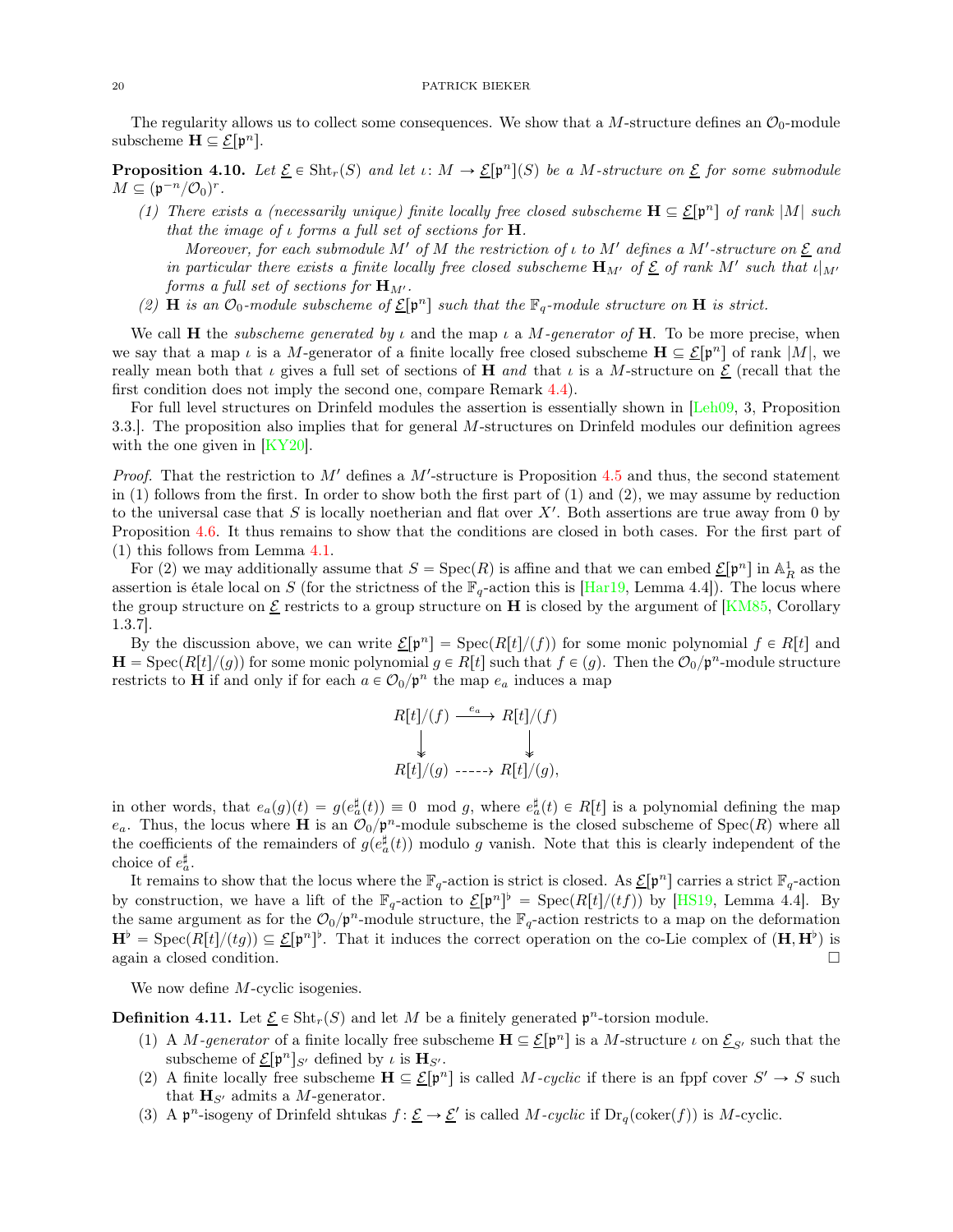Note that a M-cyclic subscheme necessarily has rank |M|. We also use the term  $p^n$ -cyclic as abbreviation for  $(p^{-n}/\mathcal{O}_0)$ -cyclic submodule schemes or isogenies, respectively.

**Lemma 4.12.** Let M be a submodule of  $(\mathfrak{p}^{-n}/\mathcal{O}_0)^r$ . Every M-cyclic subscheme  $\mathbf{H} \subseteq \underline{\mathcal{E}}[\mathfrak{p}^n]$  is an  $\mathcal{O}_0$ -module subscheme with strict  $\mathbb{F}_q$ -action.

*Proof.* All of the assertions can be checked fppf-locally on the base, where they follow from Lemma [4.10.](#page-19-0)  $\Box$ 

We collect two representability results.

**Proposition 4.13.** Let  $\underline{\mathcal{E}} \in \text{Sht}_r(S)$  and assume that its characteristic is away from 0. Let M be a finitely generated  $\mathcal{O}_0/\mathfrak{p}^n$ -module. Then the functor on S-schemes

 $T \mapsto \{M\text{-}cyclic\ subgroups\ of\ }\underline{\mathcal{E}}[\mathfrak{p}^n]_T\}.$ 

is representable by a finite étale S-scheme. Moreover, étale locally on S the functor is representable by the constant S-scheme

 $S \times \{submodules \ of \ (\mathfrak{p}^{-n}/\mathcal{O}_0)^r \ isomorphic \ to \ M \}.$ 

Proof. We proceed as in the proof of [\[KM85](#page-30-3), Theorem 3.7.1]. By descent for finite locally free schemes and closed immersions, and the fact that cyclicity is local for the fppf-topology by definition, the functor is a fppf (and hence an étale) sheaf. By étale descent, it thus suffices to show the second statement. We may assume that  $\underline{\mathcal{E}}[\mathfrak{p}^n] \cong (\mathfrak{p}^{-n}/\mathcal{O}_0)_S^r$  by Proposition [3.12.](#page-13-3) By the argument in the proof of [\[KM85,](#page-30-3) Theorem 3.7.1], over a connected base T any finite locally free closed subgroup scheme of a constant scheme is itself constant. The claim follows from the explicit description in Proposition [4.6.](#page-16-4)  $\Box$ 

<span id="page-20-1"></span>**Proposition 4.14.** Let  $\underline{\mathcal{E}} \in \text{Sht}_r(S)$ , let M be a finitely generated  $\mathcal{O}_0/\mathfrak{p}^n$ -module and let  $\mathbf{H} \subseteq \underline{\mathcal{E}}[\mathfrak{p}^n]$  be a finite locally free closed  $\mathcal{O}_0$ -module subscheme of rank |M|. We consider its functor of generators, i.e. the functor on S-schemes

 $T \mapsto \{M\text{-}generators of } H_T \text{ in the sense of Definition 4.11}\}.$  $T \mapsto \{M\text{-}generators of } H_T \text{ in the sense of Definition 4.11}\}.$  $T \mapsto \{M\text{-}generators of } H_T \text{ in the sense of Definition 4.11}\}.$ 

It is representable by a finite scheme of finite presentation over S denoted by  $\mathbf{H}^{\times}$ . Moreover, it is finite étale when **H** is étale (in particular, when the characteristic of  $\underline{\mathcal{E}}$  is away from 0).

Proof. We adapt the proof of [\[KM85,](#page-30-3) Proposition 1.6.5]. The functor clearly is representable by the closed subscheme of  $\text{Hom}(M, H)$  over which the universal homomorphism is a M-structure on  $\mathcal{L}$  (which is a closed condition locally defined by finitely many equations by Proposition [4.8\)](#page-17-0) and over which the subscheme defined by the universal homomorphism is  $H$ , which is also a closed condition given by finitely many equations by Lemma [4.1](#page-15-0) and [\[KM85,](#page-30-3) Corollary 1.3.5].

If **H** is étale, we show as in the proof of Proposition [4.8](#page-17-0) that  $\mathbf{H}^{\times}$  is formally étale.

### 4.3. Balanced level structures for shtukas.

<span id="page-20-0"></span>**Definition 4.15.** Let  $m \in \mathbb{N}$  and let  $r_1, \ldots, r_m$  be positive integers such that  $\sum_{i=1}^{m} r_i \leq r$ . A balanced  $\mathfrak{p}^n$ -level structure of type  $(r_1, \ldots, r_m)$  on a Drinfeld shtuka  $\underline{\mathcal{E}}$  over S is a chain of isogenies

$$
\underline{\mathcal{E}}(\mathfrak{p}^n) = \underline{\mathcal{E}}_{m+1} \xrightarrow{f_{m+1}} \underline{\mathcal{E}}_m \xrightarrow{f_m} \dots \xrightarrow{f_2} \underline{\mathcal{E}}_1 \xrightarrow{f_1} \underline{\mathcal{E}}_0 = \underline{\mathcal{E}}
$$

such that the composition  $f_{m+1} \circ \ldots \circ f_1$  is the inclusion  $\underline{\mathcal{E}}(\mathfrak{p}^n) \to \underline{\mathcal{E}}$ , together with  $(\mathfrak{p}^{-n}/\mathcal{O}_0)^{r_i}$ -generators of  $Dr_q(\text{coker}(f_i)) \subseteq \underline{\mathcal{E}}_i[\mathfrak{p}^n]$  for all  $1 \leq i \leq m$  in the sense of Definition [4.2.](#page-15-1) We denote by  $\text{Sht}_{r,\mathfrak{p}^n\text{-bal-(}r_1,\ldots,r_m)}$ the stack parametrising Drinfeld shtukas together with a balanced  $p^n$ -level structure of type  $(r_1, \ldots, r_m)$ .

A  $\Gamma_1(\mathfrak{p}^n)$ -level structure on a Drinfeld shtuka of rank r is a balanced  $\mathfrak{p}^n$ -level structure of type  $\mathbf{1}_r =$  $(1,\ldots,1) \in \mathbb{Z}^r$ . We denote by  $\text{Sht}_{r,\Gamma_1(\mathfrak{p}^n)} = \text{Sht}_{r,\mathfrak{p}^n-\text{bal-1}_r}$  the stack of Drinfeld shtukas with a  $\Gamma_1(\mathfrak{p}^n)$ -level structure.

As for Drinfeld shtukas with chains of isogenies, we see that a balanced  $p<sup>n</sup>$ -level structure of type  $(r_1, \ldots, r_m)$  on a Drinfeld shtuka  $\underline{\mathcal{E}}$  is equivalent to the data of a flag

$$
0 \subseteq \mathbf{H}_1 \subseteq \mathbf{H}_2 \subseteq \ldots \subseteq \mathbf{H}_m \subseteq \underline{\mathcal{E}}[\mathfrak{p}^n]
$$

of finite locally free submodule schemes  $H_i \subseteq \mathcal{E}[\mathfrak{p}^n]$  of rank  $n \cdot (r_1 + \ldots + r_i)$  with strict  $\mathbb{F}_q$ -action together with  $(\mathfrak{p}^{-n}/\mathcal{O}_0)^{r_i}$ -generators of  $\mathbf{H}_i/\mathbf{H}_{i-1}$  for all  $1 \leq i \leq m$ .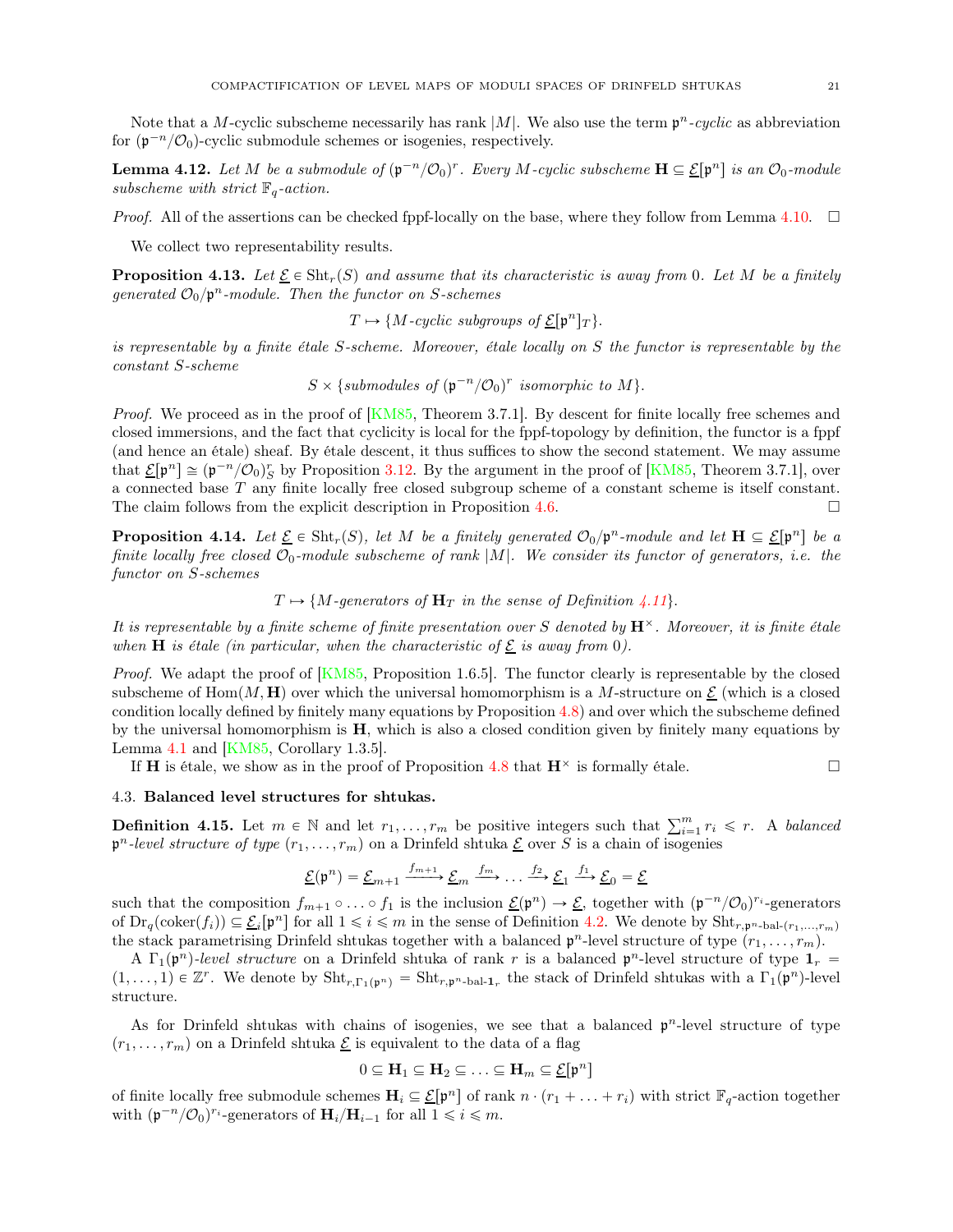**Lemma 4.16.** The stack  $\text{Sht}_{r,p^n-(r_1,...,r_m)-\text{bal}}$  is representable by a Deligne-Mumford stack locally of finite type over  $\mathbb{F}_q$ . The projection  $\text{Sht}_{r,p^n-(r_1,...,r_m)-bal} \to \text{Sht}_r$  is schematic and finite. Moreover, it is finite étale away from 0.

Proof. We have a well-defined map of stacks

$$
Sht_{r,\mathfrak{p}^n-(r_1,\ldots,r_m)-bal} \to Sht_{r,(r_1,\ldots,r_m)-\mathfrak{p}^n\text{-chain}}.
$$

This map is schematic, finite and moreover finite étale away from 0 by Proposition [4.14.](#page-20-1) The assertions then follow from Proposition [3.15.](#page-14-1)

<span id="page-21-3"></span>**Proposition 4.17.** The Deligne-Mumford stack  $\text{Sht}_{r,p^n-(r_1,...,r_m)-\text{bal}}$  is regular.

*Proof.* As in the proof of Theorem [4.9](#page-17-1) it suffices to check that the deformation functor of the p-divisible module of a basic point over 0 with balanced  $p^n$ -level structure of type  $(r_1, \ldots, r_m)$  is pro-representable by a regular local ring. By [\[KM85,](#page-30-3) Proposition 5.2.2] it suffices to show that the maximal ideal is generated by r elements.

Let  $(G_0,(\mathbf{H}_{0,i},\iota_{0,i})_{1\leq i\leq m})$  be the p-divisible module of a basic Drinfeld shtuka of rank r over an algebraically closed field  $\ell$  in the fibre over 0 together with a balanced  $p^n$ -level structure of type  $(r_1, \ldots, r_m)$ on  $\mathbf{G}_0$ . Note that  $\mathbf{G}_0$  is automatically formal and the level structure is unique, all the  $\iota_{0,i}$  are the zero map. Then by the Serre-Tate theorem the deformation functor of  $(G_0,(\mathbf{H}_{0,i},\iota_{0,i})_{1\leqslant i\leqslant m})$  is representable by a complete local ring denoted by B. Let  $(G,((\mathbf{H}_i),(i_i))_{1\leqslant i\leqslant m})$  be the universal deformation over B. For every  $1 \leq i \leq m$  we choose a basis  $e_1^{(i)}, \ldots, e_{r_i}^{(i)}$  of  $(\mathfrak{p}^{-n}/\mathcal{O}_0)^{r_i}$ . We claim that the maximal ideal of B is generated by  $\iota_i(e_j^{(i)})$  for  $1 \leqslant i \leqslant m$  and  $1 \leqslant j \leqslant r_i$  and  $T_{r_1+\ldots+r_m}, \ldots, T_{r-1}$ . We proceed as in the proof of [\[KM85](#page-30-3), Theorem 5.3.2., (5.3.5.)]. We need to check that for every artin local  $\ell \llbracket \varpi \rrbracket$ -algebra R such that  $T_{r_1+\ldots+r_m}, \ldots, T_{r-1}$  vanish in R every deformation  $(\tilde{G},((\tilde{H}_i),(\tilde{\iota}_i))_{1\leqslant i\leqslant m})$  on R such that all  $\tilde{\iota}_i$  are the constant zero maps is itself constant.

Using [\[KM85,](#page-30-3) Lemma 1.11.3] we see inductively that the zero map is an  $(\mathfrak{p}^{-n}/\mathcal{O}_0)^{r_1+\ldots+r_i}$ -structure on  $H_i$  for all  $1 \leq i \leq m$ . In particular, the zero map is an  $(\mathfrak{p}^{-n}/\mathcal{O}_0)^{r_1+\ldots+r_i}$ -structure on  $\tilde{G}$  and thus G is constant by the proof of Theorem [4.9.](#page-17-1)

We collect some consequences. We start by constructing balanced level structures from  $(\mathfrak{p}^{-n}/\mathcal{O}_0)^{r'}$ structures. Let  $m \in \mathbb{N}$  and let  $r_1, \ldots, r_m$  be positive integers such that  $r' = \sum_{i=1}^m r_i \leq r$ . Let  $(\underline{\mathcal{E}}, \iota)$ be a Drinfeld shtuka together with an  $(\mathfrak{p}^{-n}/\mathcal{O}_0)^{r'}$ -structure on S. For  $1 \leq i \leq m$  the restriction of  $\iota$ restricted to the first  $r_1 + \ldots + r_i$  components is an  $(\mathfrak{p}^{-n}/\mathcal{O}_0)^{r_1 + \ldots + r_i}$ -structure by Proposition [4.5](#page-16-5) and thus defines an  $\mathcal{O}_0/\mathfrak{p}^n$ -submodule scheme  $H_i$  of  $\underline{\mathcal{E}}[\mathfrak{p}^n]$  by Proposition [4.10.](#page-19-0) We denote by  $\iota_i$  the induced map  $(\mathfrak{p}^{-n}/\mathcal{O}_0)^{r_i} \to \mathbf{H}_i/\mathbf{H}_{i-1}(S).$ 

<span id="page-21-0"></span>**Proposition 4.18.** Let  $(\underline{\mathcal{E}}, \iota)$  be a rank r Drinfeld shtuka together with an  $(\mathfrak{p}^{-n}/\mathcal{O}_0)^{r'}$ -structure over S. Using the notation as above, the flag of finite locally free closed submodule schemes  $0 = H_0 \subseteq H_1 \subseteq ... \subseteq$  $\mathbf{H}_m \subseteq \underline{\mathcal{E}}[\mathfrak{p}^n]$  together with the maps  $(\iota_i)_{1 \leq i \leq m}$  defines a balanced  $\mathfrak{p}^n$ -level structure of type  $(r_1, \ldots, r_m)$  on  $\underline{\mathcal{E}}$ .

*Proof.* We follow the proof of [\[KM85,](#page-30-3) Theorem 5.5.2.]. By reduction to the universal case and Theorem [4.9](#page-17-1) we may assume that S is flat and affine over  $X'$ . The assertion is clear when the characteristic of  $\underline{\mathcal{E}}$  is away from 0. The condition that  $\iota_i$  generates  $H_i/H_{i-1}$  is closed and thus the assertion follows by flatness.

The proposition can also be applied in the following more general situation. Let  $\mathcal{E}$  be a Drinfeld shtuka together with a balanced  $\mathfrak{p}^n$ -level structure of type  $(r_1, \ldots, r_m)$  denoted by  $((\mathbf{H}_i), (\iota_i))$ . Let  $1 \leqslant m' \leqslant m$  and for each  $1 \leq j \leq m'$  let  $i_j$  and  $r'_{i_1+\ldots+i_{j-1}+1}, \ldots, r'_{i_1+\ldots+i_j}$  be positive integers such that  $\sum_{i=1}^{i_j} r'_{i_1+\ldots+i_{j-1}+i}$  $r_j$ . By applying Proposition [4.18](#page-21-0) to each  $\iota_j$  for  $1 \leqslant j \leqslant m'$ , we obtain a well-defined balanced  $\mathfrak{p}^n$ -level structure of type  $(r'_1, \ldots, r'_{i_1+\ldots+i_{m'}})$  on  $\underline{\mathcal{E}}$ . This construction thus induces a map of stacks

<span id="page-21-1"></span>
$$
\text{(1)} \qquad \qquad \text{Sht}_{r,\mathfrak{p}^n-(r_1,\ldots,r_m)-\text{bal}} \to \text{Sht}_{r,\mathfrak{p}^n-(r'_1,\ldots,r'_{i_1+\ldots+i_{m'}})-\text{bal}}.
$$

<span id="page-21-2"></span>Corollary 4.19. The map  $(1)$  is finite locally free of constant rank. In particular, fppf-locally on the base, any balanced  $\mathfrak{p}^n$ -level structure of type  $(r'_1,\ldots,r'_{i_1+\ldots+i_{m'}})$  on  $\underline{\mathcal{E}}$  can be extended to a balanced  $\mathfrak{p}^n$ -level structure of type  $(r_1, \ldots, r_m)$  on  $\underline{\mathcal{E}}$ .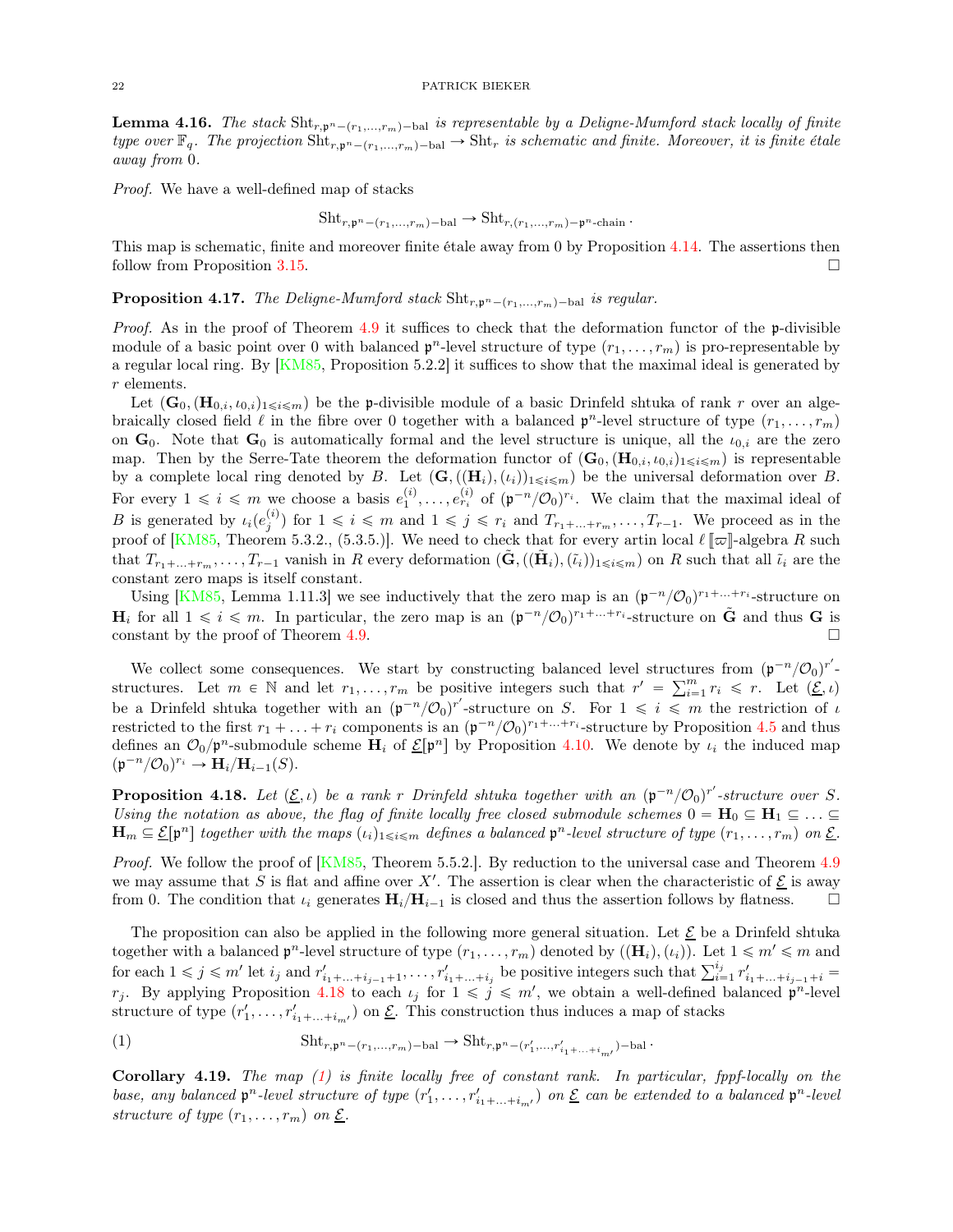*Proof.* We follow the proof of [\[KM85](#page-30-3), Corollaries 5.5.3. & 5.5.4.] As both the stacks  $\text{Sht}_{r,p^n-(r_1,...,r_m)-\text{bal}}$ and  $\text{Sht}_{r,p^n-(r'_1,...,r'_{i_1+...+i_{m'}})$ -bal are regular r-dimensional, the map  $(1)$  is necessarily finite flat. The degree can be computed in the étale case, where it is clearly constant. The second assertion follows immediatly.  $\Box$ 

Corollary 4.20. Let  $\underline{\mathcal{E}}$  be a Drinfeld shtuka over S together with a balanced  $\mathfrak{p}^n$ -level structure of type  $(r_1, \ldots, r_m)$  denoted by  $(\mathbf{H}_i, \iota_i)_{1 \leqslant i \leqslant m}$ . Then  $\mathbf{H}_i$  is  $(\mathfrak{p}^{-n}/\mathcal{O}_0)^{r_1 + \ldots + r_i}$ -cyclic.

*Proof.* We use induction on i. For  $i = 1$  the assertion is clear by definition. Let now  $i > 1$  and let us assume that  $H_{i-1}$  is  $(\mathfrak{p}^{-n}/\mathcal{O}_0)^{r_1+\ldots+r_{i-1}}$ -cyclic. As the question is fppf-local on S, we may assume that  $H_{i-1}$  admits a generator over S. Then  $0 \subseteq H_{i-1} \subseteq H_i \subseteq \mathcal{L}[\mathfrak{p}^n]$  together with the generators of  $H_{i-1}$  and  $H_i/H_{i-1}$  defines a balanced  $\mathfrak{p}^n$ -level structure of type  $(r_1 + \ldots + r_{i-1}, r_i)$  on  $\underline{\mathcal{E}}$ . By Corollary [4.19,](#page-21-2) it can be completed fppf-locally to an  $(\mathfrak{p}^{-n}/\mathcal{O}_0)^{r_1+\ldots+r_i}$ -structure. But this exactly means that  $H_i$  admits a generator fppf-locally on  $S$ .

# 5. DRINFELD  $\Gamma_0(\mathfrak{p}^n)$ -LEVEL STRUCTURES ON SHTUKAS

<span id="page-22-0"></span>We are now in a position to discuss  $\Gamma_0(\mathfrak{p}^n)$ -level structures on Drinfeld shtukas. We closely follow the exposition of [\[KM85,](#page-30-3) Chapter 6] for elliptic curves and adapt the arguments to suit our situation.

5.1. Main theorem on  $p^n$ -cyclic submodule schemes. The goal of this section is to show the following analogue of [\[KM85,](#page-30-3) Theorems 6.1.1 and 6.4.1].

<span id="page-22-4"></span><span id="page-22-3"></span>**Theorem 5.1** (Main Theorem on  $\mathfrak{p}^n$ -Cyclic Modules). Let  $\underline{\mathcal{E}} \in \text{Sht}_r(S)$  be a Drinfeld shtuka of rank r over a scheme S. Let  $\mathbf{H} \subseteq \underline{\mathcal{E}}[\mathfrak{p}^n]$  be a finite locally free  $\mathcal{O}_0/\mathfrak{p}^n$ -submodule scheme of rank  $q^n$  over S.

- (1) Suppose that H is  $\mathfrak{p}^n$ -cyclic and admits a generator *ι*. Let  $D \subseteq H$  be the finite locally free subscheme of **H** of rank  $q^{n-1}(q-1)$  defined by the restriction of  $\iota$  to  $(\mathfrak{p}^{-n}/\mathcal{O}_0)^\times = (\mathfrak{p}^{-n}/\mathcal{O}_0) \setminus (\mathfrak{p}^{-(n-1)}/\mathcal{O}_0)$ . Then  $D = \mathbf{H}^{\times}$  as subschemes of **H**.
- <span id="page-22-2"></span>(2) **H** is  $\mathfrak{p}^n$ -cyclic if and only if its scheme of generators  $\mathbf{H}^{\times}$  is finite locally free over S of rank

$$
q^{n-1}(q-1).
$$

<span id="page-22-1"></span>(3) Cyclicity of **H** is a closed condition, in the sense that there is a closed subscheme  $W \subseteq S$  locally of finite presentation over S such that for any  $T \to S$  the pullback  $H_T$  is  $\mathfrak{p}^n$ -cyclic if and only if  $T \to S$ factors through W.

*Proof.* Assertion [\(3\)](#page-22-1) follows from [\(2\)](#page-22-2) by the flattening stratification as in the proof of  $\overline{KN85}$ , Theorem 6.4.1]. We sketch the argument. As a first step we note that in the case where  $S = \text{Spec}(k)$  is the spectrum of a field and H is not cyclic, we have  $H^{\times} = \emptyset$ . Namely, any generator of H can be defined over a finite extension of k, but by assumption H does not admit a generator after any finite extension of k. Hence,  $\mathbf{H}^{\times}$ does not have any field valued points and is thus the empty scheme.

As the question is Zariski-local on S and both H and  $\mathcal{E}[\mathfrak{p}^n]$  are of finite presentation over S, we may assume that  $S = \text{Spec}(R)$  is affine and Noetherian. By the above argument, the maximal rank of  $\mathbf{H}^{\times}$  over S is  $q^{n-1}(q-1)$ . By the flattening stratification, the locus where  $\mathbf{H}^{\times}$  has rank  $q^{n-1}(q-1)$  and hence H is cyclic by [\(2\)](#page-22-2) is closed.

It is also clear that [\(2\)](#page-22-2) follows from [\(1\)](#page-22-3) as in [\[KM85,](#page-30-3) Theorem 6.1.1]. Namely, if  $\mathbf{H}^{\times}$  is finite locally free of rank  $q^{n-1}(q-1)$ , the diagonal map  $\mathbf{H}^{\times} \to \mathbf{H}_{\mathbf{H}^{\times}}^{\times}$  is a section of  $\mathbf{H}^{\times}$  after base change along  $\mathbf{H}^{\times} \to S$ . Hence, **H** admits a generator after the fppf base change to  $\mathbf{H}^{\times}$  and is thus  $\mathfrak{p}^n$ -cyclic. Conversely, assume that **H** is  $p<sup>n</sup>$ -cyclic. The question is fppf-local on S, we may thus assume **H** admits a generator. The assertion in this case follows from [\(1\)](#page-22-3).

It thus remains to show  $(1)$ . We adapt the proof of  $[KM85,$  Theorem 6.1.1]. The assertion is certainly true when the characteristic of  $\underline{\mathcal{E}}$  is away from p by Proposition [4.6.](#page-16-4)

As a first step we show that  $D \subseteq \mathbf{H}^{\times}$ . It is clear by definition that  $D \subseteq \mathbf{H}$ . By reduction to the universal case and using Theorem [4.9,](#page-17-1) it suffices to consider the case when S is Noetherian and flat over  $X'$  and as the question is local on S, we may further assume that  $S = Spec(R)$  is affine. It follows that D is then also flat over X'. In order to show that  $D \subseteq \mathbf{H}^{\times}$ , we show that the tautological section of H over D induced by the inclusion  $D \hookrightarrow H$  is a generator of  $H_D$ . This is certainly true away from p. The claim follows from the flatness of D over X' and the fact that the locus where  $D \to \mathbf{H}_D$  is a generator is closed in D by Lemma [4.1.](#page-15-0) Hence,  $D \hookrightarrow H$  factors over  $H^{\times}$  and the induced map  $D \subseteq H^{\times}$  is necessarily a closed immersion.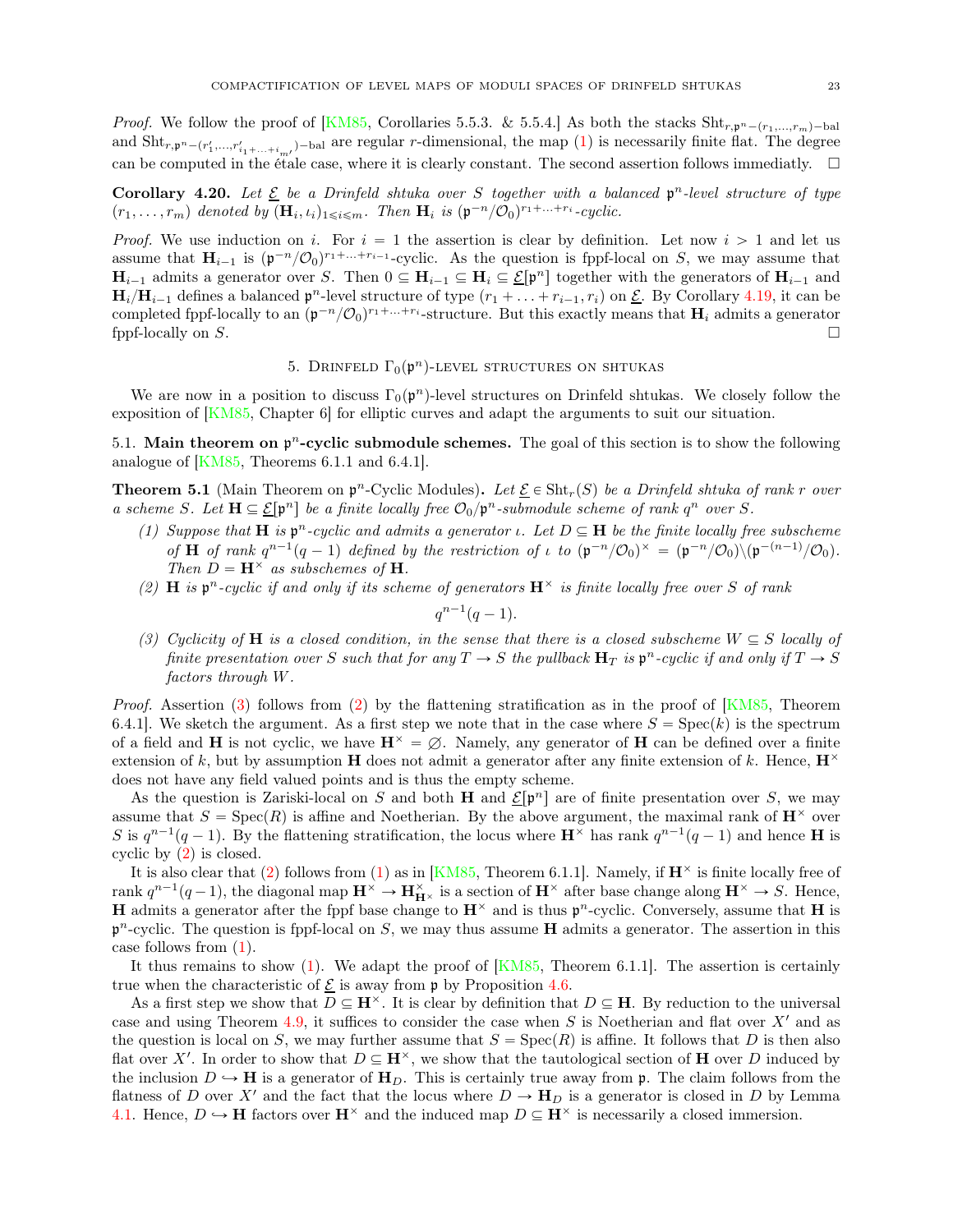In order to show that the closed immersion  $D \hookrightarrow \mathbf{H}^{\times}$  is an isomorphism, we introduce the following two auxiliary moduli problems.

$$
\mathcal{X}_1(S) = \left\langle (\underline{\mathcal{E}}, \mathbf{H}, \iota_1, P) \colon \begin{array}{l} \underline{\mathcal{E}} \in \text{Sht}_r(S), \ \mathbf{H} \subseteq \underline{\mathcal{E}}[\mathfrak{p}^n] \ \text{an} \ \mathfrak{p}^n\text{-cyclic submodule scheme, } \iota_1 \in \mathbf{H}^\times(S), \\ P \in D(S) \ \text{such that } \{\alpha P \colon \alpha \in (\mathcal{O}_0/\mathfrak{p}^n)^\times\} \ \text{is a full set of sections for } D \end{array} \right\rangle
$$
  

$$
\mathcal{X}_2(S) = \left\langle (\underline{\mathcal{E}}, \mathbf{H}, \iota_1, \iota_2) \colon \underline{\mathcal{E}} \in \text{Sht}_r(S), \ \mathbf{H} \subseteq \underline{\mathcal{E}}[\mathfrak{p}^n] \ \text{an} \ \mathfrak{p}^n\text{-cyclic submodule scheme, } \iota_1, \iota_2 \in \mathbf{H}^\times(S) \end{array} \right\rangle
$$

It is clear that  $\mathcal{X}_1$  and  $\mathcal{X}_2$  are stacks, and both map to  $\text{Sht}_{r,(\mathfrak{p}^{-n}/\mathcal{O}_0)}$  by forgetting P and  $\iota_2$ , respectively. This maps are clearly schematic and finite as they are representable by (a closed subscheme of) the finite schemes D and  $\mathbf{H}^{\times}$ , respectively. Note that both  $\mathcal{X}_1$  and  $\mathcal{X}_2$  have a unique point lying over a supersingular point of  $\text{Sht}_r$  over an algebraically closed field in characteristic p.

Since  $D \subseteq \mathbf{H}^{\times}$  there is a natural map  $\mathcal{X}_1 \to \mathcal{X}_2$  over  $\text{Sht}_{r,(\mathfrak{p}^{-n}/\mathcal{O}_0)}$  which is an isomorphism away from  $\mathfrak{p}$ as noted above. We show that the map is an isomorphism. By an argument as in the proof of Theorem [4.9](#page-17-1) (compare also [\[KM85](#page-30-3), Theorem 6.2.1]), it suffices to check it is an isomorphism at the completed local rings at the unique points lying over supersingular points over algebraically closed fields in characteristic p.

Let  $\mathcal{E}_0 \in \text{Sht}_r(\ell)$  be a supersingular rank r Drinfeld shtuka over some algebraically closed field  $\ell$  in characteristic **p** and let  $\underline{\mathcal{E}}$  be its universal formal deformation over  $\tilde{B} = \ell [\![\varpi, T_1, \ldots, T_{r-1}, T_r, \ldots, T_{2r-2}]\!]$ . We denote by  $B = \ell [\![\varpi, T_1, \ldots, T_{r-1}]\!]$ . Note that B pro-represents the deformation functor of the local shtuka of  $\underline{\mathcal{E}}_0$  at p. Recall that  $(\text{Sht}_{r,(\mathfrak{p}^{-n}/\mathcal{O}_0)})_{\underline{\mathcal{E}}} = \text{Spec}(\tilde{B}_0)$  is an affine scheme, which is finite over  $\tilde{B}$  and that  $\tilde{B}_0$  is a complete regular noetherian ring by Theorem [4.9.](#page-17-1) Then  $\mathcal{X}_{1,\underline{\mathcal{E}}} = \text{Spec}(\tilde{B}_1)$  and  $\mathcal{X}_{2,\underline{\mathcal{E}}} = \text{Spec}(\tilde{B}_2)$  are affine schemes finite over  $\tilde{B}_0$  (and therefore also over  $\tilde{B}$ ). Thus,  $\tilde{B}_1$  and  $\tilde{B}_2$  are complete, local and noetherian rings. We have to check that the map  $\tilde{B}_2 \to \tilde{B}_1$  is an isomorphism. By the Serre-Tate theorem (which is clearly compatible with all the relevant level structures as they only depend on the  $\mathfrak{p}^n$ -torsion), we can write  $\tilde{B}_i = B_i \otimes_{\ell} \ell \llbracket T_r, \ldots T_{2r-2} \rrbracket$  for some complete, local and noetherian rings  $B_i$  finite over B. Moreover,  $B_0$  is regular. It clearly suffices to check that  $B_2 \to B_1$  is an isomorphism. Note that since  $D \subseteq \mathbf{H}^\times$  is a closed immersion, we obtain that the map  $B_2 \rightarrow B_1$  is surjective.

By Corollary [3.11,](#page-13-2) we may assume that we can identify  $\mathcal{E}[\mathfrak{p}^n]$  in an A-linear fashion with the  $\mathfrak{p}^n$ -torsion of a Drinfeld A-module **E** with trivial underlying vector bundle (as the base  $B$  is local). We have the following explicit descriptions of the rings  $B_0$ ,  $B_1$  and  $B_2$ . As B-algebras we find

$$
B_0 = B[P]/\mathcal{I},
$$

where *I* is the ideal expressing the fact that the map  $\iota : \mathfrak{p}^{-n}/\mathcal{O}_0 \to B[P] = \mathbf{E}(B[P])$  defined by  $\varpi^{-n} \to P$ is a well-defined  $(\mathfrak{p}^{-n}/\mathcal{O}_0)$ -structure. More precisely,  $\mathcal I$  is generated by  $e_{\varpi^n}(P), e_a(P)$ , where  $(\varpi^n, a) = \mathfrak{p}^n$ in A, (this implies that  $P \in \mathcal{E}[\mathfrak{p}^n](B_0)$  and thus that the map can be extended A-linearly to a well-defined map  $\iota$ ) and the equations defining the condition that  $\sum_{\alpha \in \mathfrak{p}^{-1}/\mathcal{O}_0} [\iota(\alpha)] = \sum_{\alpha \in \mathcal{O}_0/\mathfrak{p}} [e_{\alpha \varpi^{n-1}}(P)]$  is a subscheme of  $\underline{\mathcal{E}}[\mathfrak{p}]$  (this condition is defined by finitely many equations by [\[KM85,](#page-30-3) Lemma 1.3.4.]). Recall that  $B_0$  is a regular local ring with maximal ideal generated by  $P, T_1, \ldots, T_{r-1}$  by the proof of Theorem [4.9.](#page-17-1) In a similar fashion the rings  $B_1$  and  $B_2$  are given as  $B_0$ -algebras as

$$
B_1 = B_0[Q]/\mathcal{J},
$$

where  $\mathcal J$  is the principal ideal generated by  $\prod_{\alpha\in\mathcal O_0/\mathfrak{p}^n}(Q-e_\alpha(P))$ , and

$$
B_2 = B_0[Q]/\mathcal{K},
$$

where K is the ideal expressing the fact that Q defines an  $(\mathfrak{p}^{-n}/\mathcal{O}_0)$ -structure as above and defines the same submodule scheme as P, i.e. K is generated by  $e_{\varpi^n}(Q), e_a(Q)$ , where  $(\varpi, a) = \mathfrak{p}$  in A, the equations defining the condition that  $\sum_{\alpha \in \mathcal{O}_0/\mathfrak{p}} [e_{\alpha \varpi^{n-1}}(Q)]$  is a subscheme of  $\underline{\mathcal{E}}[\mathfrak{p}]$  and the coefficients of the polynomial  $\prod_{\alpha\in\mathcal{O}_0/\mathfrak{p}^n}(t-e_\alpha(Q))-\prod_{\alpha\in\mathcal{O}_0/\mathfrak{p}^n}(t-e_\alpha(P)).$ 

By  $[KM85, Lemma 6.3.4.]$ , the multiplication by Q on  $B_1$  is injective. We denote by K the kernel of the map  $B_2 \rightarrow B_1$ . Applying the snake lemma to the diagram

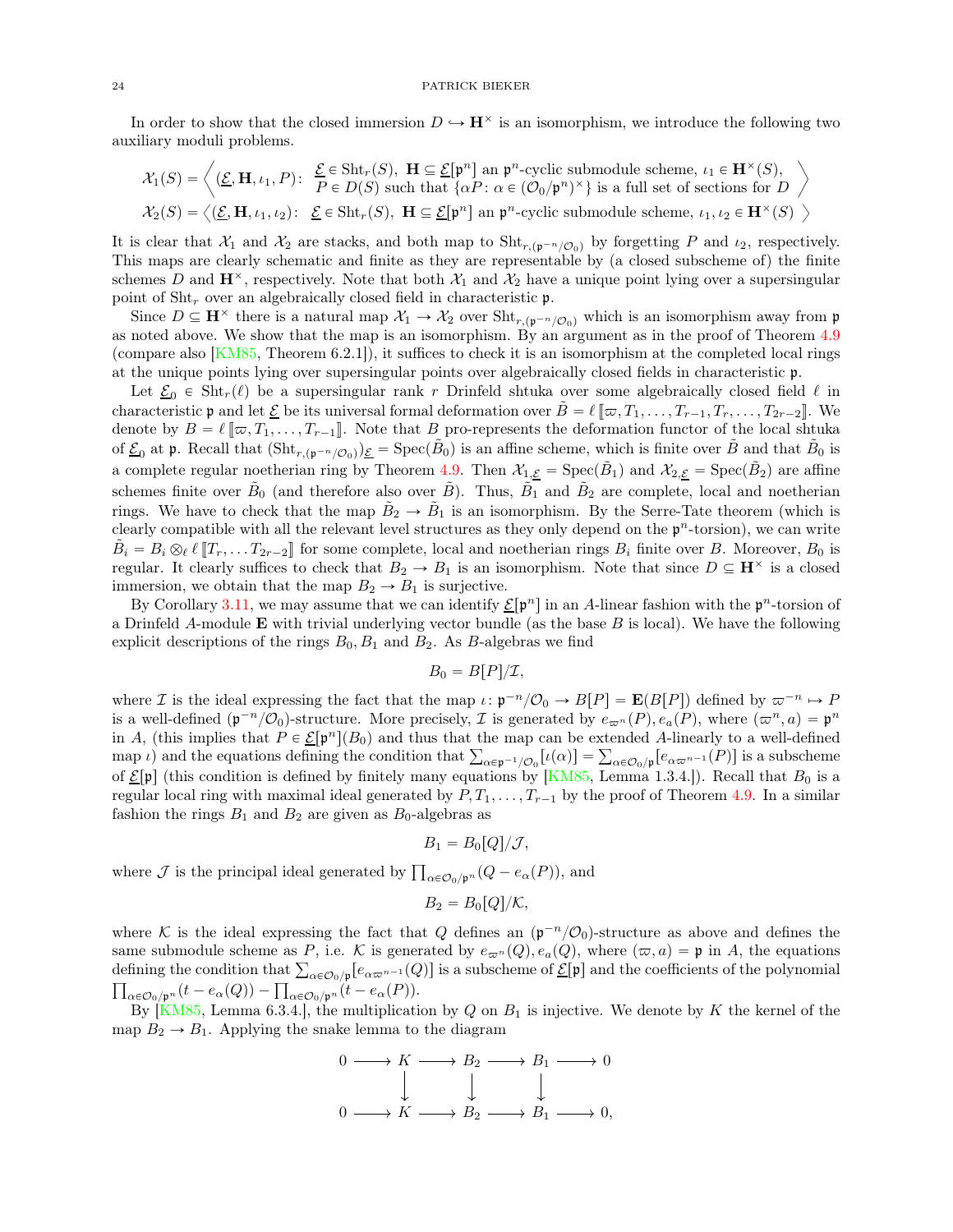where the vertical maps are given by multiplication by  $Q$ , yields the short exact sequence (using the injectivity of multiplication by  $Q$  on  $B_1$ )

$$
0 \to K/QK \to B_2/QB_2 \to B_1/QB_1 \to 0.
$$

By Nakayama's Lemma K vanishes if and only if  $K/QK$  vanishes. It thus suffices to show that

$$
B_2/QB_2 \to B_1/QB_1
$$

is an isomorphism.

We proceed as in [\[KM85,](#page-30-3) Lemma 6.3.5]. From the explicit description of  $B_1$  and  $B_2$  above we get that

$$
B_1/QB_1 = B_0/\overline{J}
$$
 and  $B_2/QB_2 = B_0/\overline{K}$ ,

where  $\overline{\mathcal{J}}$  is the ideal generated by  $\prod_{\alpha}e_\alpha(P)$  and  $\overline{\mathcal{K}}$  is the ideal generated by the coefficiens of the polynomial  $t^{q^n} - \prod_\alpha (t - e_\alpha(P))$ , and the reductions of  $e_{\varpi^n}(Q), e_a(Q)$ , where  $(\varpi, a) = \mathfrak{p}$  and the equations defining the condition that  $\sum_{\alpha\in\mathcal{O}_0/\mathfrak{p}} [e_{\alpha\varpi^{n-1}}(Q)]$  is a subscheme of  $\underline{\mathcal{E}}[\mathfrak{p}]$  modulo  $Q$ . It suffices to show that  $\prod_{\alpha}e_{\alpha}(P)\in\overline{\mathcal{K}}$ . We show that it is (up to multiplication by a unit in  $B_0$ ) the coefficient of the term of degree  $q^n - q^{n-1}(q-1)$ of  $t^{q^n} - \prod_{\alpha} (t - e_{\alpha}(P))$ . This coefficient is the sum of all  $q^{n-1}(q-1)$ -fold products of distinct elements of the set  $\{e_{\alpha}(P): \alpha \in \mathcal{O}_0/\mathfrak{p}^n\}.$ 

By the definition of Drinfeld modules it follows that  $e_{\alpha}(P)$  is of the form (unit in B) · P for  $\alpha \in (O_0/p^n)^{\times}$ and of the form  $(\text{elt in } \max(B)) \cdot P$  for  $\alpha \in \mathfrak{p}$ . Thus, both  $\prod_{\alpha} e_{\alpha}(P)$  and the coefficient of the term of degree  $q^{n} - q^{n-1}(q-1)$  of are of the form (unit in B) ·  $P^{\phi(\mathfrak{p}^{n})}$ .

It would be desirable to have a similar statement also for other types of level structures.

### 5.2.  $\Gamma_0(\mathfrak{p}^n)$ -level structures on Drinfeld shtukas.

<span id="page-24-0"></span>**Definition 5.2.** A  $\Gamma_0(\mathfrak{p}^n)$ -level structure on a Drinfeld shtuka  $\underline{\mathcal{E}}$  over a scheme S is a chain of  $\mathfrak{p}^n$ -cyclic isogenies

$$
\underline{\mathcal{E}}_r = \underline{\mathcal{E}}(\mathfrak{p}^n) \xrightarrow{f_r} \underline{\mathcal{E}}_{r-1} \xrightarrow{f_{r-1}} \underline{\mathcal{E}}_{r-2} \to \dots \xrightarrow{f_1} \underline{\mathcal{E}}_0 = \underline{\mathcal{E}}
$$

such that the composition  $f_r \circ \ldots \circ f_1$  is the inclusion  $\underline{\mathcal{E}}_0(\mathfrak{p}^n) \hookrightarrow \underline{\mathcal{E}}_0$ . We denote the stack of Drinfeld shtukas with  $\Gamma_0(\mathfrak{p}^n)$ -level structures by  $\text{Sht}_{r,\Gamma_0(\mathfrak{p}^n)}$ .

Using the finite shtuka equivalence, a  $\Gamma_0(p^n)$ -level structure on  $\underline{\mathcal{E}}$  is equivalently given by a flag

$$
0 = \mathbf{H}_0 \subseteq \mathbf{H}_1 \subseteq \mathbf{H}_2 \subseteq \ldots \subseteq \mathbf{H}_r = \underline{\mathcal{E}}[\mathfrak{p}^n]
$$

of finite locally free submodule schemes  $H_i \subseteq \mathcal{L}[\mathfrak{p}^n]$  of rank  $n \cdot i$  with strict  $\mathbb{F}_q$ -action such that  $H_i/H_{i-1}$  is  $\mathfrak{p}^n$ -cyclic for all  $1 \leq i \leq r$ . In particular, a  $\Gamma_0(\mathfrak{p}^n)$ -level structure can fppf-locally on the base be extended to a  $\Gamma_1(\mathfrak{p}^n)$ -structure by definition. By Proposition [4.18,](#page-21-0) such a level structure can fppf-locally be extended to a  $(\mathfrak{p}^{-n}/\mathcal{O}_0)^{r-1}$ -structure on <u>E</u>. We call such an extension a  $(\mathfrak{p}^{-n}/\mathcal{O}_0)^{r-1}$ -generator of the  $\Gamma_0(\mathfrak{p}^n)$ -level structure.

We can now show one of our main theorems, that Drinfeld  $\Gamma_0(\mathfrak{p}^n)$ -level structures produce a regular moduli problem.

<span id="page-24-1"></span>**Theorem 5.3.** The stack  $\text{Sht}_{r,\Gamma_0(p^n)}$  is a regular Deligne-Mumford stacks locally of finite type over  $\mathbb{F}_q$ . The forgetful map  $\text{Sht}_{r,\Gamma_0(p^n)} \to \text{Sht}_r$  is schematic and finite flat. It is finite étale away from 0. Moreover, the forgetful map  $\text{Sht}_{r,\Gamma_1(\mathfrak{p}^n)} \to \text{Sht}_{r,\Gamma_0(\mathfrak{p}^n)}$  is schematic, faithfully flat and locally of finite presentation.

*Proof.* We follow the proof of  $[KM85, Theorem 6.6.1]$ . As cyclicity is a closed condition by Theorem [5.1,](#page-22-4)  $\text{Sht}_{r,\Gamma_0(p^n)}$  is the closed substack of  $\text{Sht}_{r,\Gamma_1(p^n)}$  over which the universal isogeny is cyclic. Thus, the forgetful map  $\text{Sht}_{r,\Gamma_0(p^n)} \to \text{Sht}_r$  is schematic and finite. It follows that  $\text{Sht}_{r,\Gamma_0(p^n)}$  is a Deligne-Mumford stack of finite type over  $\mathbb{F}_q$ . Moreover, the forgetful map  $\text{Sht}_{r,\Gamma_1(p^n)} \to \text{Sht}_{r,\Gamma_0(p^n)}$  is representable by the scheme of generators  $(\mathbf{H}_1/\mathbf{H}_0)^{\times} \times (\mathbf{H}_2/\mathbf{H}_1)^{\times} \dots \times (\mathbf{H}_r/\mathbf{H}_{r-1})^{\times}$  and thus in particular finite flat by Theorem [5.1.](#page-22-4) Since  $\text{Sht}_{r,\Gamma_1(p^n)}$  is regular by Theorem [4.17,](#page-21-3) it follows that  $\text{Sht}_{r,\Gamma_0(p^n)}$  is also regular by [\[AK70,](#page-29-5) VII, Theorem 4.8]. Thus, also the map  $\text{Sht}_{r,\Gamma_0(\mathfrak{p}^n)} \to \text{Sht}_r$  is finite flat by Miracle Flatness [\[Mat86,](#page-31-17) §23]. It is finite étale away from 0 by Proposition [4.14.](#page-20-1)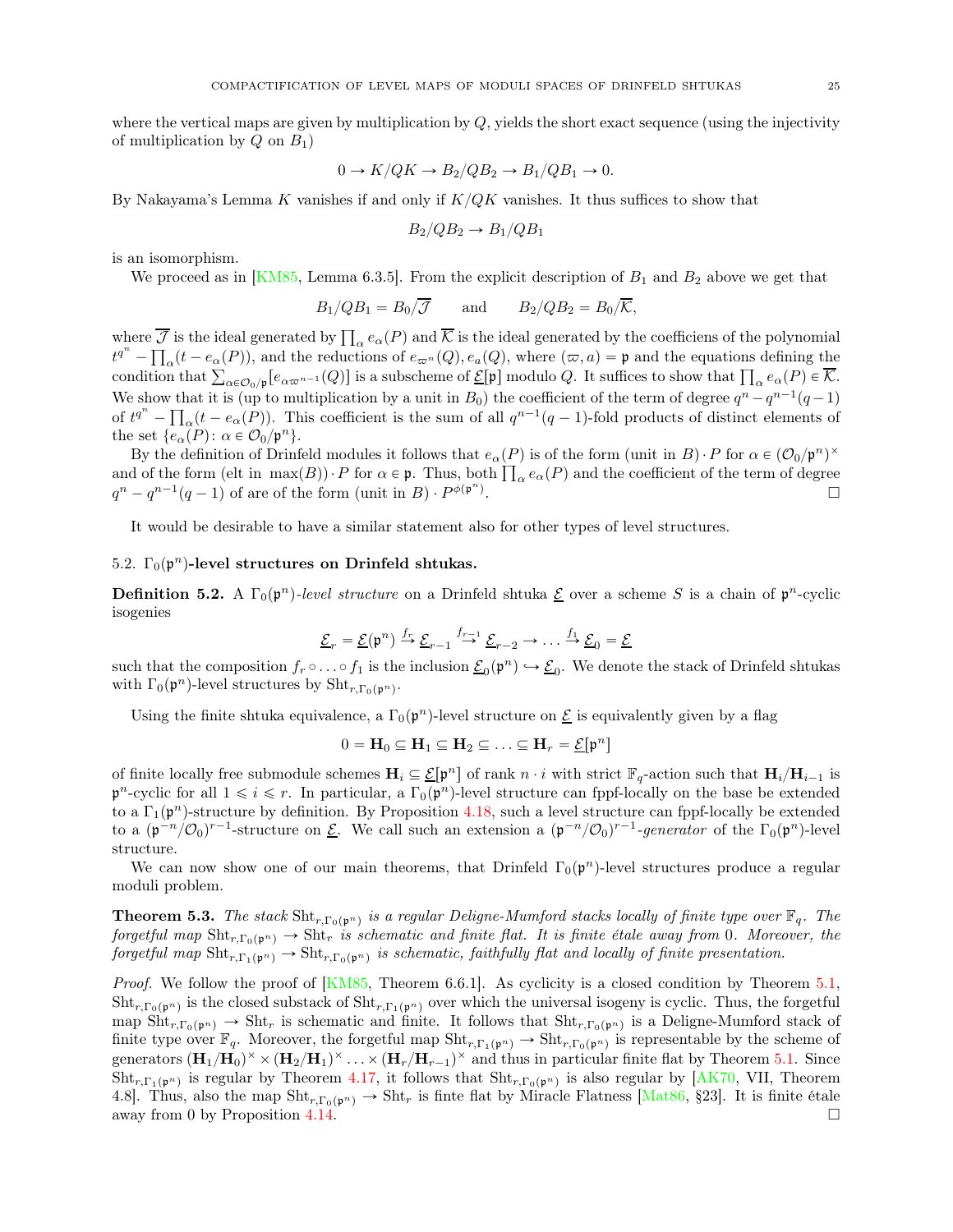Remark 5.4. In a similar fashion we can also show the regularity of the moduli stack of Drinfeld shtukas together with a chain of  $p^n$ -cyclic isogenies of length  $r' < r$ . In other words, a chain of  $p^n$ -isogenies

$$
\underline{\mathcal{E}}_{r'+1} = \underline{\mathcal{E}}_0(\mathfrak{p}^n) \stackrel{f_{r'+1}}{\rightarrow} \underline{\mathcal{E}}_{r'} \stackrel{f_{r'}}{\rightarrow} \underline{\mathcal{E}}_{r'-1} \rightarrow \dots \stackrel{f_1}{\rightarrow} \underline{\mathcal{E}}_0 = \underline{\mathcal{E}}
$$

such that  $f_1, \ldots, f_{r'}$  are  $\mathfrak{p}^n$ -cyclic. The following corollaries have also obvious analogues in this setting. Note that we could generalise the argument to moduli spaces of other kinds of cyclic isogenies provided we had an analogue of Theorem [5.1.](#page-22-4)

Using the flatness of our moduli problems, we show that there are well-defined level maps.

<span id="page-25-0"></span>**Corollary 5.5.** Let  $\underline{\mathcal{E}} \in \text{Sht}_r(S)$  and let  $(\mathbf{H}_i)_i$  be a  $\Gamma_0(\mathfrak{p}^n)$ -level structure on  $\underline{\mathcal{E}}$ . Let  $\underline{n} = (n_1, \ldots, n_{r-1})$  with  $0 \leq n_{r-1} \leq \ldots \leq n_1 \leq n$ . Then there is a canonical subscheme  $H_n \subseteq H_{r-1}$ , which is an  $\mathcal{O}_0/\mathfrak{p}^n$ -module subscheme  $H_n \subseteq \mathcal{E}[\mathfrak{p}^{\max\{n_i\}}]$ . Fppf-locally on S, the scheme  $H_n$  is defined for any  $(\mathfrak{p}^{-n}/\mathcal{O}_0)^{r-1}$ -generator  $\iota: (\mathfrak{p}^{-n}/\mathcal{O}_0)^{r-1} \to \underline{\mathcal{E}}(S)$  of  $(\mathbf{H}_i)_i$  by the restriction  $\iota|_{(\mathfrak{p}^{-n_1}/\mathcal{O}_0)\oplus...\oplus(\mathfrak{p}^{-n_r-1}/\mathcal{O}_0)}$  as in Proposition [4.10.](#page-19-0)

*Proof.* We follow the proof of [\[KM85,](#page-30-3) Theorem 6.7.2]. It suffices to construct  $\mathbf{H}_n$  fppf-locally on S. We may thus assume that  $(\mathbf{H}_i)_i$  admits a  $(\mathfrak{p}^{-n}/\mathcal{O}_0)^{r-1}$ -generator. Let  $\iota$  and  $\iota'$  be two such  $(\mathfrak{p}^{-n}/\mathcal{O}_0)^{r-1}$ -generators of  $(\mathbf{H}_i)_i$ . By Proposition [4.10](#page-19-0) the restrictions to  $(\mathfrak{p}^{-n_1}/\mathcal{O}_0) \oplus \ldots \oplus (\mathfrak{p}^{-n_{r-1}}/\mathcal{O}_0)$  of both  $\iota$  and  $\iota'$  define closed submodule schemes  $\mathbf{H}_{\underline{n}}, \mathbf{H}'_{\underline{n}} \subseteq \underline{\mathcal{E}}[\mathfrak{p}^m]$ . We have to check  $\mathbf{H}_{\underline{n}} = \mathbf{H}'_{\underline{n}}$ .

By reduction to the universal case we may assume that S is noetherian and flat over  $X'$ , as the moduli space of Drinfeld shtukas with  $\Gamma_0(p^n)$ -level together with two generators is given by

$$
\mathrm{Sht}_{r,(\mathfrak{p}^{-n}/\mathcal{O}_0)^{r-1}} \times_{\mathrm{Sht}_{r,\Gamma_0(\mathfrak{p}^n)}} \mathrm{Sht}_{r,(\mathfrak{p}^{-n}/\mathcal{O}_0)^{r-1}},
$$

which is flat over X' by Theorem [5.3](#page-24-1) and Corollary [4.19.](#page-21-2) In this case equality of closed subschemes of  $\underline{\mathcal{E}}[\mathfrak{p}^m]$ is a closed condition by  $[KM85, Lemma 6.7.3]$ . The assertion is clear away from 0 and thus follows from the flatness of S in the general case.

Via the finite shtuka equivalence and Proposition [2.14](#page-6-0) the submodule scheme  $H_n \subseteq \mathcal{E}[\mathfrak{p}^n]$  corresponds to a  $\mathfrak{p}^n$ -isogeny  $\underline{\mathcal{E}}_n \hookrightarrow \underline{\mathcal{E}}$ . For  $1 \leqslant m \leqslant n$  we denote by  $\underline{m}^{(i)} = (m, \ldots, m, 0, \ldots, 0)$  with i non-zero entries. Then

$$
0=\mathbf{H}_{\underline{m}^{(0)}}\subseteq \mathbf{H}_{\underline{m}^{(1)}}\subseteq \ldots \subseteq \mathbf{H}_{\underline{m}^{(r-1)}}\subseteq \underline{\mathcal{E}}[\mathfrak{p}^m]
$$

is a  $\Gamma_0(\mathfrak{p}^m)$  level structure on  $\underline{\mathcal{E}}$ . This shows that we have a well-defined level map  $\textnormal{Sht}_{r,\Gamma_0(\mathfrak{p}^n)} \to \textnormal{Sht}_{r,\Gamma_0(\mathfrak{p}^m)}$ for all  $0 \leq m \leq n$  which is automatically finite flat. We show that we can also construct this level map by taking closures without making explicit reference to the generators.

**Corollary 5.6.** Let S be a scheme which is flat over X'. Let  $\underline{\mathcal{E}}$  be a Drinfeld shtuka over S and Let  $(\mathbf{H}_i)_i$ be a  $\Gamma_0(\mathfrak{p}^n)$ -level structure on <u>E</u>. For every  $1 \leq i \leq r$  the canonical submodule scheme  $\mathbf{H}_{m^{(i)}} \subseteq \mathbf{H}_i$  is the schematic closure of  $\mathbf{H}_i|_{S \times_{X'} (X' \setminus \{0\})} [\mathfrak{p}^m]$  in  $\underline{\mathcal{E}}[\mathfrak{p}^m]$ .

*Proof.* From the explicit descriptions away from  $\mathfrak{p}$  it is clear that  $\mathbf{H}_{m^{(i)}}$  is given by the  $\mathfrak{p}^m$ -torsion of  $\mathbf{H}_i$ away from 0. The assertion then follows from the fact that  $\mathbf{H}_{m^{(i)}}$  is flat over S and closed in  $\underline{\mathcal{E}}[\mathfrak{p}^m]$ .

Motivated by the discussion in Section [2.5,](#page-7-0) we also construct additional level maps. Recall that the  $\Gamma_0(\mathfrak{p}^n)$ -level corresponds to a standard  $(r-1)$ -simplex  $\Omega$  of sidelength n in the standard appartment of the Bruhat-Tits building of  $GL_r$ . We want to construct level maps corresponding to inclusions of sub- $(r - 1)$ -simplices (of smaller sidelength). Recall that we enumerated alcoves in the standard apartment by its basepoint m and its orientation given by a permutation  $\tau$ . In a similar fashion, a  $(r - 1)$ -subsimplex of  $\Omega$  is determined by its basepoint  $\underline{m} = (m_1, \ldots, m_{r-1})$  with  $m_1 \geq \ldots \geq m_{r-1}$ , a sidelength n' and an orientation given by some  $\tau \in Sym_{r-1}$ . Note that the simplex with basepoint  $\underline{m}$ , sidelength  $\tilde{n}$  and orientation  $\tau \in \text{Sym}_{r-1}$  is contained in  $\Omega$  if and only if  $\underline{m} + \underline{\tilde{n}}_{\tau}^{(i)} < \Omega$ . Let us denote by  $\underline{\tilde{n}}_{\tau}^{(i)} \in \mathbb{Z}^{r-1}$  the vector containig  $\tilde{n}$  in entries  $\tau(1), \ldots, \tau(i)$  and 0 otherwise.

Corollary 5.7. Let  $\underline{\mathcal{E}} \in \text{Sht}_r(S)$  and let  $(\mathbf{H}_i)_i$  be a  $\Gamma_0(\mathfrak{p}^n)$ -level structure on  $\underline{\mathcal{E}}$ . Let  $\underline{m} = (m_1, \ldots, m_{r-1})$ with  $0 \leq m_{r-1} \leq \ldots \leq m_1 \leq n$ . Let  $0 \leq \tilde{n} \leq n$  such that  $\underline{m} + \underline{\tilde{n}}_{\tau}^{(i)} < \Omega$  for all i. Then the flag of quotients

$$
0\subseteq \mathbf{H}_{\underline{m}+\underline{\tilde{n}}_{\tau}^{(1)}}/\mathbf{H}_{\underline{m}}\subseteq \mathbf{H}_{\underline{m}+\underline{\tilde{n}}_{\tau}^{(2)}}/\mathbf{H}_{\underline{m}}\subseteq \ldots \subseteq \mathbf{H}_{\underline{m}+\underline{\tilde{n}}_{\tau}^{(r-1)}}/\mathbf{H}_{\underline{m}}\subseteq \underline{\mathcal{E}}_{\underline{m}}[\mathfrak{p}^{\tilde{n}}]
$$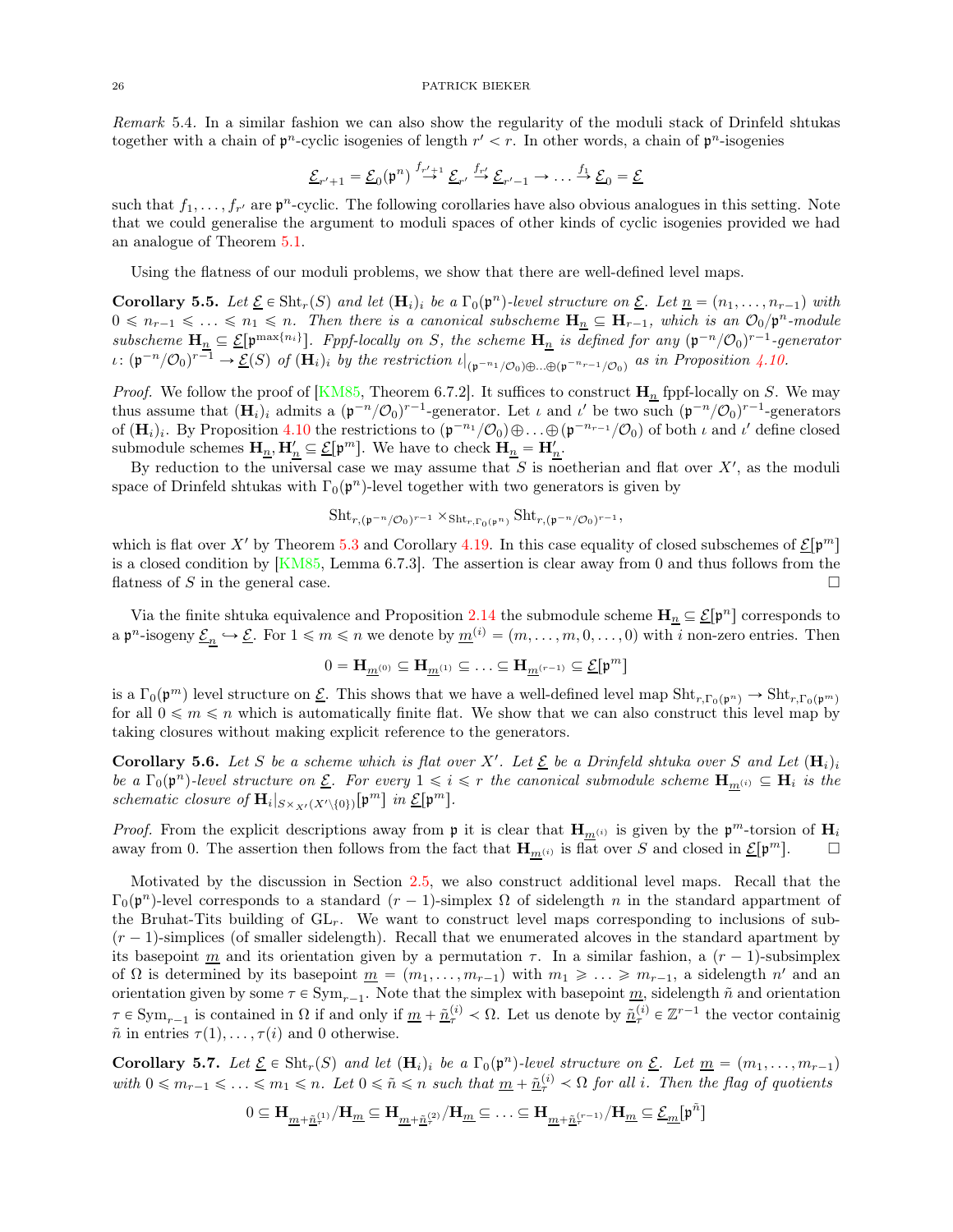defines a  $\Gamma_0(\mathfrak{p}^{\tilde{n}})$ -level structure on the Drinfeld shtuka  $\underline{\mathcal{E}}_{\underline{m}},$  which we denote by  $(\mathbf{H}_{\underline{m}+\tilde{\underline{n}}_{r}^{(i)}}/\mathbf{H}_{\underline{m}})$ . In case that  $({\bf H}_i)_i$  admits a  $({\frak p}^{-n}/A)^{r-1}$ -generator  $\iota$ ,  $({\bf H}_{\underline{m}+\underline{\tilde{n}}_r^{(i)}}/{\bf H}_{\underline{m}})_i$  is generated by

$$
\iota_{\underline{m},\tilde{n},\tau} \colon (\mathfrak{p}^{-\tilde{n}}/A)^{r-1} \cong \left( (\mathfrak{p}^{-m_{\tau(1)} - \tilde{n}}/A) \oplus \ldots \oplus (\mathfrak{p}^{-m_{\tau(r-1)} - \tilde{n}}/A) \right) / \left( (\mathfrak{p}^{-m_{\tau(1)}}/A) \oplus \ldots \oplus (\mathfrak{p}^{-m_{\tau(r-1)}}/A) \right) \to \mathbf{H}_{\underline{m} + \underline{\tilde{n}}^{(r-1)}} / \mathbf{H}_{\underline{m}}(S).
$$

Moreover, the canonical subscheme from Corollary [5.5](#page-25-0) for  $\underline{m'} = (m'_1, \ldots, m'_{r-1})$  with  $\tilde{n} \geq m'_1 \geq \ldots \geq$  $m'_{r-1} \geqslant 0$  is given by

$$
(\mathbf{H}_{\underline{m}+\underline{\tilde{n}}_{\tau}^{(i)}}/\mathbf{H}_{\underline{m}})_{\underline{m}'}\cong\mathbf{H}_{\underline{m}+\tau(\underline{m}')}/\mathbf{H}_{\underline{m}}.
$$

*Proof.* We follow the proof of  $[KMS5, Theorem 6.7.4]$ . The question is fppf-local on S, so we can assume that **H** has a generator. By reduction to the universal case, we may further assume that S is flat over  $X'$ and noetherian by Theorem [4.9.](#page-17-1) Note that all assertions are clear away from 0. It thus suffices to show that the locus, where they are satisfied is closed.

The locus where each  $\mathbf{H}_{m+\tilde{n}_{\tau}^{(i)}}/\mathbf{H}_{m+\tilde{n}_{\tau}^{(i-1)}}$  is  $\mathfrak{p}^{\tilde{n}}$ -cyclic is closed in S by Theorem [5.1](#page-22-4) [\(3\)](#page-22-1). This shows the first claim. For the second claim, the locus where  $\iota_{\underline{m},\tilde{n},\tau}$  is a generator of  $(\mathbf{H}_{\underline{m}+\tilde{\underline{n}}_{\tau}^{(i)}}/\mathbf{H}_{\underline{m}})_{i}$  is closed by [\[KM85,](#page-30-3) Proposition 1.9.1]. Moreover, the condition that  $(\mathbf{H}_{\underline{m}+\underline{\hat{n}}_{\tau}^{(i)}}/\mathbf{H}_{\underline{m}})_{\underline{m'}} \cong \mathbf{H}_{\underline{m}+\tau(\underline{m'})}$   $/\mathbf{H}_{\underline{m}}$  is closed by [\[KM85,](#page-30-3) Lemma 6.7.3]. This shows the last claim.

Associating the  $\Gamma_0(\mathfrak{p}^{\tilde{n}})$ -level structure  $(\mathbf{H}_{\underline{m}+\underline{\tilde{n}}_r^{(i)}}/\mathbf{H}_{\underline{m}})_i$  on  $\underline{\mathcal{E}}_{\underline{m}}$  to  $(\mathbf{H}_i)_i$  as in the previous corollary defines a map of stacks

$$
F_{\underline{m},\tilde{n},\tau} \colon \operatorname{Sht}_{r,\Gamma_0(\mathfrak{p}^n)} \to \operatorname{Sht}_{r,\Gamma_0(\mathfrak{p}^{\tilde{n}})}.
$$

<span id="page-26-0"></span>**Proposition 5.8.** The level map  $F_{n,m,\tau}$  is schematic and finite locally free.

*Proof.* Note that by Theorem [5.3](#page-24-1) the map  $F_{0,0}$  is schematic and finite locally free. As a first step we show that  $F_{\underline{n},0}$ : Sht<sub>r</sub>,<sub>Γ0</sub>(p<sup>n</sup>)  $\rightarrow$  Sht<sub>r</sub> is schematic and finite locally free for all <u>m</u>. In order to show that the map is representable by a finite scheme, we consider the auxiliary moduli problem  $\text{Sht}_{r,m-\text{isog},\Gamma_0(p^n)}$ parametrising a Drinfeld shtuka  $\underline{\mathcal{E}}$ , a p<sup>n</sup>-isogeny  $f: \underline{\mathcal{E}} \hookrightarrow \underline{\mathcal{E}}'$  such that coker(f) has rank  $\sum_{i=1}^{r-1} m_i$  as  $\mathcal{O}_S$ -module, and a  $\Gamma_0(\mathfrak{p}^n)$ -level structure  $(\mathbf{H}_i)_i$  on  $\underline{\mathcal{E}}'$ . The projection to  $\underline{\mathcal{E}}$  defines then a map of stacks  $\text{Sht}_{r,\underline{m}-\text{isog},\Gamma_0(\mathfrak{p}^n)} \to \text{Sht}_r$  which is schematic and finite by Proposition [3.15](#page-14-1) and Theorem [5.3.](#page-24-1) We also have a  $\text{map} \ \overline{\text{Sht}}_{r,\Gamma_0(p^n)} \to \text{Sht}_{r,\underline{m}-\text{isog},\Gamma_0(p^n)}$  sending  $(\underline{\mathcal{E}},(\mathbf{H}_i)_i)$  to  $(\underline{\mathcal{E}}_{\underline{m}},\underline{\mathcal{E}},(\mathbf{H}_i)_i)$ , which identifies  $\text{Sht}_{r,\Gamma_0(p^n)}$  with the substack of  $\text{Sht}_{r,m-\text{isog},\Gamma_0(\mathfrak{p}^n)}$  where  $\underline{\mathcal{E}} = \underline{\mathcal{E}}'_m$ . By [\[KM85,](#page-30-3) Lemma 6.7.3], this is schematic and representable by a closed immersion. The composition of the maps  $\text{Sht}_{r,\Gamma_0(\mathfrak{p}^n)} \to \text{Sht}_{r,\underline{m}-\text{isog},\Gamma_0(\mathfrak{p}^n)} \to \text{Sht}_r$  is clearly given by  $F_{m,0}$ , which is thus schematic and finite.

Note that we have a commutative diagram

$$
\begin{array}{ccc}\n\operatorname{Sht}_{r,\Gamma_0(\mathfrak{p}^n)} & \xrightarrow{F_{\underline{m},\tilde{n}}} & \operatorname{Sht}_{r,\Gamma_0(\mathfrak{p}^{\tilde{n}})} \\
\downarrow^{F_{\underline{m},0}} & & \downarrow^{F_{\underline{0},0}} \\
\operatorname{Sht}_{r} & & & \downarrow^{F_{\underline{0},0}}\n\end{array}
$$

with vertical arrows that are schematic and finite. In order to see that  $F_{m,n,\tau}$  is schematic we argue as follows. We fix a map  $S' \to \text{Sht}_{r, \Gamma_0(p^{\bar{n}})}$  from some S-scheme S', in other words a Drinfeld shtuka  $(\underline{\mathcal{E}}, (\mathbf{H}_i)_i)$  together with a  $\Gamma_0(\mathfrak{p}^n)$ -level structure. By composition with  $F_{\mathbf{0},0}$ , we get a map  $S' \to \text{Sht}_r$ . By the discussion above,  $S'' = S' \times_{\text{Sht}_r} \text{Sht}_{r,\Gamma_0(\mathfrak{p}^n)}$  is representable by a finite S-scheme. Let  $(\underline{\mathcal{E}}', (\mathbf{H}'_i)_i)$  denote the corresponding  $\Gamma_0(\mathfrak{p}^n)$ -level structure. Then the fibre product  $S' \times_{\text{Sht}_{r,\Gamma_0(\mathfrak{p}^n)}} \text{Sht}_{r,\Gamma_0(\mathfrak{p}^n)}$  is the locus where the image of  $(\underline{\mathcal{E}}', (\mathbf{H}'_i)_i)$  under  $F_{m,n,\tau}$  is given by  $(\underline{\mathcal{E}}', (\mathbf{H}_i)_i)$ . By [\[KM85](#page-30-3), Lemma 6.7.3], this is representable by a closed subscheme of  $S''$ .

As both  $F_{m,0}$  and  $F_{0,0}$  are finite, it is immediate that  $F_{m,\tilde{n},\tau}$  is finite as well. As both  $\text{Sht}_{r,\Gamma_0(\mathfrak{p}^n)}$  and  $\text{Sht}_{r,\Gamma_0(p^{\tilde{n}})}$  are regular and  $(2r - 1)$ -dimensional, the level map is flat by miracle flatness.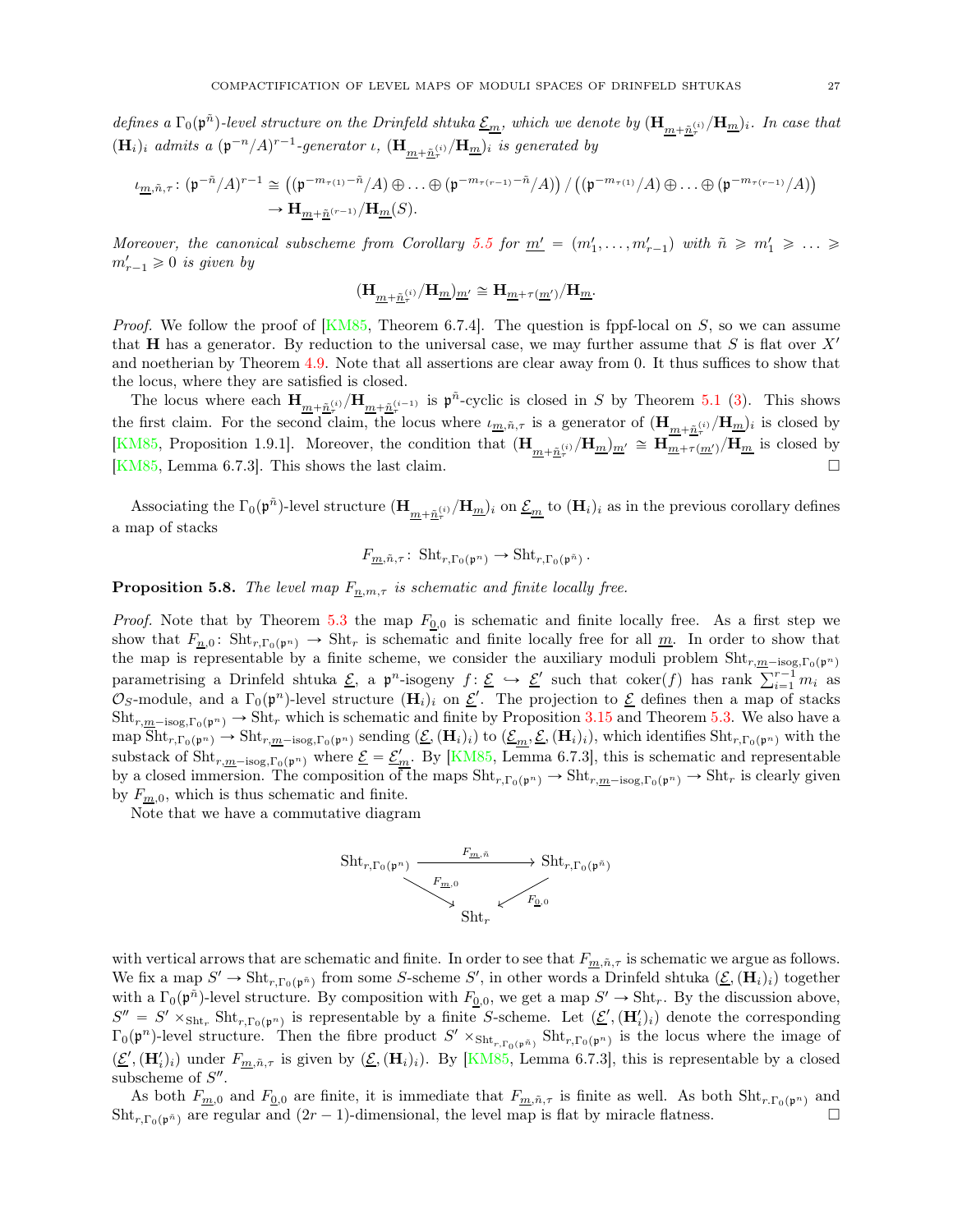#### 6. Comparison with naive level structures and Bruhat-Tits theory

<span id="page-27-0"></span>We compare the Drinfeld level structures defined above with naive  $\Gamma_0(\mathfrak{p}^n)$ -level structures. The naive  $\Gamma_0(\mathfrak{p}^n)$ -level structures seem inadequate when  $n > 1$  as the fibre above 0 is missing points (compare Remark [2.20\)](#page-9-1). We construct a map from the stack of Drinfeld shtukas with naive  $\Gamma_0(\mathfrak{p}^n)$ -level structure to our stack of Drinfeld shtukas with Drinfeld  $\Gamma_0(\mathfrak{p}^n)$ -level which is an open immersion and an isomorphism away from 0. Moreover, we show that the two notions of level structures agree in the parahoric case. In this sense, the Drinfeld level structures provide a compactification of the level maps.

Recall that we defined a naive  $\Gamma_0(\mathfrak{p}^n)$ -level structure on a Drinfeld shtuka  $\underline{\mathcal{E}} = (\mathcal{E}, \varphi)$  of rank r as a flag of quotients as  $p^n$ -torsion finite shtukas

$$
\underline{\mathcal{E}}|_{D_{n,S}} = \underline{\mathcal{L}}_r \twoheadrightarrow \underline{\mathcal{L}}_{r-1} \twoheadrightarrow \ldots \twoheadrightarrow \underline{\mathcal{L}}_1 \subseteq \underline{\mathcal{L}}_0 = 0
$$

such that  $\mathcal{L}_i$  is finite locally free of rank i as  $\mathcal{O}_{D_{n,S}}$ -module. Equivalently, using Proposition [2.14,](#page-6-0) a naive  $\Gamma_0(\mathfrak{p}^n)$ -level structure is a chain of  $\mathfrak{p}^n$ -isogenies

$$
\underline{\mathcal{E}}(\mathfrak{p}^n) = \underline{\mathcal{E}}_r \stackrel{f_r}{\rightarrow} \underline{\mathcal{E}}_{r-1} \stackrel{f_{r-1}}{\rightarrow} \underline{\mathcal{E}}_{r-2} \rightarrow \dots \stackrel{f_1}{\rightarrow} \underline{\mathcal{E}}_0 = \underline{\mathcal{E}}
$$

such that  $\text{coker}(f_i)$  is finite locally free of rank 1 as  $\mathcal{O}_{D_{n,S}}$ -module.

<span id="page-27-1"></span>**Lemma 6.1.** Let  $\underline{\mathcal{E}} = (\mathcal{E}, \varphi)$  be a Drinfeld shtuka of rank r over S and let  $\mathcal{E}|_{D_{n,S}} \to \mathcal{L}$  be a quotient  $\mathfrak{p}^n$ . torsion finite shtuka such that  $\mathcal L$  is finite locally free of rank 1 as  $\mathcal O_{D_n,S}$ -module. Then  $\mathrm{Dr}_q(\underline{\mathcal L}) \subseteq \underline{\mathcal E}[\mathfrak p^n]$  is an  $p^n$ -cyclic submodule scheme.

*Proof.* We denote by  $\underline{\mathcal{L}}^{(i)} = \underline{\mathcal{L}}|_{D_{i,S}}$  for  $1 \leqslant i \leqslant n$ . Then  $\underline{\mathcal{L}}^{(i)}$  is a locally free  $\mathcal{O}_{D_{i,S}}$ -module of rank 1, and consequently a locally free  $\mathcal{O}_S$ -module of rank *i*. Thus,

$$
\underline{\mathcal{L}} = \underline{\mathcal{L}}^{(n)} \twoheadrightarrow \underline{\mathcal{L}}^{(n-1)} \twoheadrightarrow \ldots \twoheadrightarrow \underline{\mathcal{L}}^{(2)} \twoheadrightarrow \underline{\mathcal{L}}^{(1)} \twoheadrightarrow 0
$$

corresponds via the finite shtuka equivalence to a flag of finite locally free submodule schemes with strict  $\mathbb{F}_q$ -action

$$
0 \subseteq \mathbf{H}^{(1)} \subseteq \ldots \subseteq \mathbf{H}^{(n-1)} \subseteq \mathbf{H}^{(n)} \subseteq \underline{\mathcal{E}}[\mathfrak{p}^n],
$$

where we denote by  $\mathbf{H}^{(i)} = \mathrm{Dr}_q(\underline{\mathcal{L}}^{(i)})$ . It is clear that  $\mathbf{H}^{(i)} \subseteq \mathbf{E}[\mathfrak{p}^i]$  by construction. As a next step, we inductively construct a generator of  $\mathbf{H}^{(i)}$  fppf-locally on S.

We may assume that  $S = \text{Spec}(R)$  is affine and that  $\mathcal L$  is a free  $\mathcal O_{D_n,S} = R[\varpi]/(\varpi^n)$ -module of rank 1. Then,  $\mathcal{L}^{(i)} \cong R[\varpi]/(\varpi^i)$ . We choose the standard basis  $1, \varpi, \ldots, \varpi^{i-1}$  of  $\mathcal{L}^{(i)}$  as R-module. As a map of finite free  $R[\varpi]/(\varpi^i)$ -modules,  $\varphi$  is given by multplication by an element  $\alpha = \sum_{j=0}^{i-1} \alpha_j \varpi^j \in R[\varpi]/(\varpi^i)$ , and thus, its matrix as an  $R$ -linear map with respect to the standard basis is given by

$$
\begin{pmatrix} \alpha_0 & & & \\ \alpha_1 & \alpha_0 & & \\ \vdots & & \ddots & \\ \alpha_i & \alpha_{i-1} & \dots & \alpha_0 \end{pmatrix}
$$

.

It follows that

$$
\mathbf{H}^{(i)} = \mathrm{Dr}_q(\underline{\mathcal{L}}^{(i)}) = \mathrm{Spec}\left(R[t_0,\ldots,t_{i-1}]/(t_0^q - \sum_{j=0}^{i-1} \alpha_j t_j, t_1^q - \sum_{j=1}^{i-1} \alpha_{j-1} t_j, \ldots, t_{i-1}^q - \alpha_0 t_{i-1})\right).
$$

As the question is fppf-local on R, we may assume that R contains a root  $\beta_0$  of the polynomial  $t^{q-1}-\alpha_0$ , a root  $\beta_1$  of the polynomial  $t^q - \alpha_0 t_1 - \alpha_1 \beta_0$  and inductively a root  $\beta_j$  of the polynomial  $t^q - \alpha_0 t - \alpha_1 \beta_{j-1} - \ldots - \alpha_j \beta_0$ for all  $0 \leq j \leq i-1$ . Then  $(\beta_{i-1}, \beta_{i-2}, \ldots, \beta_1, \beta_0)$  is a section of  $\mathbf{H}^{(i)}$  over R by construction. We claim that the map

$$
\iota^{(i)}: \mathfrak{p}^{-i}/\mathcal{O}_0 \to \mathbf{H}^{(i)}(R)
$$

$$
\varpi^{-i} \mapsto (\beta_{i-1}, \beta_{i-2}, \dots, \beta_1, \beta_0)
$$

is a  $\mathfrak{p}^{-i}/\mathcal{O}_0$ -generator of  $\mathbf{H}^{(i)}$ . We proceed by induction on i.

Let  $i = 1$ . In this case  $\mathbf{H}^{(1)} = \text{Spec}(R[t]/(t_0^q - \alpha_0 t_0))$ . In particular,  $\mathbf{H}^{(1)}$  can be embedded in  $\mathbb{A}_R^1$ . Then  $\mathfrak{p}^{-1}/\mathcal{O}_0 \to \mathbf{H}^{(1)}(R)$  given by  $\varpi^{-1} \mapsto \beta$  is a generator of  $\mathbf{H}^{(1)}$ , as  $\prod_{a \in \mathbb{F}_q} (t - a\beta) = t^q - \beta^{q-1}t = t^q - \alpha t$ .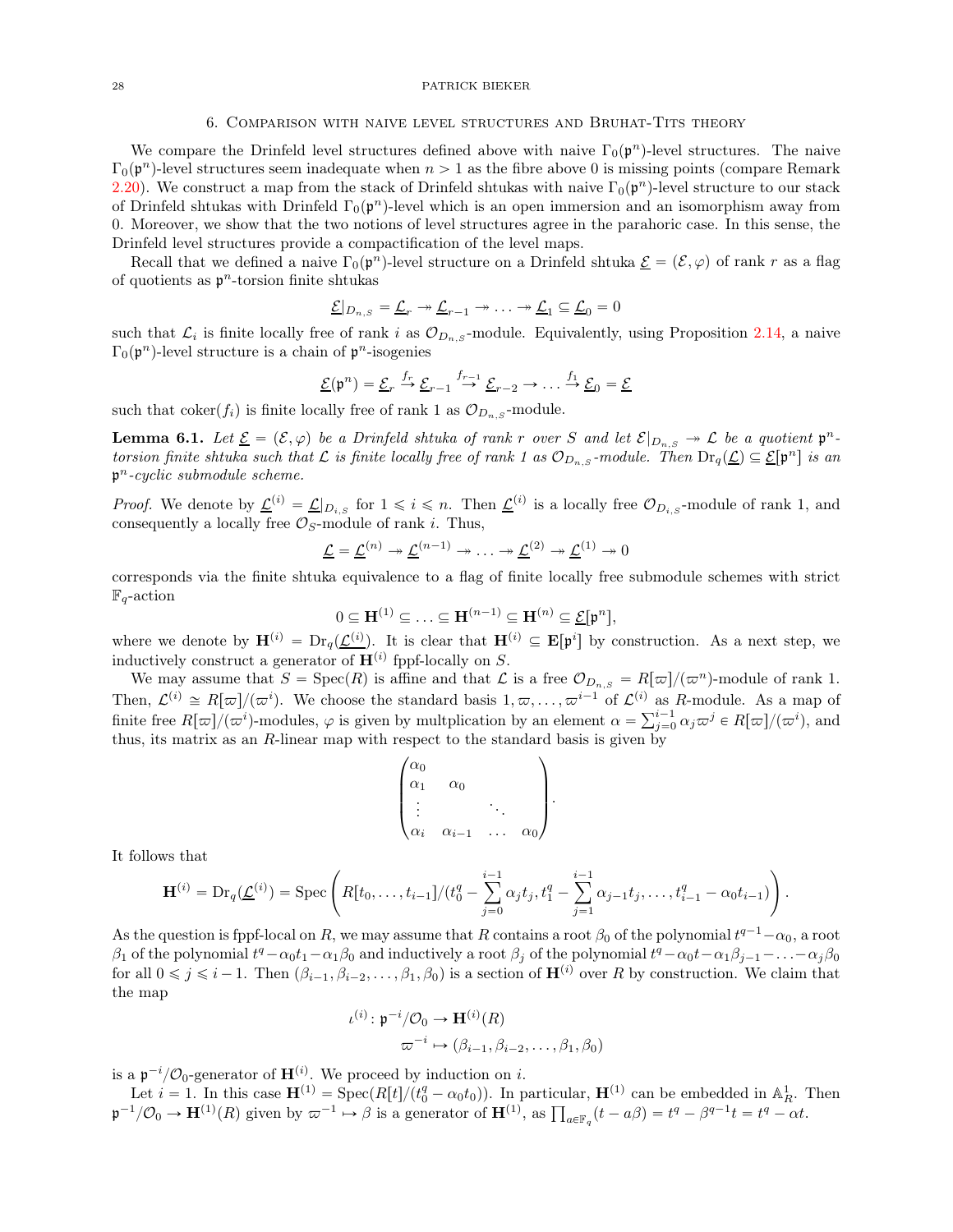Let us now assume that the claim is true for  $i \geq 1$ . Note that the subscheme  $\mathbf{H}^{(i)} \subseteq \mathbf{H}^{(i+1)}$  is given by the locus where  $t_i = 0$  by construction. Note that the map  $\iota^{(i+1)}|_{\mathfrak{p}^{-i}/\mathcal{O}_0} = \iota^{(i)}$  is given by  $\varpi^{-i} \mapsto$  $(\beta_{i-1}, \beta_{i-2}, \ldots, \beta_1, \beta_0, 0)$ . Thus, it factors through  $\mathbf{H}^{(i)}$  and is a generator of  $\mathbf{H}^{(i)}$  by hypothesis.

Moreover, the quotient  $\mathbf{H}^{(i+1)}/\mathbf{H}^{(i)}$  is then given by the canonical inclusion

$$
R[t_i]/(t_i^q - \alpha_0 t_i) \to R[t_0, \ldots, t_{i-1}, t_i]/(t_0^q - \sum_{j=0}^i \alpha_j t_j, \ldots, t_i^q - \alpha_0 t_i).
$$

Moreover, the image of the section  $(\beta_0, \ldots, \beta_{i-1})$  of  $\mathbf{H}^{(i+1)}$  in the quotient  $\mathbf{H}^{(i+1)}/\mathbf{H}^{(i)}$  is  $\beta_0$ . In particular, the map

$$
\iota^{(i+1)} \mod \mathfrak{p}^{(i)} : \mathfrak{p}^{-1} / \mathcal{O}_0 \cong (\mathfrak{p}^{-(i+1)} / \mathcal{O}_0) / (\mathfrak{p}^{-i} / \mathcal{O}_0) \to \left(\mathbf{H}^{(i+1)} / \mathbf{H}^{(i)}\right)(R)
$$

is well-defined and sends  $\varpi^{-1}$  to  $\beta_0$  and is thus a generator of  $\mathbf{H}^{(i+1)}/\mathbf{H}^{(i)}$  by the discussion of the case  $i = 1$ above. By [\[KM85,](#page-30-3) Lemma 1.11.3] it follows that  $\iota^{(i+1)}$  is a full set of sections of  $\mathbf{H}^{(i+1)}$ .

Thus,  $(\mathbf{H}^{(1)}, \iota)$  is a generator of  $\mathbf{H}^{(i+1)}$  in the sense of Definition [4.2](#page-15-1) and  $\mathbf{H}^{(i+1)}$  is  $\mathfrak{p}^{i+1}$ -cyclic. This shows the claim.  $\Box$ 

**Proposition 6.2.** Let  $\underline{\mathcal{E}} = (\mathcal{E}, \varphi)$  be a Drinfeld shtuka over S and let

$$
\mathcal{E}|_{D_{n,S}} = \mathcal{L}_{r} \twoheadrightarrow \mathcal{L}_{r-1} \twoheadrightarrow \ldots \twoheadrightarrow \mathcal{L}_{1} \twoheadrightarrow \mathcal{L}_{0} = 0
$$

be a naive  $\Gamma_0(\mathfrak{p}^n)$ -level structure on  $\underline{\mathcal{E}}$ . Then

<span id="page-28-0"></span>
$$
0 \subseteq \mathrm{Dr}_q(\underline{\mathcal{L}}_1) \subseteq \dots \mathrm{Dr}_q(\underline{\mathcal{L}}_{r-1}) \subseteq \underline{\mathcal{E}}[\mathfrak{p}^n]
$$

is a Drinfeld  $\Gamma_0(\mathfrak{p}^n)$ -level structure on  $\underline{\mathcal{E}}$  in the sense of Definition [5.2.](#page-24-0)

*Proof.* This follows directly from Lemma [6.1.](#page-27-1)  $\Box$ 

Recall that a Drinfeld shtuka with a naive  $\Gamma_0(\mathfrak{p}^n)$ -level structure is a bounded global  $\text{GL}_{r,\Omega}$ -shtuka for the Bruhat-Tits group scheme  $GL_{r,\Omega}$  as defined in Remark [2.19.](#page-7-3) In particular, we thus constructed a map of Deligne-Mumford stacks

$$
(2) \t\t\t\t \t\text{Sht}_{r,\Omega} \to \text{Sht}_{r,\Gamma_0(\mathfrak{p}^n)}.
$$

As a next step, we show that the map  $(2)$  is an isomorphism in the case  $n = 1$ .

<span id="page-28-1"></span>**Proposition 6.3.** Let  $\underline{\mathcal{E}} \in \text{Sht}_r(S)$ . Then every  $\Gamma_0(\mathfrak{p})$ -level structure on  $\underline{\mathcal{E}}$  comes from a naive  $\Gamma_0(\mathfrak{p})$ -level structure.

*Proof.* It suffices to show that for an p-cyclic submodule scheme  $H \subseteq \mathcal{E}[p]$ , the corresponding finite shtuka  $\underline{M}_q(\mathbf{H})$  is finite locally free of rank 1 as  $R \otimes \mathcal{O}_0/\mathfrak{p} \cong R$ -module. But this is clear by construction.

<span id="page-28-3"></span>**Lemma 6.4.** Let  $\underline{\mathcal{E}} \in \text{Sht}_r(S)$  and assume its characteristic is away from 0. Then every  $\Gamma_0(\mathfrak{p}^n)$ -level structure on  $\underline{\mathcal{E}}$  comes from a naive  $\Gamma_0(\mathfrak{p}^n)$ -level structure.

*Proof.* Let  $(\mathbf{H}_i)_{1\leqslant i\leqslant r}$  be a  $\Gamma_0(\mathfrak{p}^n)$ -structure on  $\underline{\mathcal{E}}$ . As the characteristic of  $\underline{\mathcal{E}}$  is away from 0, all the  $\mathbf{H}_i$ are finite étale over S. As the claim is fppf-local on the base, we may choose a  $(\mathfrak{p}^{-n}/\mathcal{O}_0)^{r-1}$ -generator of  $(H_i)_{1\leq i\leq r}$ . By Proposition [4.6,](#page-16-4) the  $H_i$  are then given by

$$
0 \subseteq (\mathfrak{p}^{-n}/\mathcal{O}_0)_S \subseteq (\mathfrak{p}^{-n}/\mathcal{O}_0)_S^2 \subseteq \ldots \subseteq (\mathfrak{p}^{-n}/\mathcal{O}_0)_S^{r-1} \subseteq \underline{\mathcal{E}}[\mathfrak{p}^n].
$$

By the finite shtuka equivalence, this corresponds to the flag of quotients

$$
\underline{\mathcal{E}}|_{D_{n,S}} \twoheadrightarrow \mathcal{O}_{D_{n,S}}^{r-1} \twoheadrightarrow \ldots \twoheadrightarrow \mathcal{O}_{D_{n,S}} \twoheadrightarrow 0,
$$

where the map  $\mathcal{O}_{D_{n,S}}^{i+1} \to \mathcal{O}_{D_{n,S}}^{i}$  is given by the projection to the first i components and the Frobenius-linear map on  $\mathcal{O}_{D_{n,S}}^i$  is the trivial one. This is clearly a naive  $\Gamma_0(\mathfrak{p}^n)$ -level structure.

<span id="page-28-2"></span>**Proposition 6.5.** The map  $(2)$  is schematic and a quasi-compact open immersion.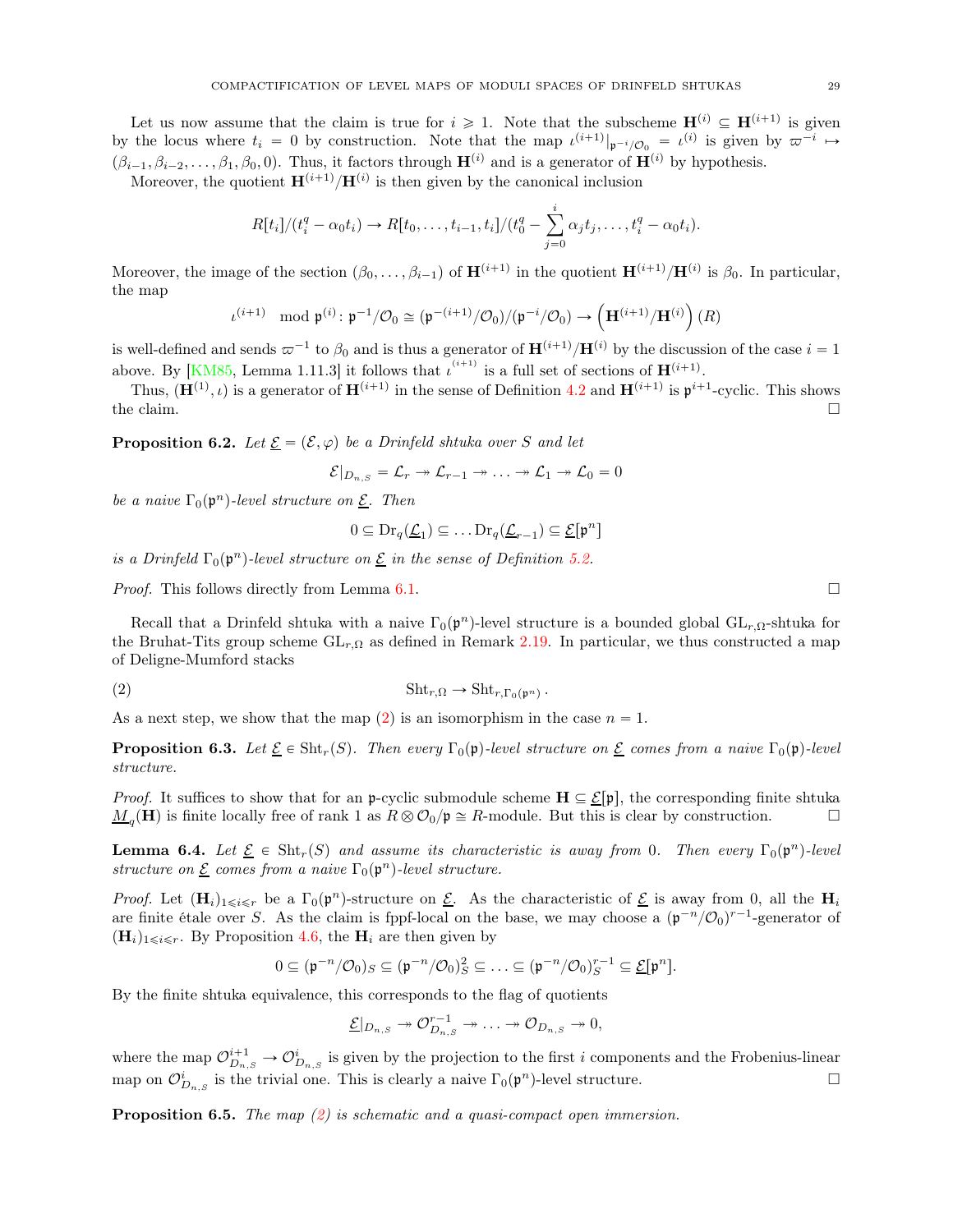*Proof.* By construction,  $\text{Sht}_{r,\Omega}$  is identified with the substack of  $\text{Sht}_{r,\Gamma_0(p^n)}$  where all the  $H_i$  correspond to finite locally free  $\mathcal{O}_{D_n, S}$ -modules of rank i via the finite shtuka equivalence, or equivalently the locus, where all  $\mathbf{H}_{i}/\mathbf{H}_{i-1}$  correspond to finite locally free  $\mathcal{O}_{D_{n,S}}$ -modules of rank 1.

In order to show that this condition is representable by an open subscheme, we work locally and assume that  $S = \text{Spec}(R)$  is affine. Let M be a  $R[\varpi]/(\varpi^n)$ -module such that M is free of rank n as R-module. Then M is locally free of rank 1 as  $R[\varpi]/(\varpi^n)$ -module if and only if it is generated by a single element.

Let  $q \subseteq R$  be a prime ideal such that  $M \otimes \kappa(q)$  is a one-dimensional vector space over the residue field  $\kappa(q)$  of  $R[\varpi]/(\varpi^n)$  at  $(q,\varpi)$  ( $\kappa(q)$  is also the residue field of R at q). By Nakayama's Lemma, there exists a  $a \in (R[\varpi]/(\varpi^n)) \setminus (q, \varpi)$  such that  $M[a^{-1}]$  is free of rank 1. Let  $a_0 = a(0)$  be the constant term of a. Then  $M[a^{-1}] = M[a_0^{-1}]$ . Hence, the principal open  $D(a_0) \subseteq \text{Spec}(R)$  is an open neighbourhood of q such that  $M[a_0^{-1}]$  is locally free of rank 1 as  $R[a_0^{-1}][\varpi]/\varpi^n$ -module over  $D(a)$ . Hence, the condition is representable by an open immersion on the base scheme.

By Propositions [5.8](#page-26-0) and [6.3,](#page-28-1) we can interpret the level maps to  $\Gamma_0(\mathfrak{p})$ -level structures as maps

$$
F_{\underline{m},1,\tau} \colon \operatorname{Sht}_{r,\Gamma_0(\mathfrak{p}^n)} \to \operatorname{Sht}_{r,\mathfrak{f}_{\underline{m},\tau}},
$$

where  $f_{m,\tau}$  is the alcove in the Bruhat-Tits building corresponding to  $m$  and  $\tau$ . This system of maps is compatible with level maps to parahoric levels given by smaller facets by Corollary [5.5](#page-25-0) and thus define a map

(3) 
$$
F_{\Omega} \colon \operatorname{Sht}_{r, \Gamma_0(\mathfrak{p}^n)} \to \varprojlim_{\mathfrak{f} \prec \Omega} \operatorname{Sht}_{r, \mathfrak{f}}.
$$

<span id="page-29-6"></span>**Proposition 6.6.** The map  $F_{\Omega}$  is a closed immersion.

*Proof.* As all the maps  $\text{Sht}_{r,\Gamma_0(\mathfrak{p}^n)} \to \varprojlim_{f \prec \Omega} \text{Sht}_{r,f}$  are schematic and finite, so is their limit. Moreover, by the explicit moduli description it is clear that the map  $F_{\Omega}$  is a monomorphism.

<span id="page-29-3"></span>**Theorem 6.7.** The map  $\text{Sht}_{r,\Omega} \to \underleftarrow{\lim}_{f \prec \Omega} \text{Sht}_{r,f}$  is schematic and representable by a quasi-compact open immersion that is an isomorphism away from 0. Its schematic image in the sense of  $[EG21]$  is

$$
Sht_{r,\Omega} = Sht_{r,\Gamma_0(\mathfrak{p}^n)}
$$

via the maps

$$
\textnormal{Sht}_{r,\Omega}\hookrightarrow \textnormal{Sht}_{r,\Gamma_0(\mathfrak{p}^n)}\hookrightarrow \varprojlim_{\mathfrak{f}\prec\Omega}\textnormal{Sht}_{r,\mathfrak{f}}
$$

constructed above. In the parahoric case  $n = 1$ , the map  $\text{Sht}_{r,\Omega} \to \text{Sht}_{r,\Gamma_0(\mathfrak{p})}$  is an isomorphism.

*Proof.* The assertion for the parahoric case is Proposition  $6.3$ . That the inclusion

$$
Sht_{r,\Omega} \to \varprojlim_{\mathfrak{f} \prec \Omega} Sht_{r,\mathfrak{f}}
$$

is schematic and representable by a quasi-compact locally closed immersion follows from Propositions [6.5](#page-28-2) and [6.6.](#page-29-6) That the image of  $\text{Sht}_{r,\Omega}$  in  $\text{Sht}_{r,\Gamma_0(p^n)}$  is dense follows from the fact that the inclusion [\(2\)](#page-28-0) is an isomorphism away from 0 by Lemma [6.4](#page-28-3) together with the flatness of  $\text{Sht}_{r,\Gamma_0(\mathfrak{p}^n)}$  over X' from Theorem [5.3.](#page-24-1)

In order to see that the map  $\text{Sht}_{r,\Omega} \to \underleftarrow{\lim}_{f \prec \Omega} \text{Sht}_{r,f}$  is already open, we follow the proof of Proposition [6.5.](#page-28-2) One can again check that a point  $(\mathcal{E}_{\underline{m}})_{\underline{m}} \in \underleftarrow{\lim}_{f \prec \Omega} \text{Sht}_{r,f}$  comes from Sht<sub>Ω</sub> if and only if the cokernels of the isogenies  $\underline{\mathcal{E}}_{(n,\ldots,n,0,0,\ldots,0)} \hookrightarrow \underline{\mathcal{E}}_{(n,\ldots,n,n,0,\ldots,0)}$  are locally free of rank 1 as  $\mathcal{O}_{D_{n,S}}$ -modules. By the argument in the proof of Proposition [6.5,](#page-28-2) this condition is representable by an open subscheme.  $\Box$ 

### <span id="page-29-0"></span>**REFERENCES**

- <span id="page-29-4"></span>[Abr06] V. Abrashkin. "Galois modules arising from Faltings's strict modules". In: Compositio Mathematica 142.4 (2006), pp. 867–888.
- <span id="page-29-1"></span>[AH14] Esmail Arasteh Rad and Urs Hartl. "Local P-shtukas and their relation to global G-shtukas". In: Münster Journal of Mathematics 7.2 (2014), pp. 623–670.
- <span id="page-29-2"></span>[AH19] Esmail Arasteh Rad and Somayeh Habibi. "Local models for the moduli stacks of global Gshtukas". In: Mathematical Research Letters 26.2 (2019), pp. 323–364.
- <span id="page-29-5"></span>[AK70] A. Altman and S. Kleiman. *Introduction to Grothendieck duality theory*. Vol. 146. Berlin-Heidelberg-New York: Springer-Verlag, 1970.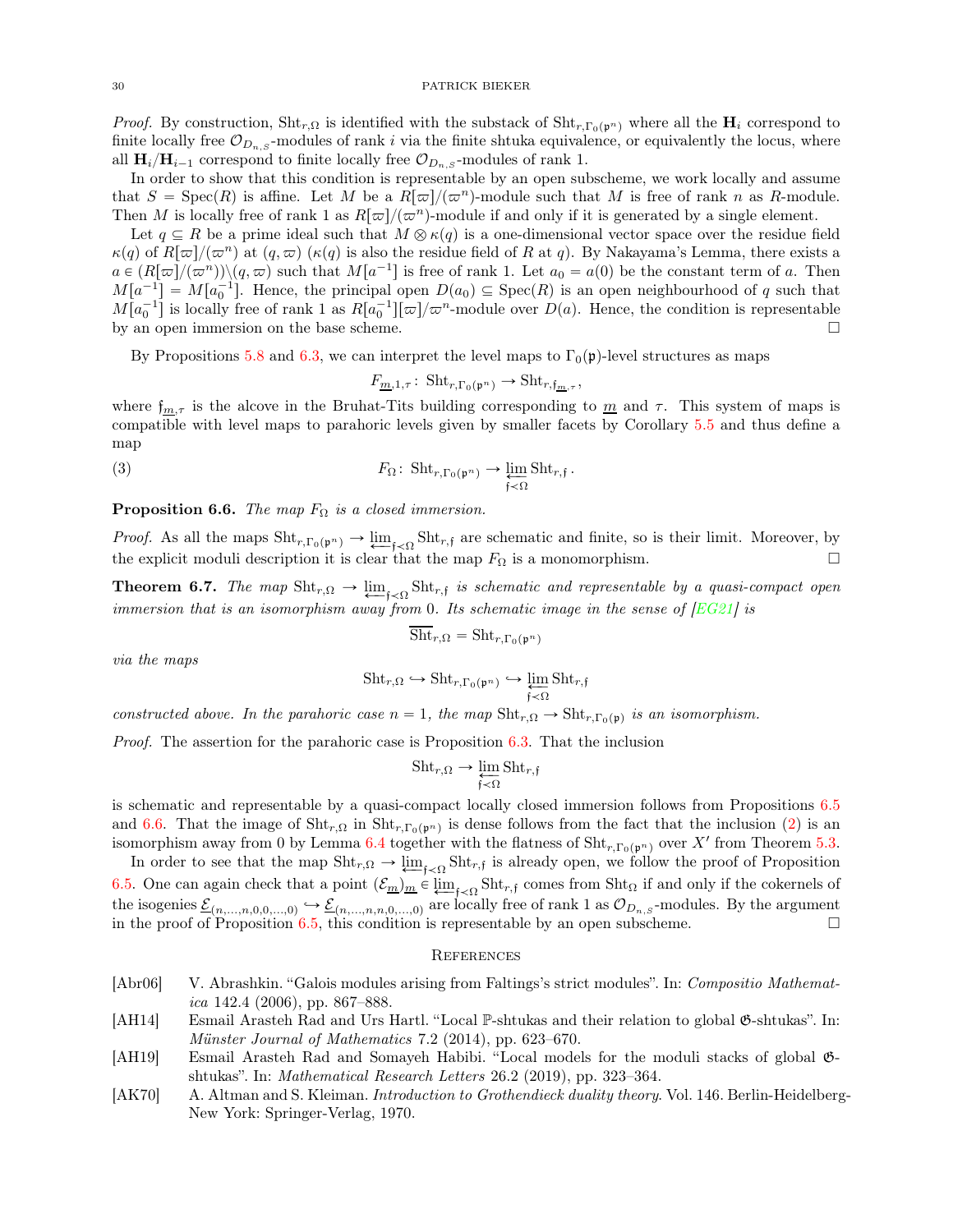- <span id="page-30-19"></span><span id="page-30-13"></span>[And86] Greg W. Anderson. "t-motives". In: Duke Mathematical Journal 53 (1986), pp. 457–502.
- <span id="page-30-0"></span>[BH11] Matthias Bornhofen and Urs Hartl. "Pure Anderson motives and abelian τ-sheaves". In: Mathematische Zeitschrift 268.1-2 (2011), pp. 67–100.
- [Bre18] Paul Breutmann. Functoriality and stratifications of moduli spaces of global G-shtukas. Münster: Univ. Münster, Mathematisch-Naturwissenschaftliche Fakultät, Fachbereich Mathematik und Informatik (Diss.), 2018.
- <span id="page-30-17"></span>[BS97] A. Blum and U. Stuhler. "Drinfeld modules and elliptic sheaves". In: Vector bundles on curves – new directions. Lectures given at the 3rd session of the Centro Internazionale Matematico Estivo (CIME) held in Cetraro (Cosenza), Italy, June 19–27, 1995. Berlin: Springer, 1997, pp. 110–188.
- <span id="page-30-25"></span><span id="page-30-16"></span>[BT84] François Bruhat and Jacques Tits. "Groupes réductifs sur un corps local. II. Schémas en groupes. Existence d'une donnée radicielle valuée". In: Publications Mathématiques 60 (1984), pp. 1–194.
- <span id="page-30-2"></span>[CN90] Ching-Li Chai and Peter Norman. "Bad reduction of the Siegel moduli scheme of genus two with  $\Gamma_0(p)$ -level structure". In: Am. J. Math. 112.6 (1990), pp. 1003–1071.
- <span id="page-30-4"></span>[DR73] Pierre Deligne and M. Rapoport. Les schemas de modules de courbes elliptiques. 1973.
- <span id="page-30-18"></span>[Dri76] V. G. Drinfeld. "Elliptic modules". In: Mathematics of the USSR, Sbornik 23 (1976), pp. 561–592.
- [Dri77] V. G. Drinfeld. "Commutative subrings of certain noncommutative rings". In: Functional Analysis and its Applications 11 (1977), pp. 9–12.
- <span id="page-30-7"></span><span id="page-30-5"></span>[Dri87] V. G. Drinfeld. "Varieties of modules of F-sheaves". In: Functional Analysis and its Applications 21.1-3 (1987), pp. 107–122.
- [EG21] Matthew Emerton and Toby Gee. " "Scheme-theoretic images" of morphisms of stacks". In: Algebraic Geometry 8.1 (2021), pp. 1–132.
- <span id="page-30-24"></span>[EGA4] A. Grothendieck. "Éléments de géométrie algébrique. IV: Étude locale des schémas et des morphismes de schémas (Quatrième partie). Rédigé avec la colloboration de Jean Dieudonné". In: Publications Mathématiques 32 (1967), pp. 1–361.
- <span id="page-30-22"></span>[Fal02] Gerd Faltings. "Group schemes with strict O-action". In: Moscow Mathematical Journal 2.2 (2002), pp. 249–279.
- <span id="page-30-14"></span><span id="page-30-6"></span>[Fri19] Andrei Frimu. "Γ(p)-Level Structure on p-Divisible Groups". PhD thesis. California Institute of Technology, 2019. DOI: [10.7907/8JYH-KT84](https://doi.org/10.7907/8JYH-KT84).
- <span id="page-30-21"></span>[Gen96] Alain Genestier. Espaces symétriques de Drinfeld. Vol. 234. Paris: Société Mathématique de France, 1996.
- [Ham15] Paul Hamacher. "The geometry of Newton strata in the reduction modulo p of Shimura varieties of PEL type". In: Duke Mathematical Journal 164.15 (2015), pp. 2809–2895.
- <span id="page-30-10"></span>[Har05] Urs Hartl. "Uniformizing the stacks of abelian sheaves". In: Number fields and function fields – two parallel worlds. Boston, MA: Birkhäuser, 2005, pp. 167–222.
- <span id="page-30-15"></span>[Har19] Urs Hartl. "Isogenies of abelian Anderson A-modules and A-motives". In: Annali della Scuola Normale Superiore di Pisa. Classe di Scienze. Serie V 19.4 (2019), pp. 1429–1470.
- <span id="page-30-9"></span>[HS19] Urs Hartl and Rajneesh Kumar Singh. "Local Shtukas and Divisible Local Anderson Modules". In: Canadian Journal of Mathematics 71.5 (Oct. 2019), pp. 1163–1207.
- <span id="page-30-23"></span>[HT01] Michael Harris and Richard Taylor. The geometry and cohomology of some simple Shimura varieties. With an appendix by Vladimir G. Berkovich. Vol. 151. Princeton, NJ: Princeton University Press, 2001.
- <span id="page-30-11"></span>[HV11] U. Hartl and E. Viehmann. "The Newton stratification on deformations of local G-shtukas". In: Journal für die reine und angewandte Mathematik (Crelles Journal) 2011.656 (Jan. 2011), pp. 87– 129.
- <span id="page-30-3"></span>[KM85] Nicholas M. Katz and Barry Mazur. Arithmetic moduli of elliptic curves. Vol. 108. Princeton University Press, Princeton, NJ, 1985.
- <span id="page-30-20"></span><span id="page-30-8"></span>[KP] Tasho Kaletha and Gopal Prasad. Bruhat–Tits theory: a new approach. in preparation.
- [KY20] Satoshi Kondo and Seidai Yasuda. "Regularity of quotients of Drinfeld modular schemes". In: Pacific Journal of Mathematics 304.2 (2020), pp. 481–503.
- <span id="page-30-1"></span>[Laf02] Laurent Lafforgue. "Chtoucas de Drinfeld et correspondance de Langlands". In: Inventiones Mathematicae 147.1 (2002), pp. 1–241.
- <span id="page-30-12"></span>[Lau96] Gérard Laumon. Cohomology of Drinfeld modular varieties. Part 1: Geometry, counting of points and local harmonic analysis. Vol. 41. Cambridge: Cambridge University Press, 1996.